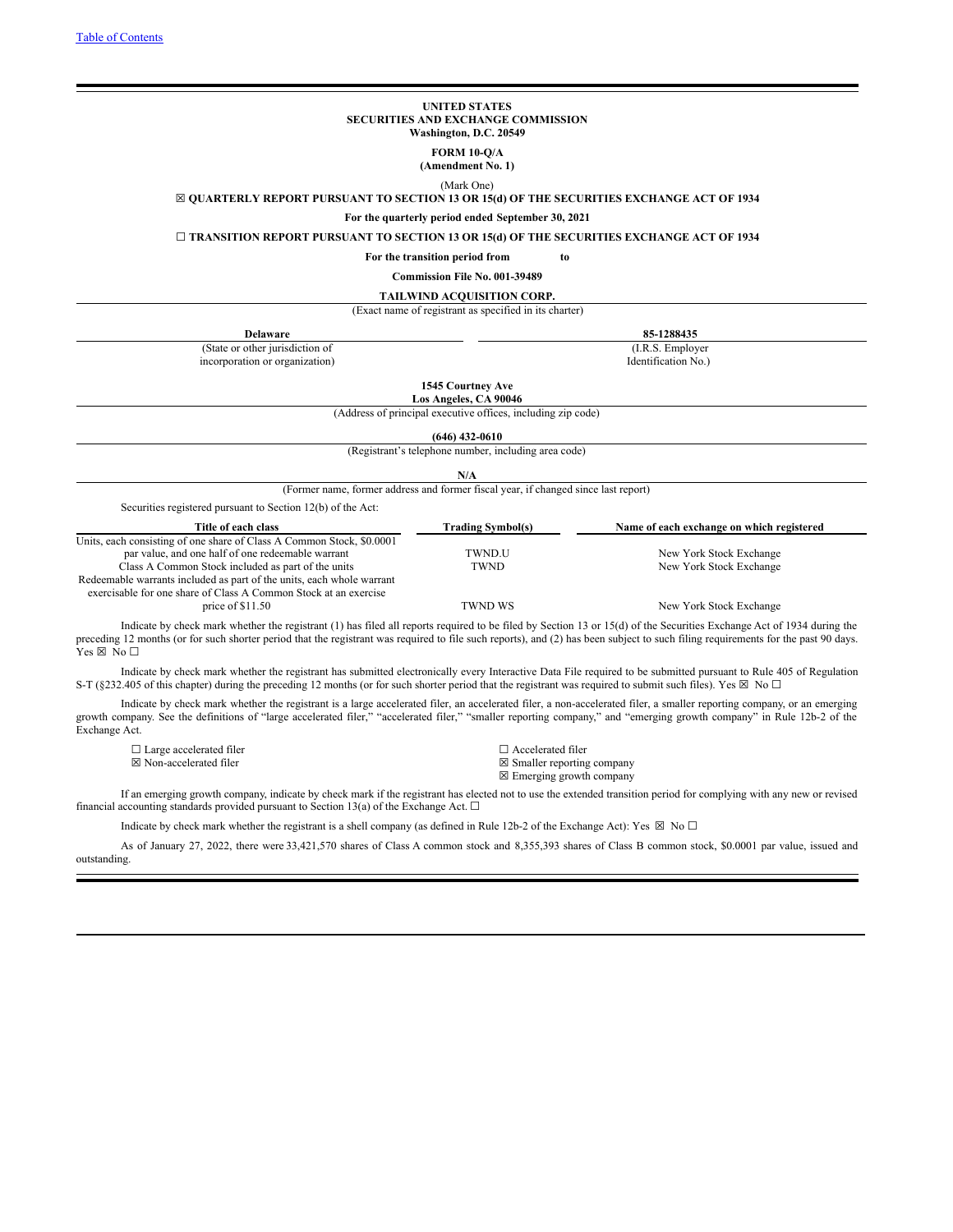## **EXPLANATORY NOTE**

Tailwind Acquisition Corp. (the "Company," "Tailwind," "we," "us" or "our") is filing this Amendment No. 1 to its Quarterly Report on Form 10-Q/A for the quarterly period ended September 30, 2021 (this "Amended Form 10-Q/A") to amend and restate certain terms in its Quarterly Report on Form 10-Q for the quarterly period ended September 30, 2021 originally filed with the Securities and Exchange Commission (the "SEC") on November 15, 2021 (the "Original Quarterly Report").

## **Background of Restatement**

The Company has re-evaluated the Company's application of ASC 480 10 S99 3A to its accounting classification of the redeemable Class A common stock, par value \$0.0001 per share (the "Public Shares"), issued as part of the units sold in the Company's initial public offering (the "IPO") on September 9, 2020. Historically, a portion of the Public Shares was classified as permanent equity to maintain stockholders' equity greater than \$5 million on the basis that the Company will not redeem its Public Shares in an amount that would cause its net tangible assets to be less than \$5,000,001, as described in the Company's amended and restated certificate of incorporation (the "Charter"). Pursuant to such re-evaluation, the Company's management has determined that the Public Shares include certain provisions that require classification of all of the Public Shares as temporary equity regardless of the net tangible assets redemption limitation contained in the Charter. In addition, in connection with the change in presentation for the Public Shares, the Company determined it should restate its earnings per share calculation to allocate income and losses shared pro rata between the two classes of shares. This presentation contemplates a Business Combination as the most likely outcome, in which case, both classes of shares share pro rata in the income and losses of the Company.

On January 26, 2022, the Audit Committee of the Board of Directors of the Company (the "Audit Committee") concluded, after discussion with the Company's management, that the Company's previously issued (i) unaudited interim financial statements as of and for the quarterly period ended March 31, 2021 included in the Company's Quarterly Report on Form 10-Q for the quarterly period ended March 31, 2021, filed with the SEC on June 7, 2021; (ii) unaudited interim financial statements as of and for the three and six months ended June 30, 2021 included in the Company's Quarterly Report on Form 10- Q for the quarterly period ended June 30, 2021, filed with the SEC on August 20, 2021 and (iii) certain of the unaudited interim financial statements included in the Company's Quarterly Report on Form 10-Q for the quarterly period ended September 30, 2021, filed with the SEC on November 15, 2021 (collectively, the "Affected Periods"), should be restated to report all Public Shares as temporary equity and should no longer be relied upon. As such, the Company is restating the Company's financial statements for the Affected Periods in this Form 10-Q/A.

The restatement does not have an impact on the Company's cash position and cash held in the trust account established in connection with the IPO (the "Trust Account").

The financial information that has been previously filed or otherwise reported for the period ended September 30, 2021 is superseded by the information in this Amended Form 10-Q, and the financial statements and related financial information contained in the Original Quarterly Report, filed on November 15, 2021 should no longer be relied upon. On January 27, 2022, the Company filed a Current Report on Form 8-K disclosing the Audit Committee's conclusion that the unaudited interim financial statements for the Affected Periods should no longer be relied upon.

In addition, as required by Rule 12b-15 under the Securities Exchange Act of 1934, as amended, new certifications by the Company's principal executive officer and principal financial officer are filed as exhibits to this Amendment under Item 6 of Part II hereof.

## **Internal Control Considerations**

In connection with the restatement, management has re-evaluated the effectiveness of the Company's disclosure controls and procedures and internal control over financial reporting as of September 30, 2021. The Company's management has concluded that, in light of the errors described above, a material weakness exists in the Company's internal control over financial reporting and that the Company's disclosure controls and procedures were not effective as a result thereof. Management plans to enhance the system of evaluating and implementing the accounting standards that apply to our financial statements, including enhanced training of our personnel and increased communication among our personnel and third-party professionals with whom we consult regarding application of complex financial instruments. For a discussion of management's consideration of our disclosure controls and procedures, internal controls over financial reporting, and the material weaknesses identified, see Part I, Item 4, "Controls and Procedures" of this Amended Form 10-  $\overline{O}$ .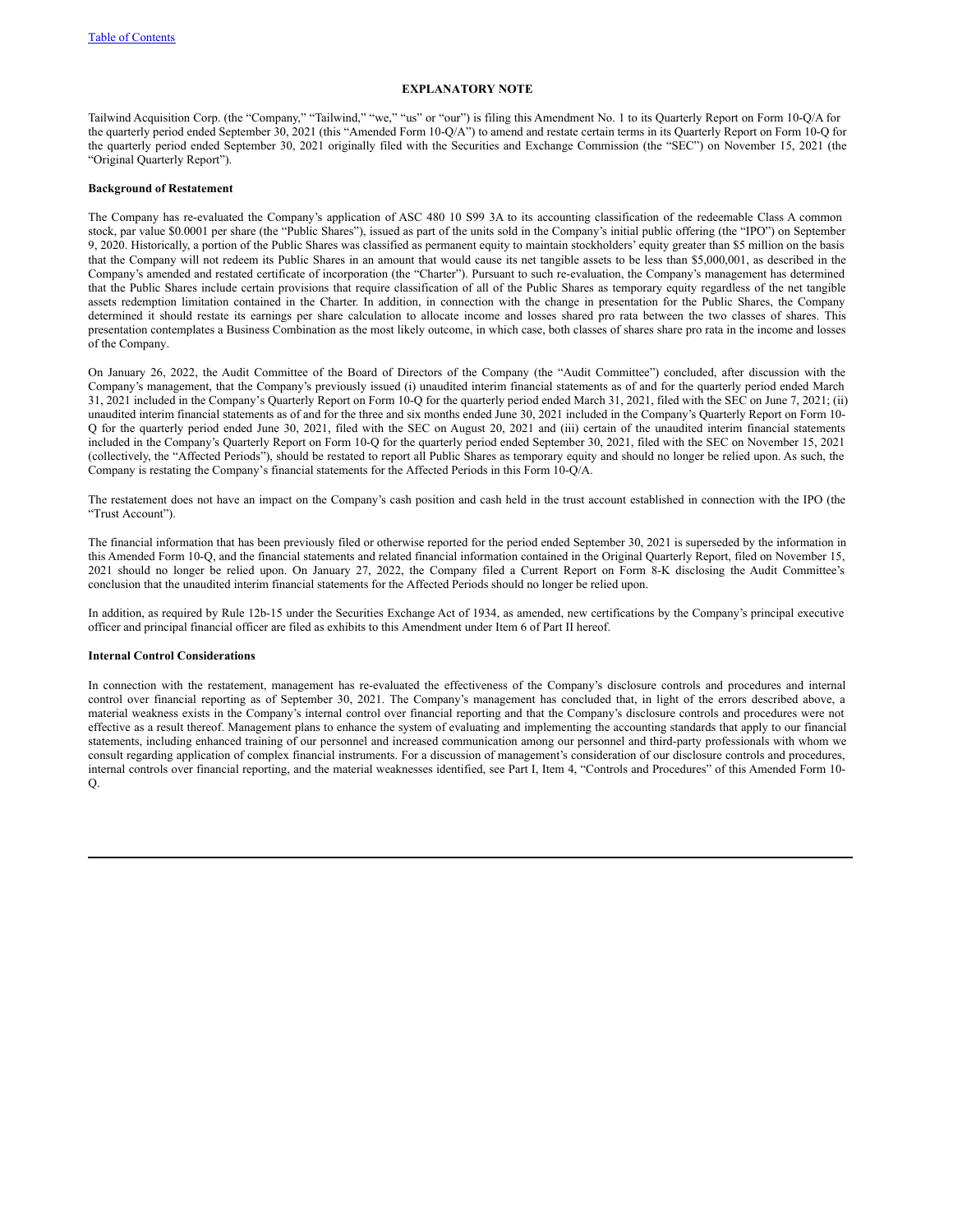## **Items Amended In This Amendment**

For the convenience of the reader, this Amendment sets forth the Original Quarterly Report in its entirety, as amended to reflect the restatement. No attempt has been made in this Amendment to update other disclosures presented in the Original Quarterly Report except as required to reflect the effects of the restatement. The following items have been amended as a result of the restatement:

- Part I –Item 1. Condensed Financial Statements.
- Part I –Item 2. Management's Discussion and Analysis of Financial Condition and Results of Operations.
- Part I –Item 4. Controls and Procedures.
- Part II –Item 1A. Risk Factors.
- Part II –Item 6. Exhibits.

Except as described above, this Amendment does not amend, update or change any other items or disclosures contained in the Original Quarterly Report and accordingly, this Amendment does not reflect or purport to reflect any information or events occurring after the original filing date or modify or update those disclosures affected by subsequent events. Accordingly, this Amendment should be read in conjunction with the Original Quarterly Report and the Company's other filings with the SEC. Capitalized terms used but not defined herein shall have the meanings ascribed to such terms in the Original Quarterly Report.

This Amendment does not reflect adjustments for events occurring after November 15, 2021, the date of the filing of the Original Quarterly Report except to the extent they are otherwise required to be included and discussed herein and did not substantively modify or update the disclosures herein other than as required to reflect the adjustments described above. This Amendment should be read in conjunction with the Company's Current Reports on Form 8-K filed with the SEC since the date of filing of the Original Quarterly Report and all of the Company's filings after the date hereof.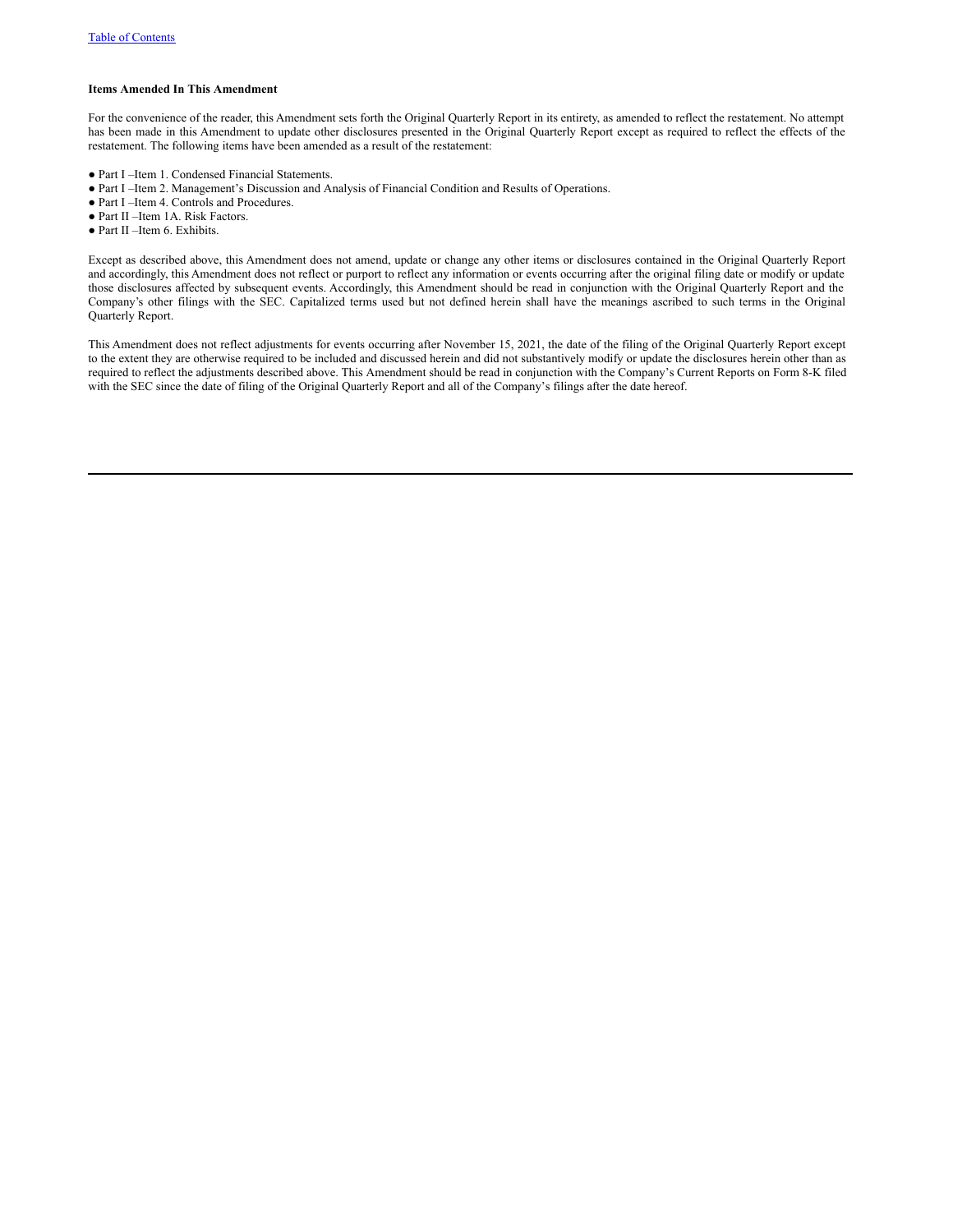# **TAILWIND ACQUISITION CORP.**

#### **FORM 10-Q FOR THE QUARTER ENDED SEPTEMBER 30, 2021 TABLE OF CONTENTS**

|                   | <b>PART 1 - FINANCIAL INFORMATION</b>                                                                                                                                                                                                                                    | Page   |
|-------------------|--------------------------------------------------------------------------------------------------------------------------------------------------------------------------------------------------------------------------------------------------------------------------|--------|
| Item 1.           | <b>Condensed Consolidated Financial Statements</b>                                                                                                                                                                                                                       | 3      |
|                   | Condensed Consolidated Balance Sheets as of September 30, 2021 (unaudited) and December 31, 2020                                                                                                                                                                         | 3      |
|                   | Unaudited Condensed Consolidated Statements of Operations for the three months ended September 30, 2021 and 2020, nine<br>months ended September 30, 2021, and for the period from May 29, 2020 (inception) through September 30, 2020                                   | 4      |
|                   | Unaudited Condensed Consolidated Statements of Changes in Stockholders' (Deficit) Equity for the three months ended<br>September 30, 2021 and 2020, nine months ended September 30, 2021, and for the period from May 29, 2020 (inception)<br>through September 30, 2020 | 5      |
|                   | Unaudited Condensed Consolidated Statements of Cash Flows for the nine months ended September 30, 2021 and for the<br>period from May 29, 2020 (inception) through September 30, 2020                                                                                    | 6      |
|                   | Notes to Condensed Consolidated Financial Statements (unaudited)                                                                                                                                                                                                         | $\tau$ |
| Item 2.           | Management's Discussion and Analysis of Financial Condition and Results of Operations                                                                                                                                                                                    | 22     |
| Item 3.           | <b>Quantitative and Qualitative Disclosures about Market Risk</b>                                                                                                                                                                                                        | 25     |
| Item 4.           | <b>Control and Procedures</b>                                                                                                                                                                                                                                            | 25     |
|                   | <b>PART II - OTHER INFORMATION</b>                                                                                                                                                                                                                                       | 26     |
| Item 1.           | <b>Legal Proceedings</b>                                                                                                                                                                                                                                                 | 26     |
| Item 1A.          | <b>Risk Factors</b>                                                                                                                                                                                                                                                      | 26     |
| Item 2.           | Unregistered Sales of Equity Securities and Use of Proceeds                                                                                                                                                                                                              | 26     |
| Item 3.           | <b>Defaults Upon Senior Securities</b>                                                                                                                                                                                                                                   | 27     |
| Item 4.           | <b>Mine Safety Disclosures</b>                                                                                                                                                                                                                                           | 27     |
| Item 5.           | <b>Other Information</b>                                                                                                                                                                                                                                                 | 27     |
| Item $6.$         | <b>Exhibits</b>                                                                                                                                                                                                                                                          | 28     |
| <b>SIGNATURES</b> |                                                                                                                                                                                                                                                                          | 29     |
|                   |                                                                                                                                                                                                                                                                          |        |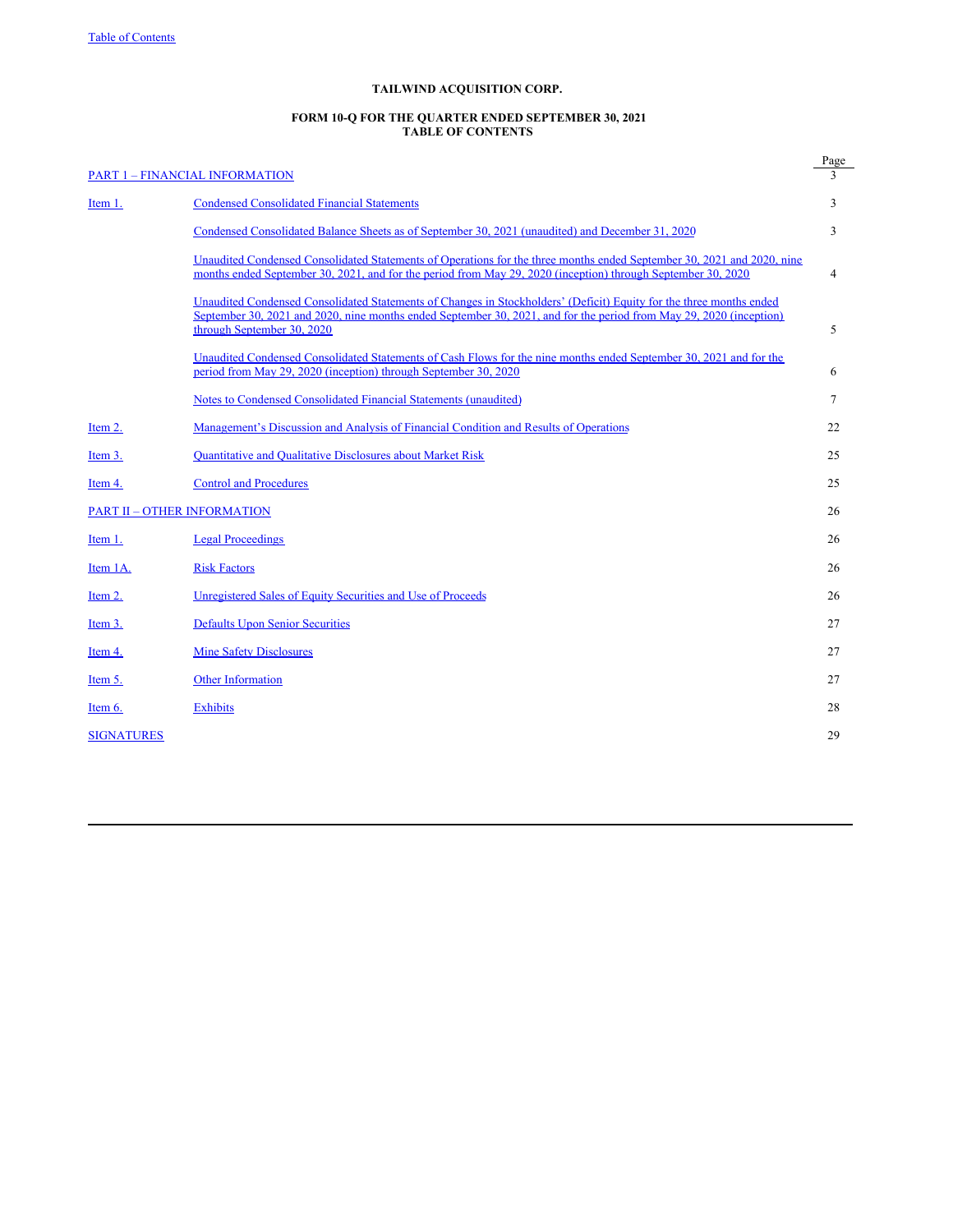# **PART 1 – FINANCIAL INFORMATION**

# **Item 1. Condensed Consolidated Financial Statements**

## **TAILWIND ACQUISITION CORP. CONDENSED CONSOLIDATED BALANCE SHEETS**

|                                                                                                                                                 |              | September 30,<br>2021 |              | December 31.<br>2020 |  |
|-------------------------------------------------------------------------------------------------------------------------------------------------|--------------|-----------------------|--------------|----------------------|--|
|                                                                                                                                                 |              | (Unaudited)           |              |                      |  |
| <b>ASSETS</b>                                                                                                                                   |              |                       |              |                      |  |
| <b>Current Assets</b>                                                                                                                           |              |                       |              |                      |  |
| Cash                                                                                                                                            | $\mathbb{S}$ | 693,437               | $\mathbb{S}$ | 2,245,798            |  |
| Prepaid expenses                                                                                                                                |              | 174,792               |              | 275,652              |  |
| <b>Total Current Assets</b>                                                                                                                     |              | 868,229               |              | 2,521,450            |  |
| Cash and marketable securities held in Trust Account                                                                                            |              | 334,403,203           |              | 334, 321, 131        |  |
| <b>TOTAL ASSETS</b>                                                                                                                             | \$           | 335,271,432           | \$           | 336,842,581          |  |
| <b>LIABILITIES AND STOCKHOLDERS' DEFICIT</b>                                                                                                    |              |                       |              |                      |  |
| <b>Current liabilities</b>                                                                                                                      |              |                       |              |                      |  |
| Accrued expenses                                                                                                                                | \$           | 3,266,204             | S            | 208,129              |  |
| Accrued offering costs                                                                                                                          |              | 109,000               |              | 126,000              |  |
| <b>Total Current Liabilities</b>                                                                                                                |              | 3,375,204             |              | 334,129              |  |
| Derivative warrant liabilities                                                                                                                  |              | 15,318,255            |              | 36,975,099           |  |
| Deferred underwriting fee payable                                                                                                               |              | 11,697,550            |              | 11,697,550           |  |
| <b>Total Liabilities</b>                                                                                                                        |              | 30,391,009            |              | 49,006,778           |  |
| <b>Commitments and Contingencies</b>                                                                                                            |              |                       |              |                      |  |
|                                                                                                                                                 |              |                       |              |                      |  |
| Class A common stock subject to possible redemption, 33, 421, 570 shares at \$10.00 per share as of September<br>30, 2021 and December 31, 2020 |              | 334,215,700           |              | 334,215,700          |  |
|                                                                                                                                                 |              |                       |              |                      |  |
| <b>Stockholders' Deficit</b>                                                                                                                    |              |                       |              |                      |  |
| Preferred Stock, \$0.0001 par value; 1,000,000 shares authorized; none issued and outstanding                                                   |              |                       |              |                      |  |
| Class B common stock, \$0,0001 par value; 50,000,000 shares authorized; and 8,355,393 shares issued and                                         |              |                       |              |                      |  |
| outstanding as of September 30, 2021 and December 31, 2020<br>Accumulated deficit                                                               |              | 836                   |              | 836                  |  |
|                                                                                                                                                 |              | (29, 336, 113)        |              | (46,380,733)         |  |
| <b>Total Stockholders' Deficit</b>                                                                                                              |              | (29, 335, 277)        |              | (46,379,897)         |  |
| <b>TOTAL LIABILITIES AND STOCKHOLDERS' DEFICIT</b>                                                                                              | \$           | 335, 271, 432         | S            | 336,842,581          |  |

The accompanying notes are an integral part of the unaudited condensed consolidated financial statements.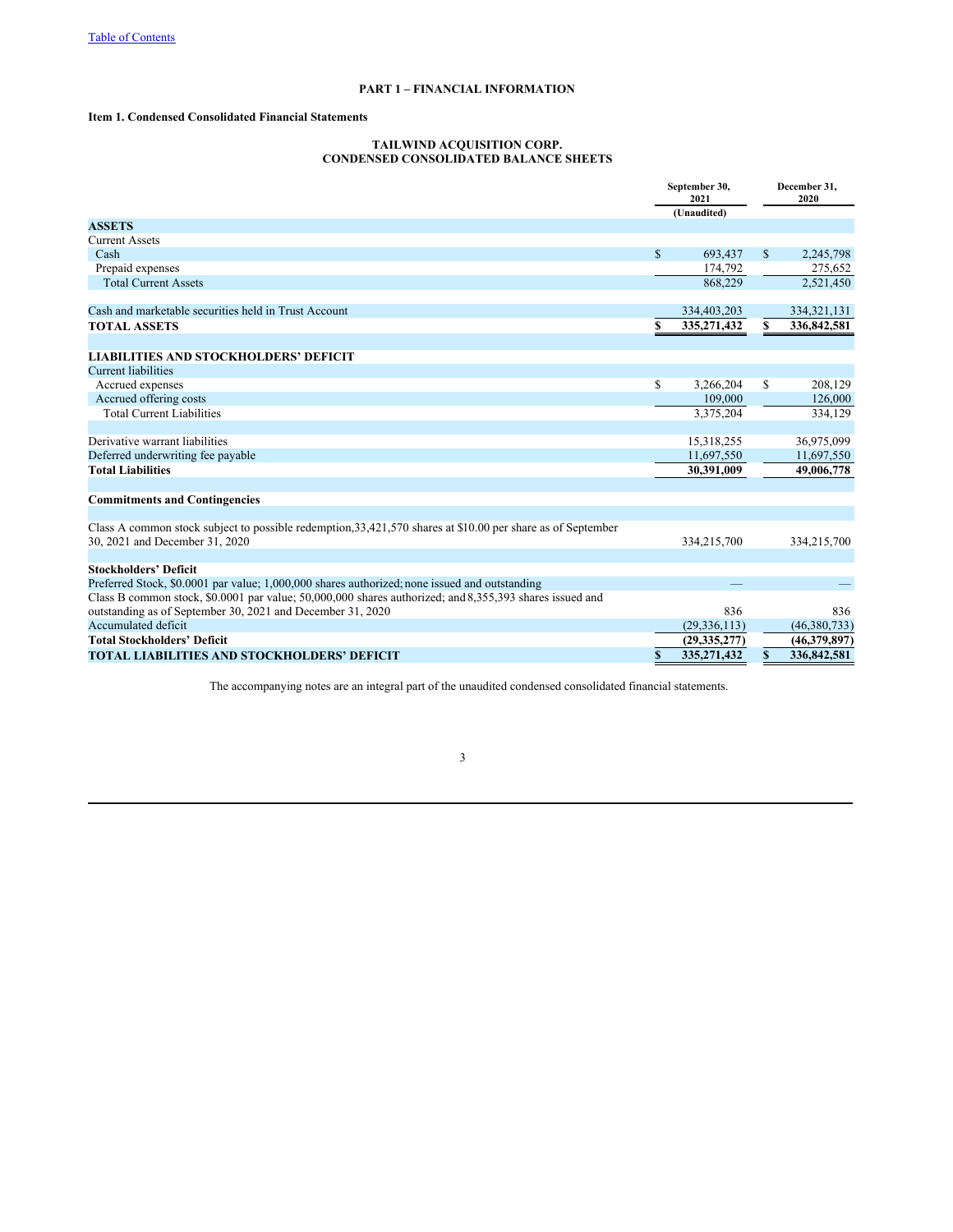## **TAILWIND ACQUISITION CORP. CONDENSED CONSOLIDATED STATEMENTS OF OPERATIONS (Unaudited)**

|                                                                     | <b>Three Months Ended</b><br>September 30,<br>2021<br>2020 |            |  |             |                 | <b>Nine Months</b><br><b>Ended</b><br>September 30,<br>2021 |              | <b>For the Period</b><br>from May 29,<br>2020<br>(Inception)<br>through<br>September 30,<br>2020 |
|---------------------------------------------------------------------|------------------------------------------------------------|------------|--|-------------|-----------------|-------------------------------------------------------------|--------------|--------------------------------------------------------------------------------------------------|
| General and operating expenses                                      | 386,940<br>121,555<br>S.                                   |            |  |             | 4,694,296<br>S. |                                                             |              | 122,555                                                                                          |
| Loss from operations                                                |                                                            | (386,940)  |  | (121, 555)  |                 | (4,694,296)                                                 | $\mathbb{S}$ | (122, 555)                                                                                       |
| Other income (expense):                                             |                                                            |            |  |             |                 |                                                             |              |                                                                                                  |
| Interest earned on marketable securities held in Trust Account      |                                                            | 18,214     |  | 20,204      |                 | 82,072                                                      |              | 20,204                                                                                           |
| Transaction costs associated with the Initial Public Offering       |                                                            |            |  | (715, 720)  |                 |                                                             |              | (715, 720)                                                                                       |
| Change in fair value of derivative warrant liability                |                                                            | 20,336,305 |  |             |                 | 21,656,844                                                  |              |                                                                                                  |
| Total other income (expense), net                                   |                                                            | 20,354,519 |  | (695, 516)  |                 | 21,738,916                                                  |              | (695, 516)                                                                                       |
| Net income (loss)                                                   | s                                                          | 19,967,579 |  | (817,071)   |                 | 17,044,620                                                  |              | (818,071)                                                                                        |
| Weighted average shares outstanding of Class A common stock         |                                                            | 33,421,570 |  | 7,628,837   |                 | 33,421,570                                                  |              | 6,156,605                                                                                        |
| Basic and diluted income (loss) per share, Class A common stock     | S                                                          | 0.48 S     |  | $(0.05)$ \$ |                 | 0.41                                                        | S            | (0.06)                                                                                           |
| Weighted average shares outstanding of Class B common stock         |                                                            | 8,355,393  |  | 7,695,253   |                 | 8,355,393                                                   |              | 7,657,572                                                                                        |
| Basic and diluted net income (loss) per share, Class B common stock |                                                            | 0.48       |  | (0.05)      |                 | 0.41                                                        |              | (0.06)                                                                                           |

The accompanying notes are an integral part of the unaudited condensed consolidated financial statements.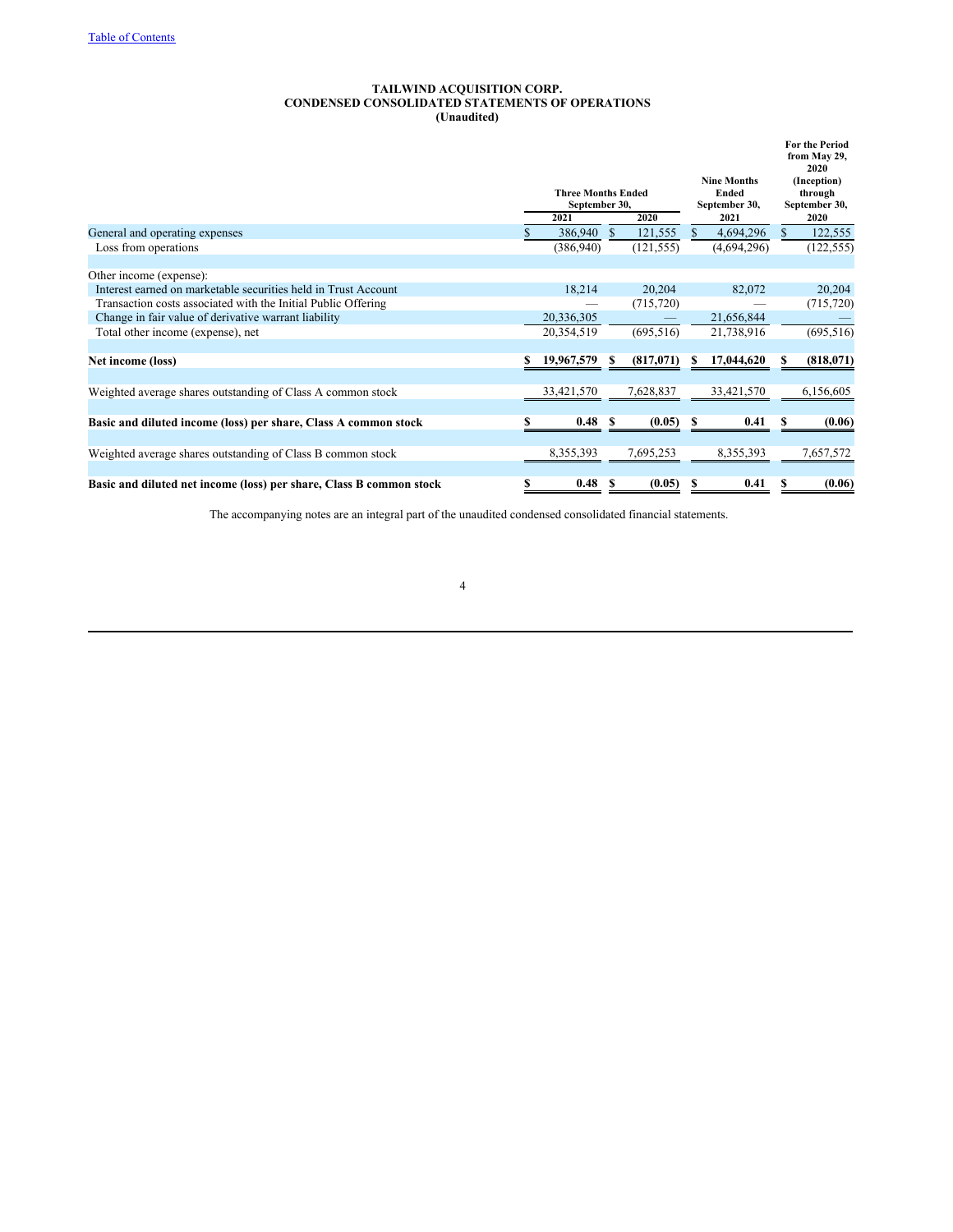## **TAILWIND ACQUISITION CORP. CONDENSED CONSOLIDATED STATEMENTS OF CHANGES IN STOCKHOLDERS' (DEFICIT) EQUITY FOR THE THREE AND NINE MONTHS ENDED SEPTEMBER 30, 2021 (Unaudited)**

| <b>Class A</b><br><b>Common Stock</b> |          |  |               |   |        |                                | Paid-in | Accumulated        | Total<br>Stockholders' |
|---------------------------------------|----------|--|---------------|---|--------|--------------------------------|---------|--------------------|------------------------|
| <b>Shares</b><br>Amount               |          |  | <b>Shares</b> |   | Amount |                                | Capital | Deficit            | Deficit                |
| —                                     |          |  | 8,355,393     |   | 836    |                                | _       | (46,380,733)       | (46,379,897)           |
|                                       |          |  |               |   |        |                                |         |                    |                        |
| __                                    |          |  |               |   |        |                                |         | 7,282,560          | 7,282,560              |
|                                       |          |  |               |   |        |                                |         |                    |                        |
|                                       | S        |  | 8,355,393     | s | 836    | - \$                           |         | (39,098,173)<br>S. | \$ (39,097,337)        |
|                                       |          |  |               |   |        |                                |         |                    |                        |
|                                       |          |  |               |   |        |                                |         | (10, 205, 519)     | (10, 205, 519)         |
|                                       |          |  |               |   |        |                                |         |                    |                        |
|                                       | <b>S</b> |  | 8,355,393     | S | 836    | - \$                           |         | (49,303,692)       | \$ (49,302,856)        |
|                                       |          |  |               |   |        |                                |         |                    |                        |
|                                       |          |  |               |   |        |                                |         | 19,967,579         | 19,967,579             |
|                                       |          |  |               |   |        |                                |         |                    |                        |
|                                       |          |  | 8,355,393     |   | 836    |                                |         | (29, 336, 113)     | \$ (29,335,277)        |
|                                       |          |  |               |   |        | Class B<br><b>Common Stock</b> |         | Additional         |                        |

## **FOR THE PERIOD FROM MAY 29, 2020 (INCEPTION) THROUGH SEPTEMBER 30, 2020 (Unaudited)**

|                                                       | <b>Class A</b><br><b>Common Stock</b> |              |        | <b>Common Stock</b> | Class B      |                          |    | Additional<br>Paid-in |      | Accumulated    |                         | Total<br>Stockholders' |  |
|-------------------------------------------------------|---------------------------------------|--------------|--------|---------------------|--------------|--------------------------|----|-----------------------|------|----------------|-------------------------|------------------------|--|
|                                                       | <b>Shares</b>                         |              | Amount | <b>Shares</b>       |              | Amount                   |    | Capital               |      | Deficit        | <b>Equity (Deficit)</b> |                        |  |
| Balance — May 29, 2020 (Inception)                    | _                                     |              |        |                     |              |                          |    |                       |      |                |                         |                        |  |
|                                                       |                                       |              |        |                     |              |                          |    |                       |      |                |                         |                        |  |
| Issuance of Class B common stock to Sponsor           |                                       |              |        | 8,625,000           |              | 863                      |    | 24,137                |      |                |                         | 25,000                 |  |
|                                                       |                                       |              |        |                     |              |                          |    |                       |      |                |                         |                        |  |
| Net loss                                              |                                       |              |        |                     |              |                          |    |                       |      | (1,000)        |                         | (1,000)                |  |
|                                                       |                                       |              |        |                     |              |                          |    |                       |      |                |                         |                        |  |
| Balance — June 30, 2020 (unaudited)                   |                                       | $\mathbf{s}$ |        | 8,625,000           | <sup>S</sup> | 863                      | -S | 24,137                | - \$ | (1,000)        | $\mathbf{s}$            | 24,000                 |  |
|                                                       |                                       |              |        |                     |              |                          |    |                       |      |                |                         |                        |  |
| Sale of 9,700,000 Private Placement Warrants          |                                       |              |        |                     |              | $\overline{\phantom{a}}$ |    | 2,328,000             |      |                |                         | 2,328,000              |  |
|                                                       |                                       |              |        |                     |              |                          |    |                       |      |                |                         |                        |  |
| Accretion to common stock subject to redemption value |                                       |              |        |                     |              |                          |    | (2,352,137)           |      | (24, 480, 207) |                         | (30, 832, 344)         |  |
|                                                       |                                       |              |        |                     |              |                          |    |                       |      |                |                         |                        |  |
| Net loss                                              |                                       |              |        |                     |              |                          |    |                       |      | (817,071)      |                         | (817,071)              |  |
|                                                       |                                       |              |        |                     |              |                          |    |                       |      |                |                         |                        |  |
| Balance — September 30, 2020 (unaudited)              |                                       |              |        | 8,625,000           |              | 863                      |    |                       | S    | (29, 298, 278) |                         | (29, 297, 415)         |  |

The accompanying notes are an integral part of the unaudited condensed consolidated financial statements.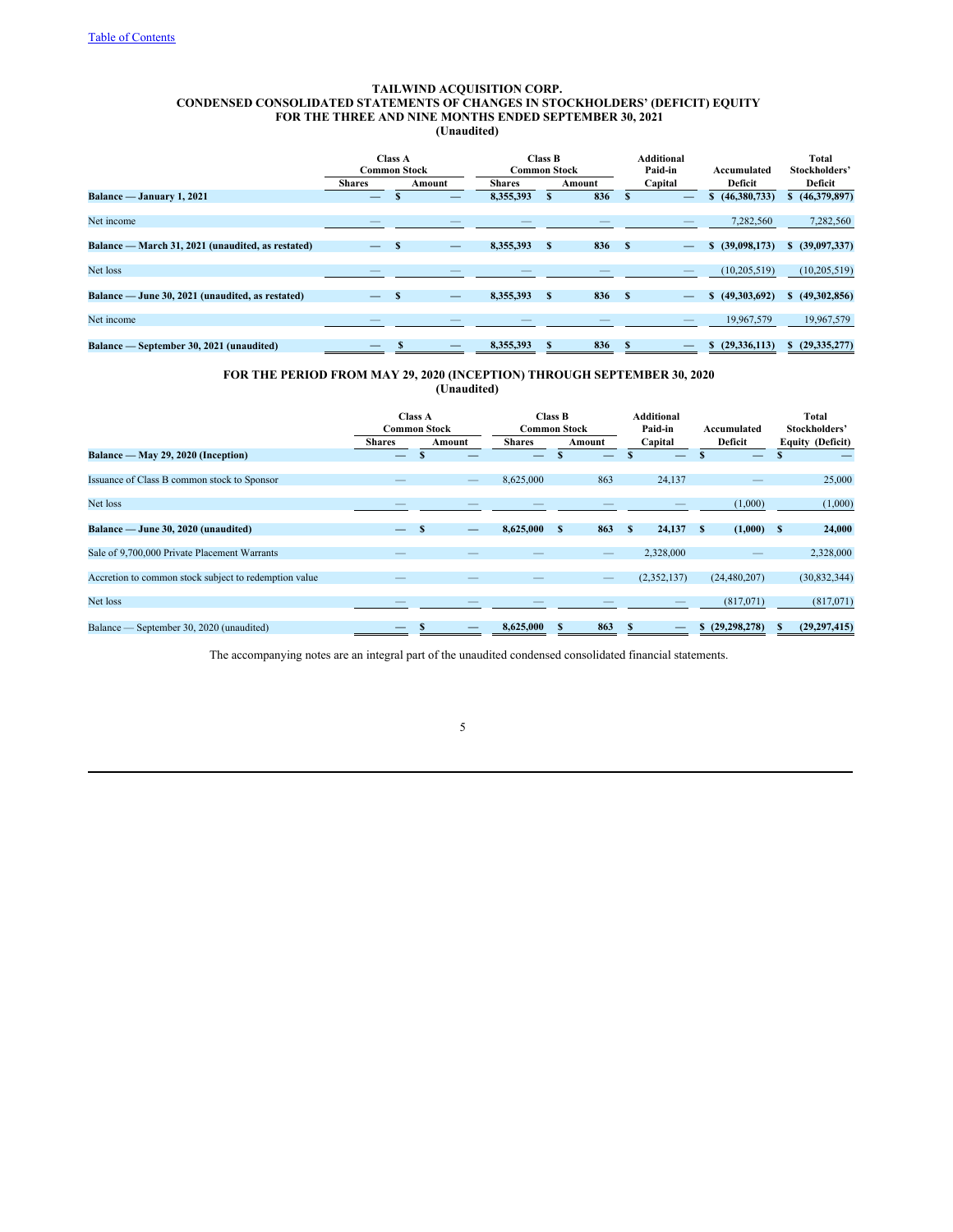## **TAILWIND ACQUISITION CORP. CONDENSED CONSOLIDATED STATEMENTS OF CASH FLOWS (Unaudited)**

|                                                                                      |    | <b>Nine Months</b><br><b>Ended</b><br>September 30,<br>2021 |              | <b>For the Period</b><br>from May 29,<br>2020 (Inception)<br>through<br>September 30,<br>2020 |
|--------------------------------------------------------------------------------------|----|-------------------------------------------------------------|--------------|-----------------------------------------------------------------------------------------------|
| <b>Cash Flows from Operating Activities:</b>                                         |    |                                                             |              |                                                                                               |
| Net income (loss)                                                                    | \$ | 17,044,620                                                  | S            | (818,071)                                                                                     |
| Adjustments to reconcile net income (loss) to net cash used in operating activities: |    |                                                             |              |                                                                                               |
| Change in fair value of derivative warrant liabilities                               |    | (21,656,844)                                                |              |                                                                                               |
| Transaction costs associated with the Initial Public Offering                        |    |                                                             |              | 715,720                                                                                       |
| Interest earned on investments held in Trust Account                                 |    | (82,072)                                                    |              | (20, 204)                                                                                     |
| Changes in operating assets and liabilities:                                         |    |                                                             |              |                                                                                               |
| Prepaid expenses                                                                     |    | 100,860                                                     |              | (327, 842)                                                                                    |
| Accrued expenses                                                                     |    | 3,058,075                                                   |              | 57,916                                                                                        |
| Net cash used in operating activities                                                |    | (1,535,361)                                                 |              | (392, 481)                                                                                    |
|                                                                                      |    |                                                             |              |                                                                                               |
| <b>Cash Flows from Investing Activities:</b>                                         |    |                                                             |              |                                                                                               |
| Investment of cash into Trust Account                                                |    |                                                             |              | (334, 215, 700)                                                                               |
| Net cash used in investing activities                                                |    |                                                             |              | (334, 215, 700)                                                                               |
|                                                                                      |    |                                                             |              |                                                                                               |
| <b>Cash Flows from Financing Activities:</b>                                         |    |                                                             |              |                                                                                               |
| Proceeds from issuance of Class B common stock to Sponsor                            |    |                                                             |              | 25,000                                                                                        |
| Proceeds from sale of Units, net of underwriting discounts paid                      |    |                                                             |              | 327,531,386                                                                                   |
| Proceeds from sale of Private Placement Warrants                                     |    |                                                             |              | 9,700,000                                                                                     |
| Repayment of promissory note – related party                                         |    |                                                             |              | (52,250)                                                                                      |
| Payment of offering costs                                                            |    | (17,000)                                                    |              | (11,300)                                                                                      |
| Net cash (used in) provided by financing activities                                  |    | (17,000)                                                    |              | 337,192,836                                                                                   |
|                                                                                      |    |                                                             |              |                                                                                               |
| <b>Net Change in Cash</b>                                                            |    | (1,552,361)                                                 |              | 2,584,655                                                                                     |
| $Cash - Beginning$                                                                   |    | 2,245,798                                                   |              |                                                                                               |
| $Cash - Ending$                                                                      | S  | 693,437                                                     | \$           | 2,584,655                                                                                     |
| Non-cash investing and financing activities:                                         |    |                                                             |              |                                                                                               |
| Offering costs included in accrued offering costs                                    | \$ |                                                             | \$           | 402,480                                                                                       |
| Offering costs paid through promissory note                                          | \$ |                                                             | \$           | 52,250                                                                                        |
| Deferred underwriting fee payable                                                    | \$ |                                                             | $\mathbb{S}$ | 11,697,550                                                                                    |
|                                                                                      |    |                                                             |              |                                                                                               |

The accompanying notes are an integral part of the unaudited condensed consolidated financial statements.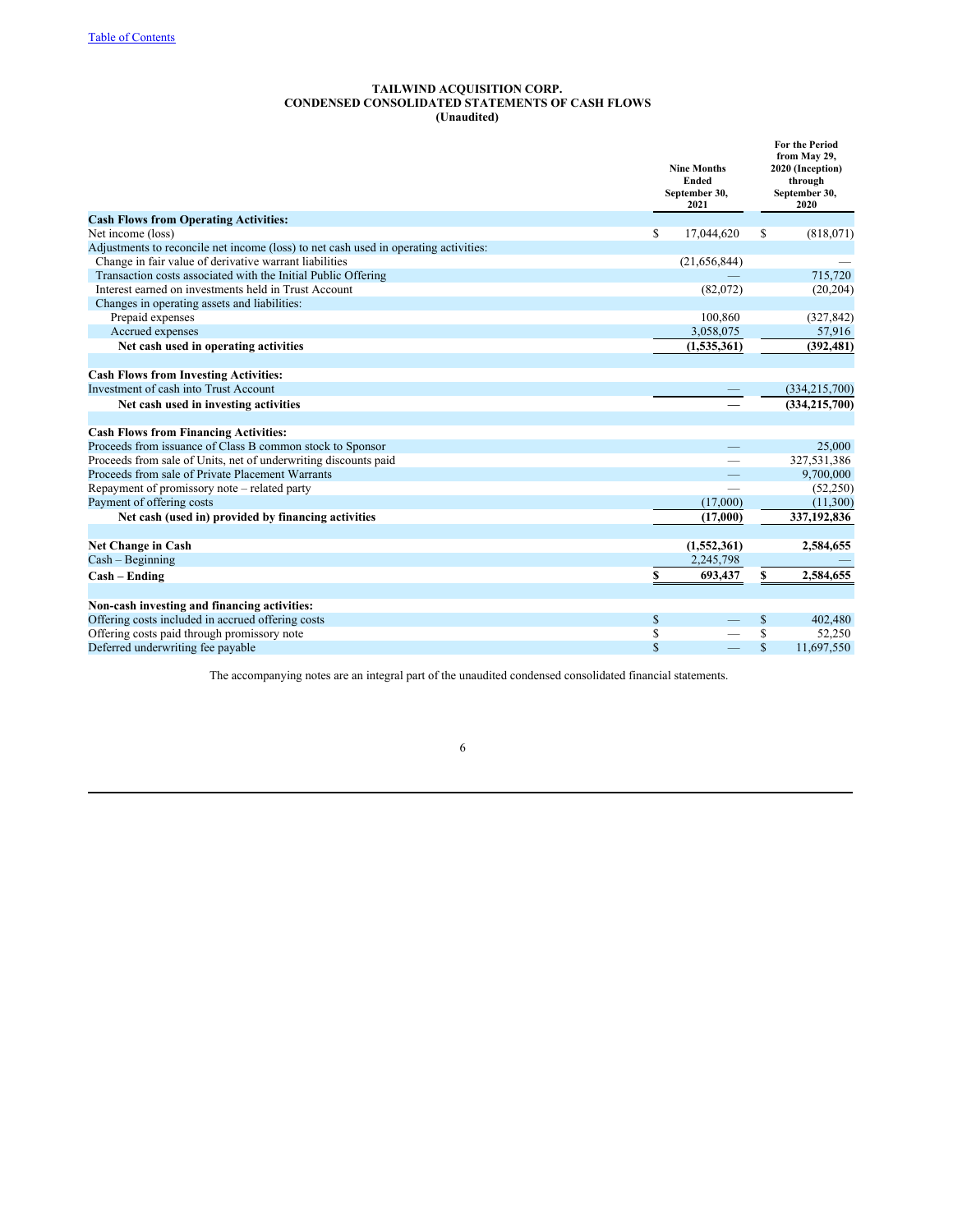## **NOTE 1. DESCRIPTION OF ORGANIZATION AND BUSINESS OPERATIONS**

Tailwind Acquisition Corp. (the "Company") was incorporated in Delaware on May 29, 2020. The Company was formed for the purpose of entering into a merger, capital stock exchange, asset acquisition, stock purchase, reorganization or similar business combination with one or more businesses (the "Business Combination").

The Company has one subsidiary, Compass Merger Sub Inc., a direct, wholly owned subsidiary of the Company incorporated in Delaware on February 17, 2021 ("Merger Sub") (see Note 7).

The Company is not limited to a particular industry or sector for purposes of consummating a Business Combination. The Company is an early stage and emerging growth company and, as such, the Company is subject to all of the risks associated with early stage and emerging growth companies.

As of September 30, 2021, the Company had not commenced any operations. All activity for the period from May 29, 2020 (inception) through September 30, 2021 relates to the Company's formation, the initial public offering ("Initial Public Offering"), which is described below, and identifying a target company for a Business Combination. The Company will not generate any operating revenues until after the completion of a Business Combination, at the earliest. The Company generates non-operating income in the form of interest income from the proceeds derived from the Initial Public Offering.

The registration statement for the Company's Initial Public Offering was declared effective on September 3, 2020. On September 9, 2020 the Company consummated the Initial Public Offering of 33,421,570 units (the "Units" and, with respect to the Class A common stock included in the Units sold, the "Public Shares"), which includes the partial exercise by the underwriter of its over-allotment option in the amount of 3,421,570 Units, at \$10.00 per Unit, generating gross proceeds of \$334,215,700, which is described in Note 4.

Simultaneously with the closing of the Initial Public Offering, the Company consummated the sale of9,700,000 warrants (the "Private Placement Warrants") at a price of \$1.00 per Private Placement Warrant in a private placement to Tailwind Sponsor LLC (the "Sponsor"), generating gross proceeds of \$9,700,000, which is described in Note 5.

Transaction costs amounted to \$18,847,894, consisting of \$6,684,314 in cash underwriting fees, \$11,697,550 of deferred underwriting fees and \$466,030 of other offering costs.

Following the closing of the Initial Public Offering on September 9, 2020, an amount of \$34,215,700 (\$10.00 per Unit) from the net proceeds of the sale of the Units in the Initial Public Offering and the sale of the Private Placement Warrants was placed in a trust account (the "Trust Account") located in the United States and is invested only in U.S. government securities, within the meaning set forth in Section 2(a)(16) of the Investment Company Act of 1940, as amended (the "Investment Company Act"), with a maturity of 185 days or less or in any open-ended investment company that holds itself out as a money market fund selected by the Company meeting certain conditions of Rule 2a-7 of the Investment Company Act, as determined by the Company, until the earlier of: (i) the completion of a Business Combination and (ii) the distribution of the funds held in the Trust Account, as described below.

The Company's management has broad discretion with respect to the specific application of the net proceeds of the Initial Public Offering and the sale of the Private Placement Warrants, although substantially all of the net proceeds are intended to be applied generally toward consummating a Business Combination. There is no assurance that the Company will be able to complete a Business Combination successfully. The Company must complete a Business Combination with one or more operating businesses or assets that together have an aggregate fair market value equal to at least 80% of the net assets held in the Trust Account (excluding the deferred underwriting commissions and taxes payable on the income earned on the Trust Account) at the time of the Company's signing a definitive agreement in connection with its initial Business Combination. The Company will only complete a Business Combination if the post-transaction company owns or acquires 50% or more of the outstanding voting securities of the target or otherwise acquires an interest in the target business or assets sufficient for it not to be required to register as an investment company under the Investment Company Act.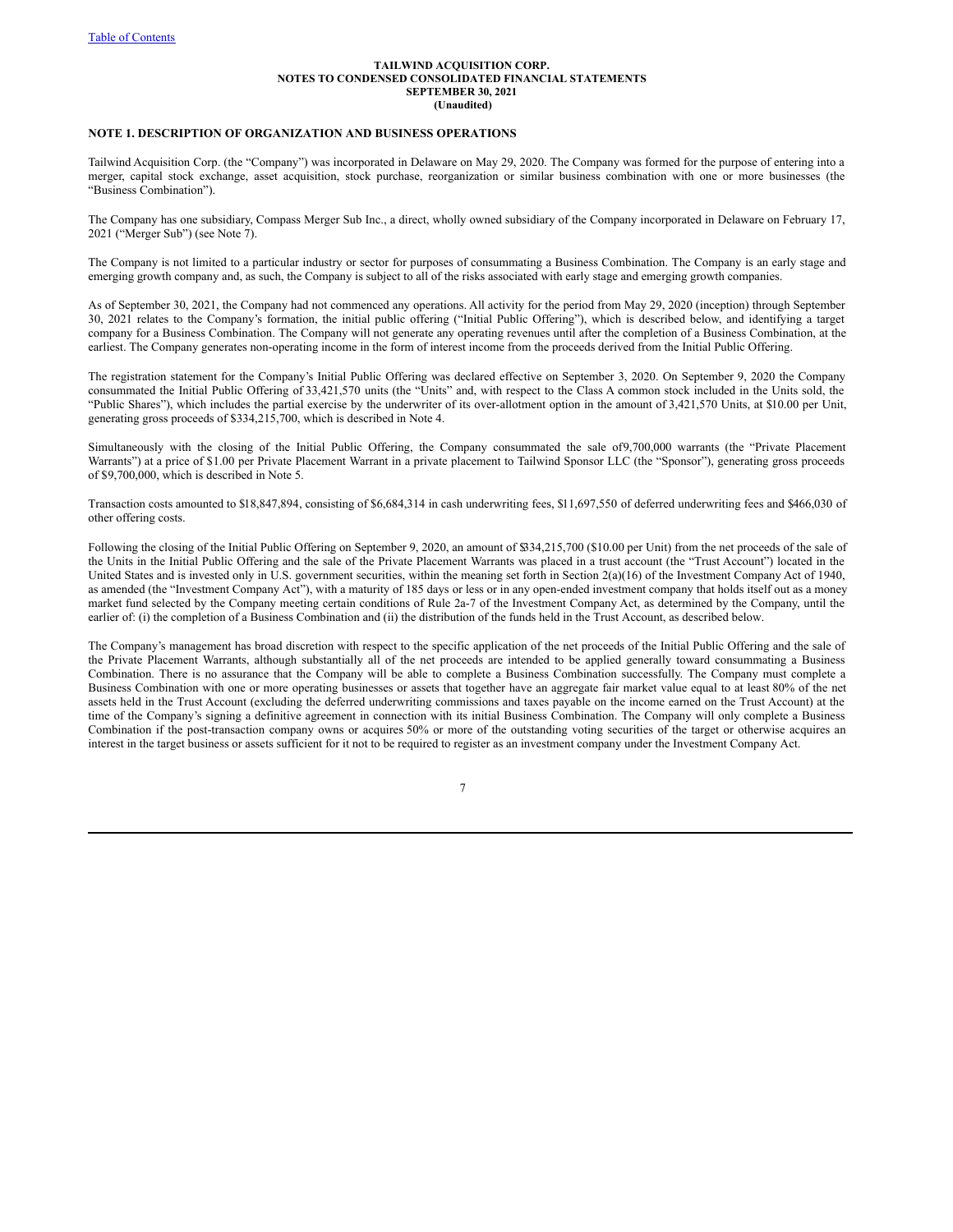The Company will provide its holders of the outstanding Public Shares (the "public stockholders") with the opportunity to redeem all or a portion of their Public Shares upon the completion of a Business Combination either (i) in connection with a stockholder meeting called to approve the Business Combination or (ii) by means of a tender offer. The decision as to whether the Company will seek stockholder approval of a Business Combination or conduct a tender offer will be made by the Company. The public stockholders will be entitled to redeem their Public Shares for a pro rata portion of the amount then in the Trust Account (initially anticipated to be \$10.00 per Public Share, plus any pro rata interest earned on the funds held in the Trust Account and not previously released to the Company to pay its tax obligations). There will be no redemption rights upon the completion of a Business Combination with respect to the Company's warrants.

The Company will only proceed with a Business Combination if the Company has net tangible assets of at least \$5,000,001 either prior to or upon such consummation of a Business Combination and, if the Company seeks stockholder approval, a majority of the shares voted are voted in favor of the Business Combination. If a stockholder vote is not required by applicable law or stock exchange rules and the Company does not decide to hold a stockholder vote for business or other reasons, the Company will, pursuant to its Amended and Restated Certificate of Incorporation (the "Amended and Restated Certificate of Incorporation"), conduct the redemptions pursuant to the tender offer rules of the U.S. Securities and Exchange Commission ("SEC") and file tender offer documents with the SEC prior to completing a Business Combination. If, however, stockholder approval of the transaction is required by applicable law or stock exchange rules, or the Company decides to obtain stockholder approval for business or other reasons, the Company will offer to redeem shares in conjunction with a proxy solicitation pursuant to the proxy rules and not pursuant to the tender offer rules. If the Company seeks stockholder approval in connection with a Business Combination, the Sponsor has agreed to vote its Founder Shares (as defined in Note 5), and any Public Shares purchased during or after the Initial Public Offering in favor of approving a Business Combination. Additionally, each public stockholder may elect to redeem their Public Shares irrespective of whether they vote for or against the proposed transaction or do not vote at all.

Notwithstanding the above, if the Company seeks stockholder approval of a Business Combination and it does not conduct redemptions pursuant to the tender offer rules, the Amended and Restated Certificate of Incorporation provides that a public stockholder, together with any affiliate of such stockholder or any other person with whom such stockholder is acting in concert or as a "group" (as defined under Section 13 of the Exchange Act), will be restricted from redeeming its shares with respect to more than an aggregate of 15% or more of the Public Shares, without the prior consent of the Company.

The Sponsor has agreed (a) to waive its redemption rights with respect to its Founder Shares and Public Shares held by it in connection with the completion of a Business Combination and (b) not to propose an amendment to the Amended and Restated Certificate of Incorporation (i) to modify the substance or timing of the Company's obligation to allow redemption in connection with the Company's initial Business Combination or to redeem 100% of its Public Shares if the Company does not complete a Business Combination or (ii) with respect to any other provision relating to stockholders' rights or pre-initial business combination activity, unless the Company provides the public stockholders with the opportunity to redeem their Public Shares in conjunction with any such amendment.

The Company will have until September 9, 2022 to complete a Business Combination (the "Combination Period"). If the Company is unable to complete a Business Combination within the Combination Period, the Company will (i) cease all operations except for the purpose of winding up, (ii) as promptly as reasonably possible but not more than ten business days thereafter, redeem the Public Shares, at a per-share price, payable in cash, equal to the aggregate amount then on deposit in the Trust Account including interest earned on the funds held in the Trust Account and not previously released to the Company to pay its tax obligations (less up to \$100,000 of interest to pay dissolution expenses), divided by the number of then outstanding Public Shares, which redemption will completely extinguish public stockholders' rights as stockholders (including the right to receive further liquidating distributions, if any), and (iii) as promptly as reasonably possible following such redemption, subject to the approval of the Company's remaining stockholders and the Company's board of directors, dissolve and liquidate, subject in each case to the Company's obligations under Delaware law to provide for claims of creditors and the requirements of other applicable law. There will be no redemption rights or liquidating distributions with respect to the Company's warrants, which will expire worthless if the Company fails to complete a Business Combination within the Combination Period.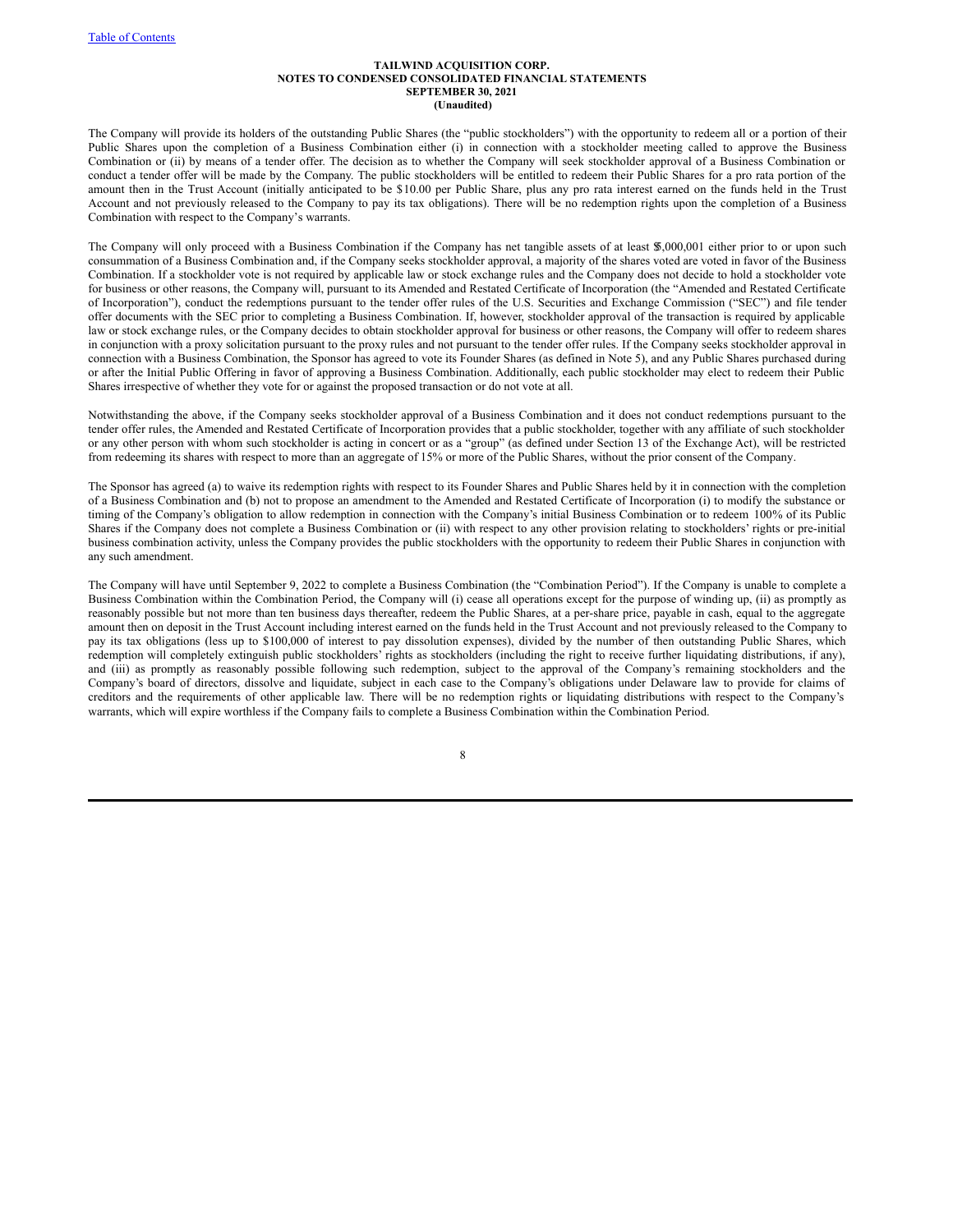The Sponsor has agreed to waive its liquidation rights with respect to the Founder Shares if the Company fails to complete a Business Combination within the Combination Period. However, if the Sponsor acquires Public Shares in or after the Initial Public Offering, such Public Shares will be entitled to liquidating distributions from the Trust Account if the Company fails to complete a Business Combination within the Combination Period. The underwriter has agreed to waive its rights to the deferred underwriting commission (see Note 7) held in the Trust Account in the event the Company does not complete a Business Combination within the Combination Period and, in such event, such amounts will be included with the other funds held in the Trust Account that will be available to fund the redemption of the Public Shares. In the event of such distribution, it is possible that the per share value of the assets remaining available for distribution will be less than the Initial Public Offering price per Unit (\$10.00).

In order to protect the amounts held in the Trust Account, the Sponsor has agreed to be liable to the Company if and to the extent any claims by a third party for services rendered or products sold to the Company, or a prospective target business with which the Company has discussed entering into a transaction agreement, reduce the amount of funds in the Trust Account to below (1) \$10.00 per Public Share or (2) such lesser amount per Public Share held in the Trust Account as of the date of the liquidation of the Trust Account due to reductions in the value of the trust assets, in each case net of the interest which may be withdrawn to pay franchise and income taxes. This liability will not apply with respect to claims by a third party who executed a waiver of any and all rights to seek access to the Trust Account and except as to any claims under the Company's indemnity of the underwriter of the Initial Public Offering against certain liabilities, including liabilities under the Securities. Moreover, in the event that an executed waiver is deemed to be unenforceable against a third party, the Sponsor will not be responsible to the extent of any liability for such third-party claims. The Company will seek to reduce the possibility that the Sponsor will have to indemnify the Trust Account due to claims of creditors by endeavoring to have all vendors, service providers (except the Company's independent registered public accounting firm), prospective target businesses and other entities with which the Company does business, execute agreements with the Company waiving any right, title, interest or claim of any kind in or to monies held in the Trust Account.

#### **Liquidity and Going Concern**

In connection with the Company's assessment of going concern considerations in accordance with Financial Accounting Standard Board's Accounting Standards Update ("ASU") 2014-15, "Disclosures of Uncertainties about an Entity's Ability to Continue as a Going Concern," the Company has until September 9, 2022 to consummate the proposed Business Combination. It is uncertain that the Company will be able to consummate the proposed Business Combination by this time or through twelve months from the issuance of this report. Additionally, the Company may not have sufficient liquidity to fund the working capital needs of the Company through one year from the issuance of these financial statements. If a business combination is not consummated by this date, there will be a mandatory liquidation and subsequent dissolution of the Company. Management has determined that the liquidity condition and mandatory liquidation, should a business combination not occur, and potential subsequent dissolution, raises substantial doubt about the Company's ability to continue as a going concern. No adjustments have been made to the carrying amounts of assets or liabilities should the Company be required to liquidate after September 9, 2022. The Company intends to complete the proposed Business Combination before the mandatory liquidation date. However, there can be no assurance that the Company will be able to consummate any business combination by September 9, 2022.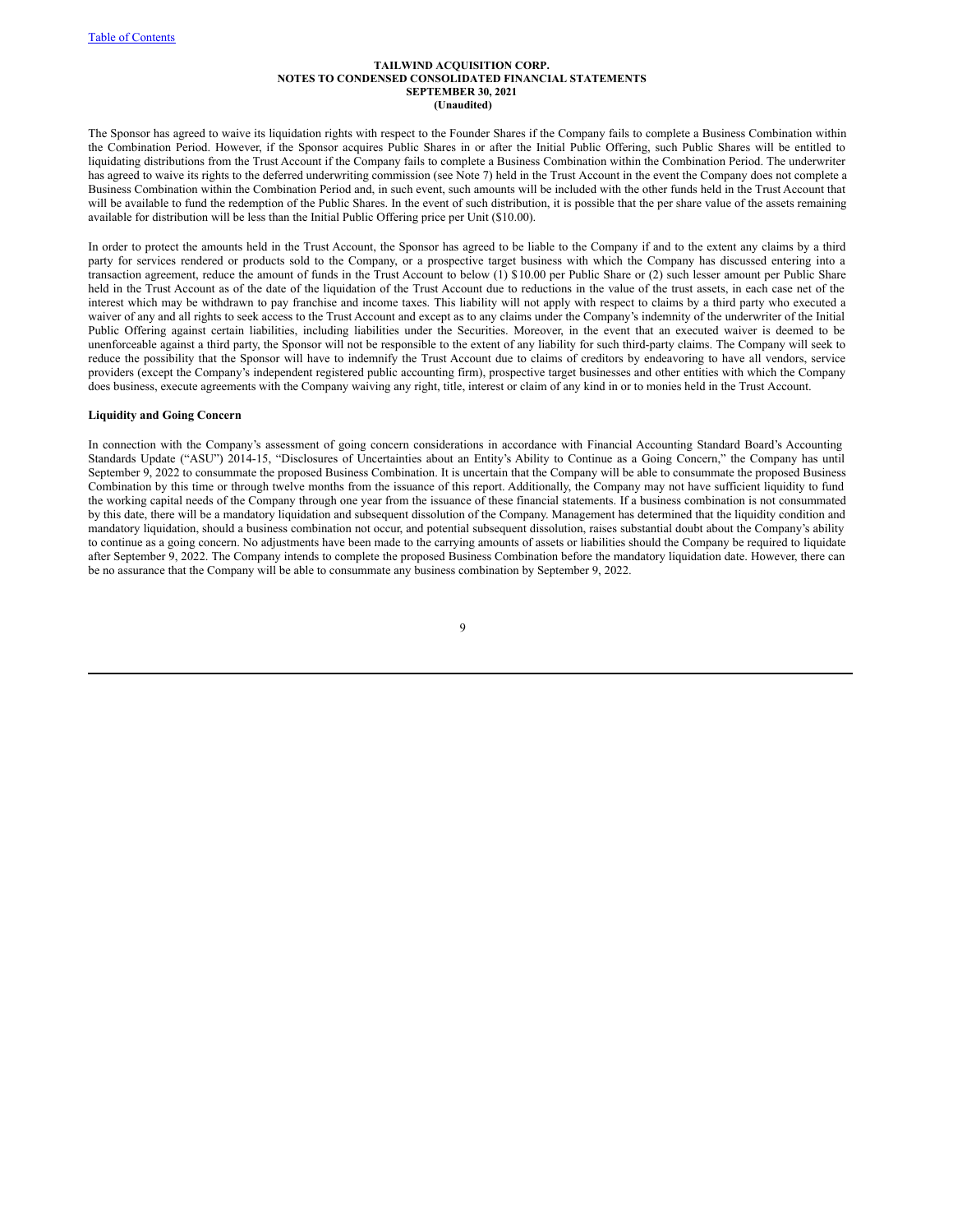## **NOTE 2. RESTATEMENT OF PREVIOUSLY ISSUED FINANCIAL STATEMENTS**

The Company concluded that it should restate its financial statements to classify all Class A common stock subject to possible redemption in temporary equity. ASC 480, paragraph 10-S99, redemption provisions not solely within the control of the Company require common stock subject to redemption to be classified outside of permanent equity. The Company had previously classified a portion of its Class A common stock in permanent equity, or total stockholders' equity. Although the Company did not specify a maximum redemption threshold, its charter currently provides that, the Company will not redeem its public shares in an amount that would cause its net tangible assets to be less than \$5,000,001. Previously, the Company did not consider redeemable stock classified as temporary equity as part of net tangible assets. Effective with these financial statements, the Company revised this interpretation to include temporary equity in net tangible assets. Also, in connection with the change in presentation for the Class A common stock subject to possible redemption, the Company also restated its earnings per share calculation to allocate income and losses shared pro rata between the two classes of shares. This presentation contemplates a Business Combination as the most likely outcome, in which case, both classes of shares share pro rata in the income and losses of the Company. As a result, the Company restated its previously filed financial statements to present all redeemable Class A common stock as temporary equity and to recognize accretion from the initial book value to redemption value at the time of its Initial Public Offering and in accordance with ASC 480. The Company's previously filed financial statements for the quarterly periods ended March 31, 2021 and June 30, 2021 are restated in this Form 10-Q/A for the quarterly period ended September 30, 2021.

The accompanying statements of changes in stockholders' equity and cash flows no longer present the change in redeemable shares to align with the presentation of all Class A redeemable common stock as temporary equity.

There has been no change to the Company's total assets, liabilities or operating results.

The impact of the restatement on the Company's financial statements is reflected in the following table:

|                                                                                              |   | <b>As Previously</b>     |              |                          |                    |                   |
|----------------------------------------------------------------------------------------------|---|--------------------------|--------------|--------------------------|--------------------|-------------------|
|                                                                                              |   | <b>Reported</b>          |              | Adiustment               |                    | <b>As Revised</b> |
| Balance Sheet as of March 31, 2021 (unaudited)                                               |   |                          |              |                          |                    |                   |
| Class A common stock subject to possible redemption                                          | s | 334,215,700              | S            |                          | S                  | 334,215,700       |
| Class A common stock                                                                         | s |                          | S            |                          | S                  |                   |
| Additional paid-in capital                                                                   | S | $\overline{\phantom{a}}$ | S            |                          | S                  |                   |
| Accumulated deficit                                                                          | s | (39.098.173)             | S            |                          | S                  | (39,098,173)      |
| Total Stockholders' Equity (Deficit)                                                         | S | (39,097,337)             | s            |                          | s                  | (39,097,337)      |
| Class A Common Stock Subject to Redemption                                                   | s | 33,421,570               | S            | $\qquad \qquad -$        | S                  | 33.421.570        |
| Balance Sheet as of June 30, 2021 (unaudited)                                                |   |                          |              |                          |                    |                   |
| Class A common stock subject to possible redemption                                          | s | 279,912,840              | s            | 54,302,860               | s                  | 334,215,700       |
| Class A common stock                                                                         | S | 543                      | S            | (543)                    | s                  |                   |
| Additional paid-in capital                                                                   | S | 25,822,110               | S            | (25,822,110)             | s                  |                   |
| Accumulated deficit                                                                          | s | (20, 823, 485)           | S            | (28, 408, 207)           | s                  | (49,303,692)      |
| Total Stockholders' Equity (Deficit)                                                         | s | 5.000.004                | S            | (54,302,860)             | s                  | (49,302,856)      |
| Class A Common Stock Subject to Redemption                                                   | S | 27,991,284               | S            | 5,430,286                | S                  | 33,421,570        |
| Statement of Cash Flows for the period for the three months ended March 31, 2021 (unaudited) |   |                          |              |                          |                    |                   |
| Change in value of Class A common stock subject to possible redemption                       | s | 7.181.210                | s            | (7, 181, 210)            | s                  |                   |
| Statement of Cash Flows for the period for the six months ended June 30, 2021 (unaudited)    |   |                          |              |                          |                    |                   |
| Change in value of Class A common stock subject to possible redemption                       | s | (2,922,860)              | s            | 2.922.860                | S                  |                   |
|                                                                                              |   |                          |              |                          |                    |                   |
| Statement of Operation for the three months ended March 31, 2021 (audited)                   |   |                          |              |                          |                    |                   |
| Weighted average shares outstanding of Class A common stock                                  | s | 33.421.570               | s            | $\overline{\phantom{0}}$ | \$                 | 33.421.570        |
| Basic and diluted income (loss) per share, Class A common stock                              | S | -                        | S            | 0.17                     | S                  | 0.17              |
| Weighted average shares outstanding of Class B common stock                                  | s | 8.355.392                | S            |                          | s                  | 8.355.392         |
| Basic and diluted net income (loss) per share, Class B common stock                          | S | 0.87                     | S            | (0.70)                   | S                  | 0.17              |
| Statement of Operation for the three months ended June 30, 2021 (audited)                    |   |                          |              |                          |                    |                   |
| Weighted average shares outstanding of Class A common stock                                  | s | 33,421,570               | S            | $\overline{\phantom{0}}$ | s                  | 33.421.570        |
| Basic and diluted income (loss) per share, Class A common stock                              | s |                          | S            | (0.24)                   | \$                 | (0.24)            |
| Weighted average shares outstanding of Class B common stock                                  | s | 8.355.392                | S            |                          | S                  | 8.355.392         |
| Basic and diluted net income (loss) per share, Class B common stock                          | S | (1.22)                   | $\mathsf{s}$ | 0.98                     | S                  | (0.24)            |
| Statement of Operation for the six months ended June 30, 2021 (audited)                      |   |                          |              |                          |                    |                   |
| Weighted average shares outstanding of Class A common stock                                  | s | 33.421.570               | S            |                          | s                  | 33,421,570        |
| Basic and diluted income (loss) per share, Class A common stock                              | S | $\overline{\phantom{a}}$ | S            | (0.07)                   | S                  | (0.07)            |
| Weighted average shares outstanding of Class B common stock                                  | s | 8.355.392                | S            |                          | S                  | 8.355.392         |
| Basic and diluted net income (loss) per share, Class B common stock                          | s | (0.35)                   | S            | 0.28                     | $\hat{\mathbf{s}}$ | (0.07)            |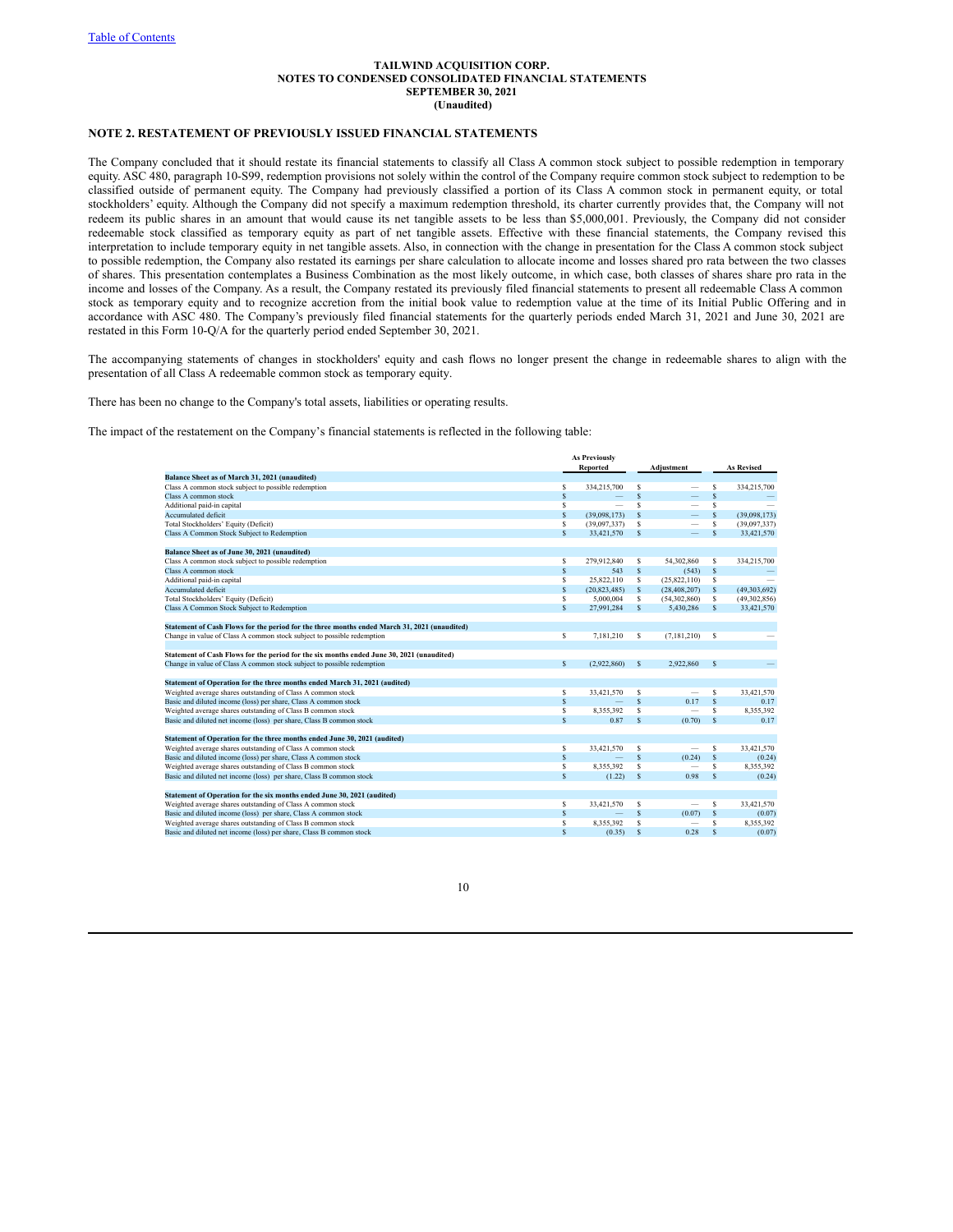The accompanying statement of changes in stockholders' deficit has been restated to reflect the restated equity accounts.

## **NOTE 3. SUMMARY OF SIGNIFICANT ACCOUNTING POLICIES**

#### **Basis of Presentation**

The accompanying unaudited condensed consolidated financial statements have been prepared in accordance with accounting principles generally accepted in the United States of America ("GAAP") for interim financial information and in accordance with the instructions to Form 10-Q and Article 8 of Regulation S-X of the SEC. Certain information or footnote disclosures normally included in financial statements prepared in accordance with GAAP have been condensed or omitted, pursuant to the rules and regulations of the SEC for interim financial reporting. Accordingly, they do not include all the information and footnotes necessary for a complete presentation of financial position, results of operations, or cash flows. In the opinion of management, the accompanying unaudited condensed consolidated financial statements include all adjustments, consisting of a normal recurring nature, which are necessary for a fair presentation of the financial position, operating results and cash flows for the periods presented.

The accompanying unaudited condensed consolidated financial statements should be read in conjunction with the Company's Annual Report on Form 10- K/A as filed with the SEC on January 27, 2022. The interim results for the three and nine months ended September 30, 2021 are not necessarily indicative of the results to be expected for the year ending December 31, 2021 or for any future periods.

#### **Principles of Consolidation**

The accompanying condensed consolidated financial statements include the accounts of the Company and its wholly-owned subsidiary. All significant intercompany balances and transactions have been eliminated in consolidation.

#### **Emerging Growth Company**

The Company is an "emerging growth company," as defined in Section 2(a) of the Securities Act, as modified by the Jumpstart Our Business Startups Act of 2012 (the "JOBS Act"), and it may take advantage of certain exemptions from various reporting requirements that are applicable to other public companies that are not emerging growth companies including, but not limited to, not being required to comply with the independent registered public accounting firm attestation requirements of Section 404 of the Sarbanes-Oxley Act, reduced disclosure obligations regarding executive compensation in its periodic reports and proxy statements, and exemptions from the requirements of holding a nonbinding advisory vote on executive compensation and stockholder approval of any golden parachute payments not previously approved.

Further, Section 102(b)(1) of the JOBS Act exempts emerging growth companies from being required to comply with new or revised financial accounting standards until private companies (that is, those that have not had a Securities Act registration statement declared effective or do not have a class of securities registered under the Exchange Act) are required to comply with the new or revised financial accounting standards. The JOBS Act provides that a company can elect to opt out of the extended transition period and comply with the requirements that apply to non-emerging growth companies but any such election to opt out is irrevocable. The Company has elected not to opt out of such extended transition period which means that when a standard is issued or revised and it has different application dates for public or private companies, the Company, as an emerging growth company, can adopt the new or revised standard at the time private companies adopt the new or revised standard. This may make comparison of the Company's financial statements with another public company which is neither an emerging growth company nor an emerging growth company which has opted out of using the extended transition period difficult or impossible because of the potential differences in accounting standards used.

#### **Use of Estimates**

The preparation of condensed consolidated financial statements in conformity with GAAP requires the Company's management to make estimates and assumptions that affect the reported amounts of assets and liabilities and disclosure of contingent assets and liabilities at the date of the condensed consolidated financial statements and the reported amounts of revenues and expenses during the reporting periods.

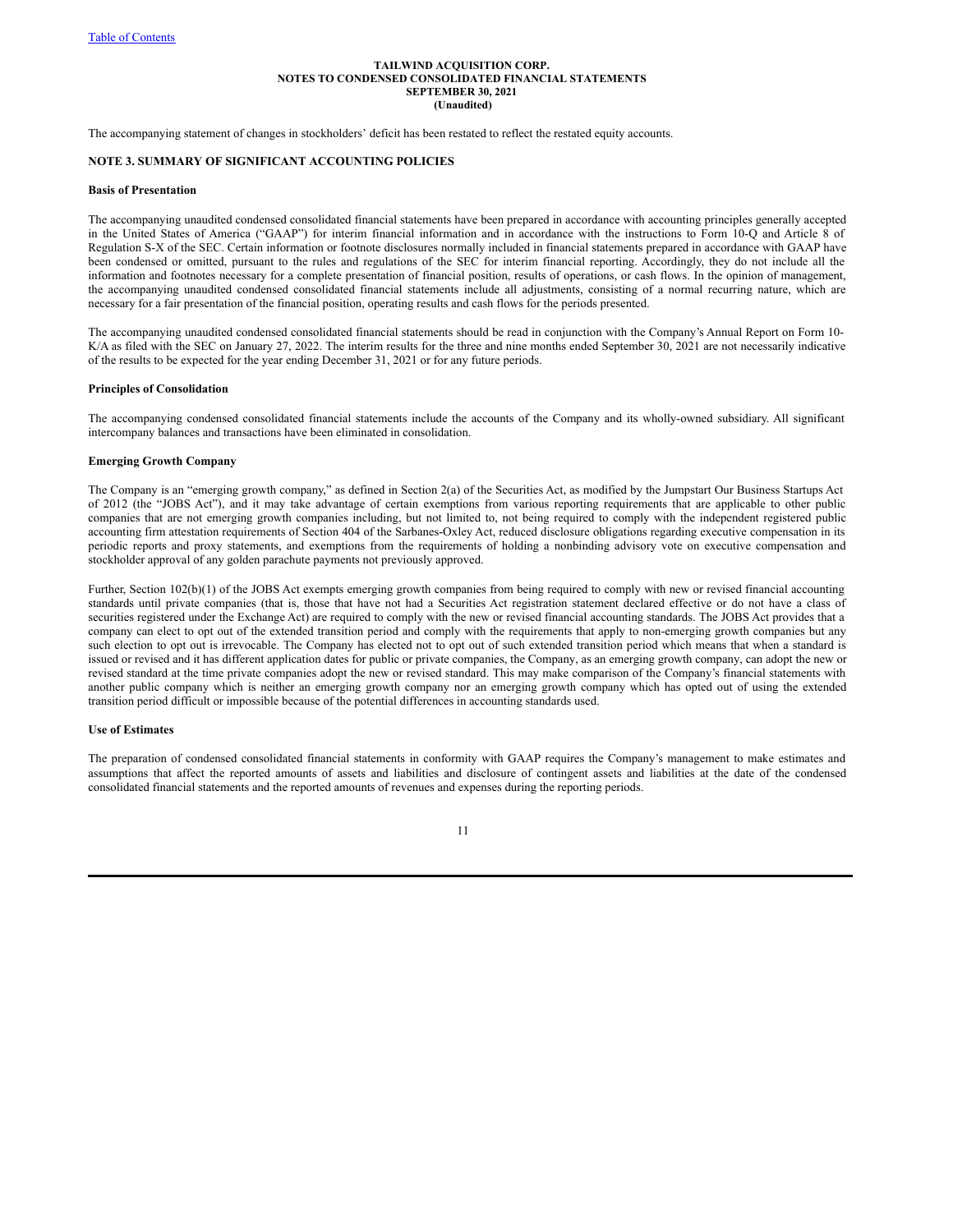Making estimates requires management to exercise significant judgment. It is at least reasonably possible that the estimate of the effect of a condition, situation or set of circumstances that existed at the date of the condensed consolidated financial statements, which management considered in formulating its estimate, could change in the near term due to one or more future confirming events. One of the more significant accounting estimates included in these financial statements is the determination of the fair value of the warrant liabilities. Such estimates may be subject to change as more current information becomes available and accordingly the actual results could differ significantly from those estimates. Accordingly, the actual results could differ significantly from those estimates.

### **Cash and Cash Equivalents**

The Company considers all short-term investments with an original maturity of three months or less when purchased to be cash equivalents. The Company did not have any cash equivalents as of September 30, 2021 and December 31, 2020.

#### **Marketable Securities Held in Trust Account**

The Company classifies its U.S. Treasury and equivalent securities as held-to-maturity in accordance with ASC 320 "Investments - Debt and Equity Securities." Held-to-maturity securities are those securities which the Company has the ability and intent to hold until maturity. Held-to-maturity treasury securities are recorded at amortized cost on the accompanying condensed consolidated balance sheets and adjusted for the amortization or accretion of premiums or discounts.

#### **Class A Common Stock Subject to Possible Redemption**

The Company accounts for its Class A common stock subject to possible redemption in accordance with the guidance in Accounting Standards Codification ("ASC") Topic 480 "Distinguishing Liabilities from Equity." Class A common stock subject to mandatory redemption is classified as a liability instrument and is measured at fair value. Conditionally redeemable common stock (including common stock that features redemption rights that is either within the control of the holder or subject to redemption upon the occurrence of uncertain events not solely within the Company's control) is classified as temporary equity. At all other times, common stock is classified as stockholders' equity. The Company's Class A common stock features certain redemption rights that are considered to be outside of the Company's control and subject to occurrence of uncertain future events. Accordingly, the 33,421,570 shares of Class A common stock subject to possible redemption at September 30, 2021 and December 31, 2020, are presented as temporary equity, outside of the stockholders' equity section of the Company's condensed consolidated balance sheets.

The Company recognizes changes in redemption value immediately as they occur and adjusts the carrying value of redeemable Class A common stock to equal the redemption value at the end of each reporting period. Increases or decreases in the carrying amount of redeemable common stock are affected by charges against additional paid in capital and accumulated deficit.

At September 30, 2021 and December 31, 2020, the Common Stock reflected in the balance sheets are reconciled in the following table:

| Gross proceeds                                       | \$. | 334,215,700    |
|------------------------------------------------------|-----|----------------|
| Less:                                                |     |                |
| Proceeds allocated to Public Warrants                | S   | (12,700,197)   |
| Common stocks issuance costs                         | \$. | (18, 132, 174) |
| Plus:                                                |     |                |
| Accretion of carrying value to redemption value      |     | 30,832,371     |
| Class A Common stocks subject to possible redemption |     | 334,215,700    |

## **Offering Costs**

Offering costs consist of legal, accounting and other expenses that are directly related to the Initial Public Offering. Offering costs amounted to \$18,847,894, of which \$18,132,174 were associated with the Class A common stock issue in the amount of \$18,132,174 are included in Accretion for Class A common stock subject to redemption amount and \$715,720 was expensed to the condensed consolidated statements of operations (see Note 1).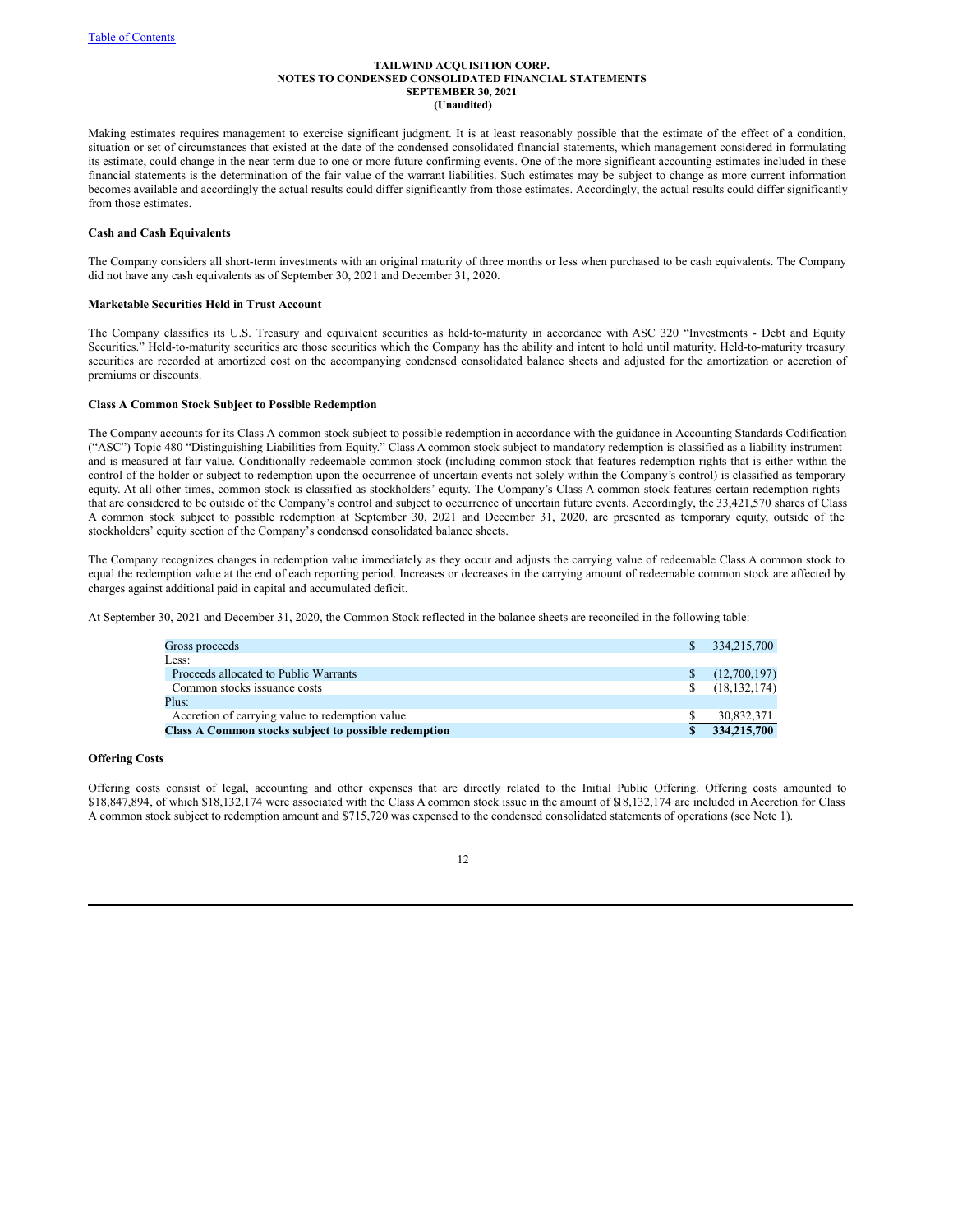#### **Derivative Warrant Liability**

The Company accounts for the Warrants in accordance with the guidance contained in ASC 815-40 under which the Warrants do not meet the criteria for equity treatment and must be recorded as liabilities. Accordingly, the Company classifies the Warrants as liabilities at their fair value and adjust the Warrants to fair value at each reporting period. This liability is subject to re-measurement at each balance sheet date until exercised, and any change in fair value is recognized in the statements of operations. The Private Warrants and the Public Warrants for periods where no observable traded price was available are valued using a binomial lattice model. For periods subsequent to the detachment of the Public Warrants from the Units, the Public Warrant quoted market price was used as the fair value for both the Public Warrants and Private Warrants as of each reporting date.

## **Income Taxes**

The Company follows the asset and liability method of accounting for income taxes under ASC 740, "Income Taxes." Deferred tax assets and liabilities are recognized for the estimated future tax consequences attributable to differences between the financial statements carrying amounts of existing assets and liabilities and their respective tax bases. Deferred tax assets and liabilities are measured using enacted tax rates expected to apply to taxable income in the years in which those temporary differences are expected to be recovered or settled. The effect on deferred tax assets and liabilities of a change in tax rates is recognized in income in the period that included the enactment date. Valuation allowances are established, when necessary, to reduce deferred tax assets to the amount expected to be realized. As of September 30, 2021 and December 31, 2020, the Company had a deferred tax asset of approximately \$950,000 and \$59,000, respectively, which had a full valuation allowance recorded against it.

The Company's current taxable income primarily consists of interest income on the Trust Account. The Company's general and administrative costs are generally considered start-up costs and are not currently deductible. During the three and nine months ended September 30, 2021, the Company did not record a provision for income taxes. The Company's effective tax rate for the three and nine months ended September 30, 2021 was0%, which differs from the expected income tax rate mainly due to the start-up costs (discussed above), which are not currently deductible, and permanent differences attributable to the change in the fair value of warrant liabilities.

ASC 740 prescribes a recognition threshold and a measurement attribute for the financial statement recognition and measurement of tax positions taken or expected to be taken in a tax return. For those benefits to be recognized, a tax position must be more likely than not to be sustained upon examination by taxing authorities. The Company recognizes accrued interest and penalties related to unrecognized tax benefits as income tax expense. There were no unrecognized tax benefits and no amounts accrued for interest and penalties as of September 30, 2021 and December 31, 2020. The Company is currently not aware of any issues under review that could result in significant payments, accruals or material deviation from its position. The Company is subject to income tax examinations by major taxing authorities since inception.

## **Net Income (Loss) per Common Share**

The Company complies with accounting and disclosure requirements of FASB ASC Topic 260, "Earnings Per Share". The Company has two classes of shares, which are referred to as Class A common stock and Class B common stock. Income and losses are shared pro rata between the two classes of shares. Net income (loss) per common stock is computed by dividing net income (loss) by the weighted average number of common stock outstanding for the period. The Company applies the two-class method in calculating earnings per share. Accretion associated with the redeemable shares of Class A common stock is excluded from earnings per share as the redemption value approximates fair value.

The calculation of diluted income (loss) per share does not consider the effect of the warrants issued in connection with the (i) Initial Public Offering and (ii) private placement, since the exercise of the warrants is contingent upon the occurrence of future events. The warrants are exercisable to purchase 26,410,785 Class A common stock in the aggregate. As of September 30, 2021 and 2020, the Company did not have any dilutive securities or other contracts that could, potentially, be exercised or converted into common stock and then share in the earnings of the Company. As a result, diluted net loss per common stock is the same as basic net loss per common stock for the periods presented.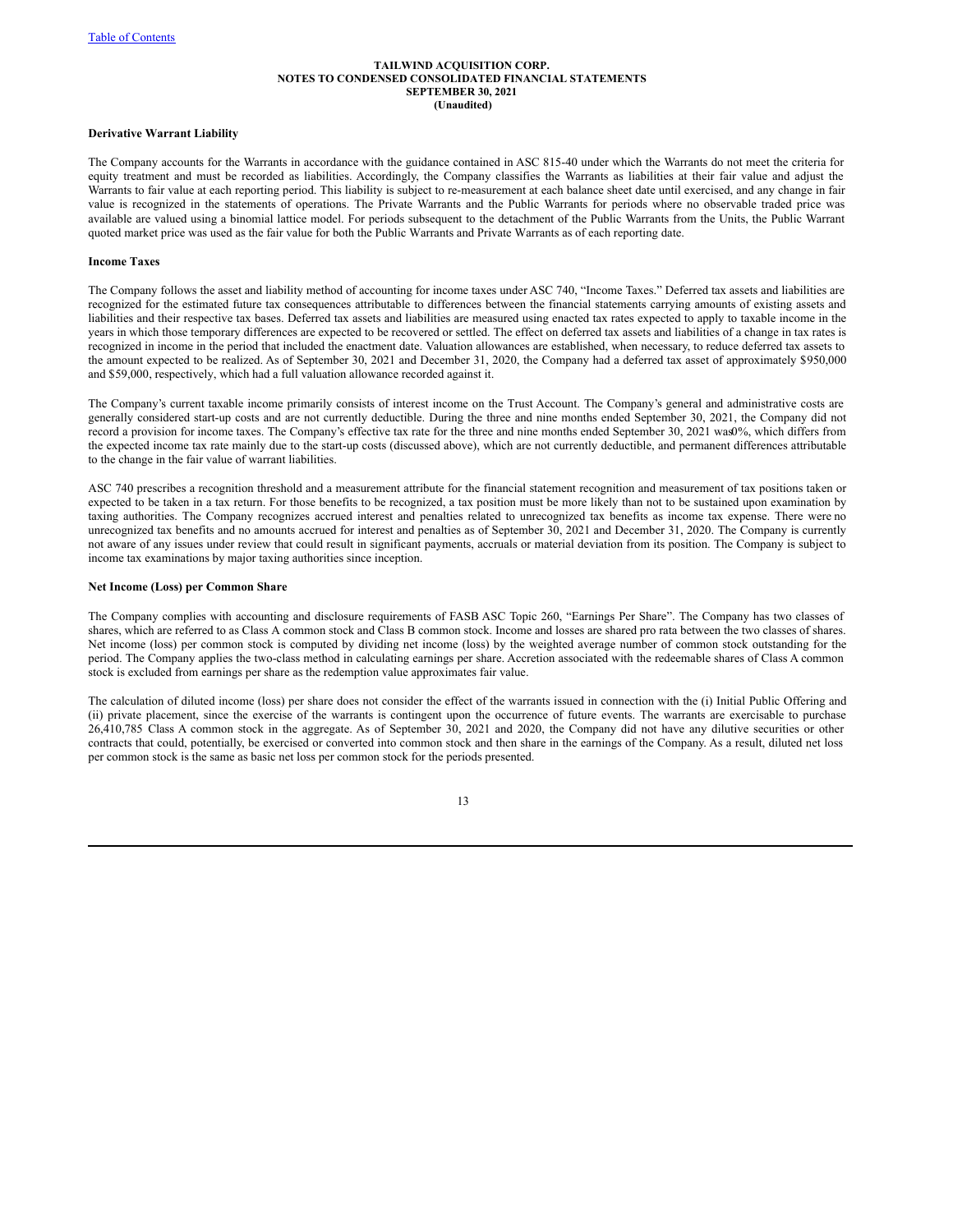The following table reflects the calculation of basic and diluted net income (loss) per common share (in dollars, except per share amounts):

|                                                | <b>Three Months Ended</b><br>September 30,<br>2021 |                |  |                | <b>Three Months Ended</b><br>September 30,<br>2020 |                |    |                |    | <b>Nine Months Ended</b><br>September 30,<br>2021 |    |           |    | For the Period from<br>May 29, 2020<br>(Inception) through<br>September 30,<br>2020 |    |            |  |  |
|------------------------------------------------|----------------------------------------------------|----------------|--|----------------|----------------------------------------------------|----------------|----|----------------|----|---------------------------------------------------|----|-----------|----|-------------------------------------------------------------------------------------|----|------------|--|--|
|                                                |                                                    | <b>Class A</b> |  | <b>Class B</b> |                                                    | <b>Class A</b> |    | <b>Class B</b> |    | <b>Class A</b>                                    |    | Class B   |    | <b>Class A</b>                                                                      |    | Class B    |  |  |
| Basic and diluted net income (loss) per common |                                                    |                |  |                |                                                    |                |    |                |    |                                                   |    |           |    |                                                                                     |    |            |  |  |
| stock                                          |                                                    |                |  |                |                                                    |                |    |                |    |                                                   |    |           |    |                                                                                     |    |            |  |  |
| Numerator:                                     |                                                    |                |  |                |                                                    |                |    |                |    |                                                   |    |           |    |                                                                                     |    |            |  |  |
| Allocation of net income (loss), as adjusted   |                                                    | \$15,974,063   |  | \$3,993,516    | $\mathcal{L}$                                      | (406, 765)     | S. | (410, 306)     | S. | 13,635,696                                        | S. | 3,408,924 | S. | (364, 592)                                                                          | Ъ. | (453, 479) |  |  |
| Denominator:                                   |                                                    |                |  |                |                                                    |                |    |                |    |                                                   |    |           |    |                                                                                     |    |            |  |  |
| Basic and diluted weighted average shares      |                                                    |                |  |                |                                                    |                |    |                |    |                                                   |    |           |    |                                                                                     |    |            |  |  |
| outstanding                                    |                                                    | 33,421,570     |  | 8,355,393      |                                                    | 7,628,837      |    | 7,695,253      |    | 33,421,570                                        |    | 8,355,393 |    | 6,156,605                                                                           |    | 7,657,572  |  |  |
| Basic and diluted net income (loss) per common |                                                    |                |  |                |                                                    |                |    |                |    |                                                   |    |           |    |                                                                                     |    |            |  |  |
| stock                                          | ъ                                                  | 0.48           |  | 0.48           |                                                    | (0.05)         | S  | (0.05)         | S  | 0.41                                              |    | 0.41      | S. | (0.06)                                                                              |    | (0.06)     |  |  |

For the three and nine months ended September 30, 2021, basic and diluted shares are the same as there are no securities that are dilutive to the stockholders.

## **Concentration of Credit Risk**

Financial instruments that potentially subject the Company to concentrations of credit risk consist of a cash account in a financial institution, which, at times, may exceed the Federal Depository Insurance Coverage of \$250,000. The Company has not experienced losses on this account and management believes the Company is not exposed to significant risks on such account.

## **Fair Value of Financial Instruments**

The fair value of the Company's assets and liabilities, which qualify as financial instruments under ASC 820, "Fair Value Measurement," approximates the carrying amounts represented in the accompanying condensed consolidated balance sheets, primarily due to their short-term nature other than derivative warrant liability.

## **Recent Accounting Standards**

In August 2020, the Financial Accounting Standards Board ("FASB") issued Accounting Standards Update ("ASU") 2020-06, Debt — Debt with Conversion and Other Options (Subtopic 470-20) and Derivatives and Hedging — Contracts in Entity's Own Equity (Subtopic 815-40) ("ASU 2020-06") to simplify accounting for certain financial instruments. ASU 2020-06 eliminates the current models that require separation of beneficial conversion and cash conversion features from convertible instruments and simplifies the derivative scope exception guidance pertaining to equity classification of contracts in an entity's own equity. The new standard also introduces additional disclosures for convertible debt and freestanding instruments that are indexed to and settled in an entity's own equity. ASU 2020-06 amends the diluted earnings per share guidance, including the requirement to use the if-converted method for all convertible instruments. ASU 2020-06 is effective January 1, 2022 and should be applied on a full or modified retrospective basis, with early adoption permitted beginning on January 1, 2021. The Company adopted ASU 2020-06 effective January 1, 2021. The adoption of ASU 2020-06 did not have an impact on the Company's financial statements.

Management does not believe that any recently issued, but not yet effective, accounting standards, if currently adopted, would have a material effect on the Company's condensed consolidated financial statements.

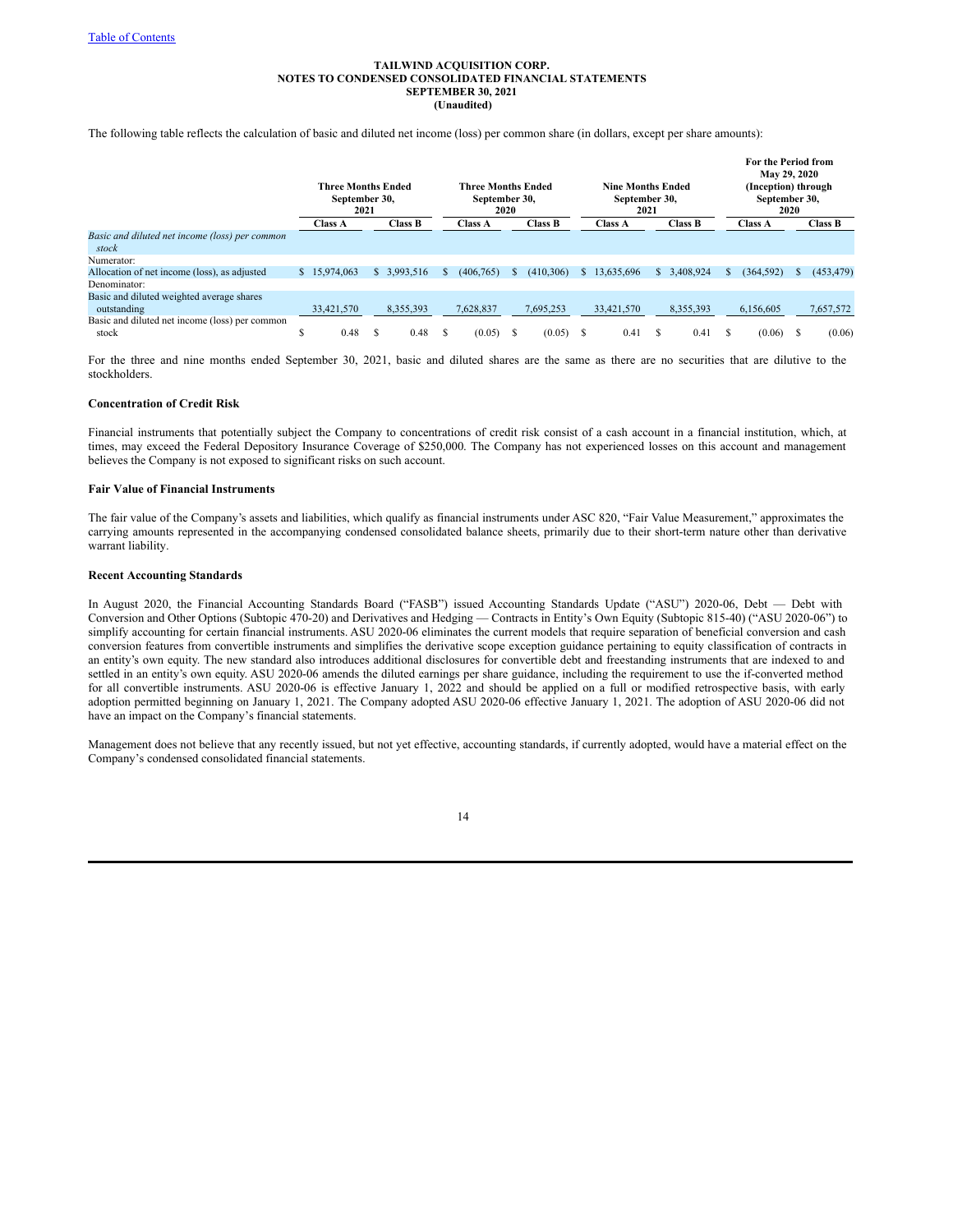## **NOTE 4. INITIAL PUBLIC OFFERING**

Pursuant to the Initial Public Offering, the Company sold33,421,570 Units, which includes a partial exercise by the underwriter of its over-allotment option in the amount of 3,421,570 Units, at a purchase price of \$10.00 per Unit. Each Unit consists ofone share of Class A common stock and one-half of one redeemable warrant ("Public Warrant"). Each whole Public Warrant entitles the holder to purchase one share of Class A common stock at a price of \$11.50 per share, subject to adjustment (see Note 9).

## **NOTE 5. PRIVATE PLACEMENT**

Simultaneously with the closing of the Initial Public Offering, the Sponsor purchased an aggregate of9,700,000 Private Placement Warrants, at a price of \$1.00 per private placement warrant, or \$9,700,000 in the aggregate. Each private placement warrant is exercisable to purchaseone share of common stock at an exercise price of \$11.50 per share, subject to adjustment (see Note 9). A portion of the proceeds from the private placement warrants were added to the proceeds from the Initial Public Offering held in the Trust Account. If the Company does not complete a Business Combination within the Combination Period, the proceeds from the sale of the private placement warrants held in the Trust Account will be used to fund the redemption of the Public Shares (subject to the requirements of applicable law), and the private placement warrants will expire worthless.

## **NOTE 6. RELATED PARTY TRANSACTIONS**

### **Founder Shares**

In June 2020, the Sponsor purchased 8,625,000 shares of the Company's Class B common stock (the "Founder Shares") for an aggregate purchase price of \$25,000. The Founder Shares included an aggregate of up to 1,125,000 shares subject to forefiture by the Sponsor to the extent the underwriter's overallotment is not exercised in full. There was an aggregate of up to 269,607 shares that were subject to forfeiture by the Sponsor following the underwriter's election to partially exercise its over-allotment option so that the number of Founder Shares would collectively represent approximately 20% of the Company's issued and outstanding shares after the Initial Public Offering. The underwriter's over-allotment option expired unexercised on October 24, 2020, as such 269,607 Founder Shares were forfeited, resulting in there being an aggregate of8,355,393 Founder Shares outstanding.

The Sponsor has agreed, subject to certain limited exceptions, not to transfer, assign or sell any of the Founder Shares until the earlier of (A)one year after the completion of a Business Combination and (B) subsequent to a Business Combination, (x) if the last reported sale price of the Class A common stock equals or exceeds \$12.00 per share (as adjusted for stock splits, stock reorganizations, recapitalizations and the like) for any20 trading days within any 30 trading day period commencing at least 150 days after a Business Combination, or (y) the date on which the Company completes a liquidation, merger, stock exchange, reorganization or other similar transaction that results in all of the Company's stockholders having the right to exchange their shares of Class A common stock for cash, securities or other property.

#### **Administrative Support Agreement**

The Company entered into an agreement, commencing on September 9, 2020, to pay an affiliate of the Sponsor a total of \$10,000 per month for office space, utilities and secretarial, and administrative support services. Upon completion of a Business Combination or its liquidation, the Company will cease paying these monthly fees. For the three and nine months ended September 30, 2021, the Company incurred \$30,000 and \$90,000 in fees for these services. For the three months ended September 30, 2020 and for the period from May 29, 2020 (inception) through September 30, 2020, the Company incurred \$10,000 in fees for these services. As of September 30, 2021 and December 31, 2020, there was \$20,000 and \$40,000, respectively, included in accrued expenses in the accompanying condensed consolidated balance sheets.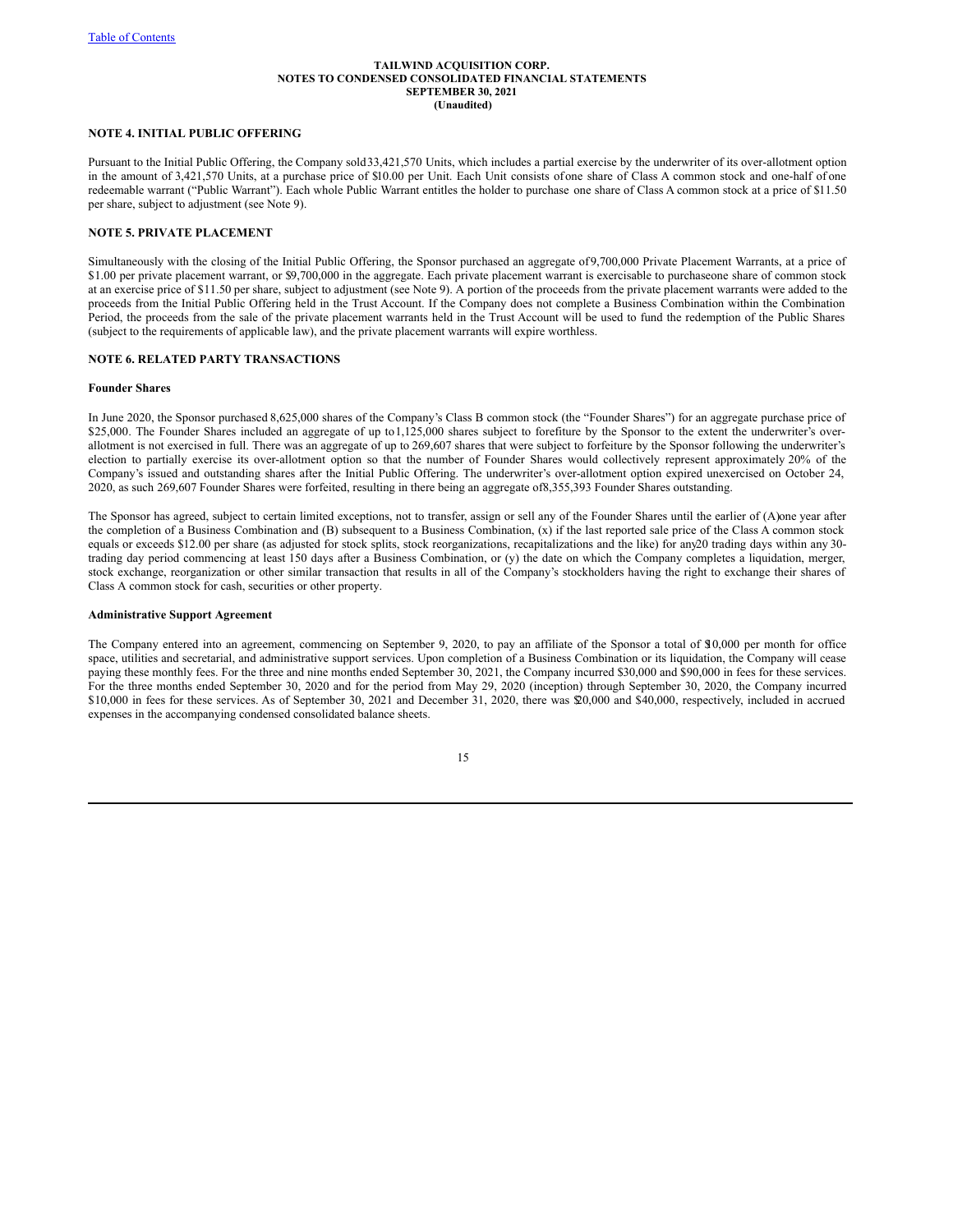#### **Promissory Note — Related Party**

In June 2020, the Sponsor issued an unsecured promissory note to the Company (the "Promissory Note"), pursuant to which the Company could borrow up to an aggregate principal amount of \$300,000. The Promissory Note was non-interest bearing and payable on the earlier of December 31, 2020 or the consummation of the Initial Public Offering. The outstanding balance under the Promissory Note of \$52,250 was repaid on September 15, 2020.

#### **Related Party Loans**

In addition, in order to finance transaction costs in connection with a Business Combination, the Sponsor, an affiliate of the Sponsor, or certain of the Company's officers and directors or their affiliates may, but are not obligated to, loan the Company funds as may be required ("Working Capital Loans"). If the Company completes a Business Combination, the Company would repay the Working Capital Loans out of the proceeds of the Trust Account released to the Company. Otherwise, the Working Capital Loans would be repaid only out of funds held outside the Trust Account. In the event that a Business Combination does not close, the Company may use a portion of proceeds held outside the Trust Account to repay the Working Capital Loans but no proceeds held in the Trust Account would be used to repay the Working Capital Loans. The Working Capital Loans would either be repaid upon consummation of a Business Combination, without interest, or, at the lender's discretion, up to \$ 1,500,000 of such Working Capital Loans may be convertible into warrants, at a price of \$1.00 per warrant, of the post Business Combination entity. The warrants would be identical to the Private Placement Warrants. As of September 30, 2021 and December 31, 2020, no Working Capital Loans were outstanding.

## **NOTE 7. COMMITMENTS AND CONTINGENCIES**

#### **Risks and Uncertainties**

Management continues to evaluate the impact of the COVID-19 pandemic and has concluded that while it is reasonably possible that the virus could have a negative effect on the Company's financial position, results of its operations and/or ability to successfully complete a business combination, the specific impact is not readily determinable as of the date of these consolidated financial statements. The consolidated financial statements do not include any adjustments that might result from the outcome of this uncertainty.

#### **Registration and Stockholder Rights**

Pursuant to a registration and stockholder rights agreement entered into on September 9, 2020, the holders of the Founder Shares, Private Placement Warrants, and warrants that may be issued upon conversion of Working Capital Loans (and any shares of Class A common stock issuable upon the exercise of the Private Placement Warrants and warrants that may be issued upon conversion of the Working Capital Loans and upon conversion of the Founder Shares) are entitled to registration rights, requiring the Company to register such securities for resale (in the case of the Founder Shares, only after conversion to shares of Class A common stock). The holders of these securities will be entitled to make up to three demands, excluding short form demands, that the Company register such securities. In addition, the holders will have certain "piggy-back" registration rights with respect to registration statements filed subsequent to the completion of a Business Combination and rights to require the Company to register for resale such securities pursuant to Rule 415 under the Securities Act. However, the registration and stockholder rights agreement provides that the Company will not permit any registration statement filed under the Securities Act to become effective until termination of the applicable lock-up period. The Company will bear the expenses incurred in connection with the filing of any such registration statements.

## **Underwriting Agreement**

The Company granted the underwriter a 45-day option from the date of the Initial Public Offering to purchase up to4,500,000 additional Units to cover over-allotments, if any, at the Initial Public Offering price less the underwriting discounts and commissions. The underwriter's elected to partially exercise the over-allotment option to purchase an additional 3,421,570 Units. The remaining 1,078,430 Units expired unexercised on October 24, 2020.

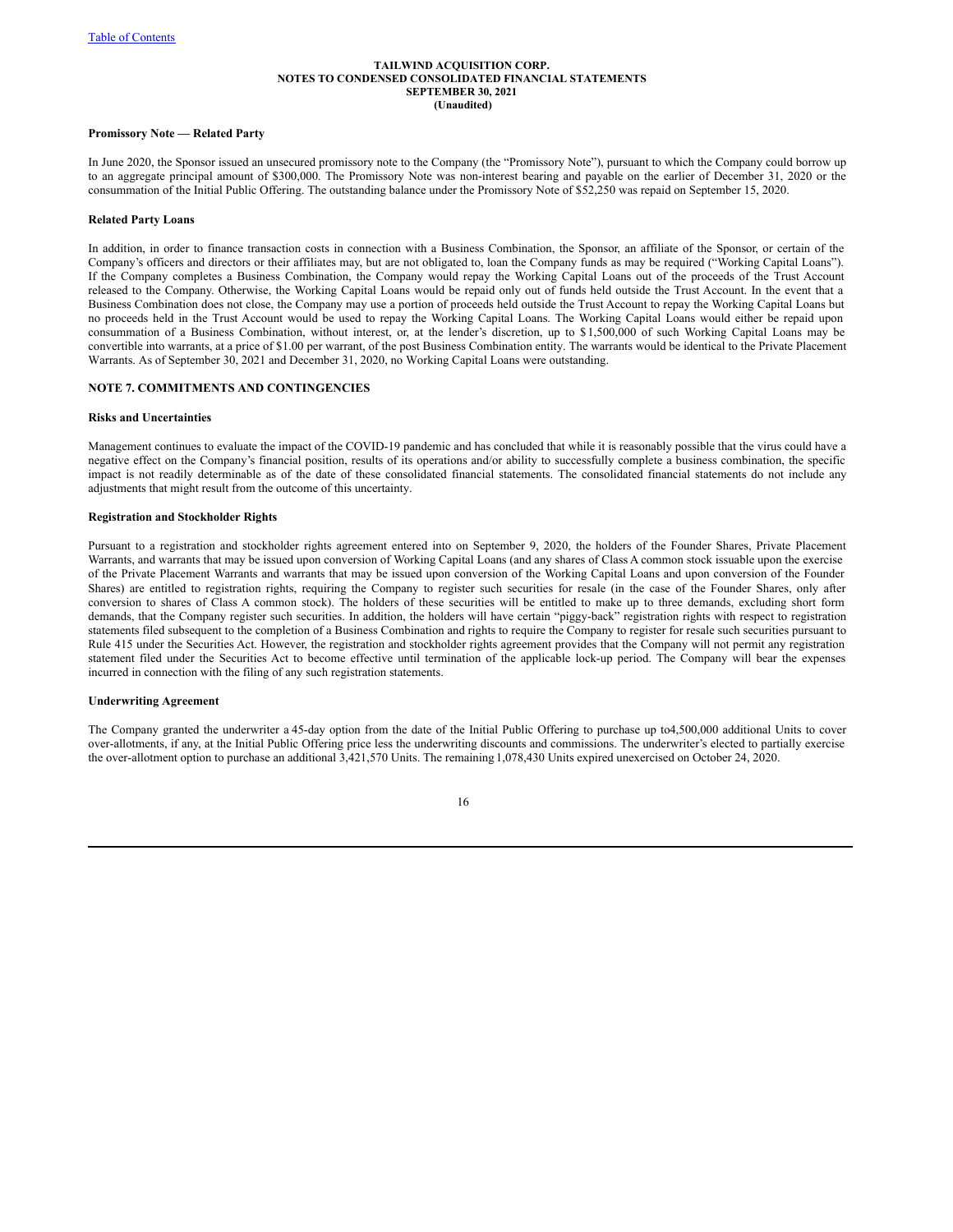## **Termination of Proposed QOMPLX Business Combination**

On March 1, 2021, the Company entered into a Business Combination Agreement (the "Business Combination Agreement"), by and among the Company, Merger Sub, QOMPLX, Inc. ("QOMPLX") and Rationem, LLC a Delaware limited liability company, in its capacity as the representative of the stockholders of QOMPLX (the "QOMPLX Stockholder Representative") (such transactions, the "QOMPLX Business Combination"). On August 17, 2021, the Company and QOMPLX entered into a Termination Agreement, pursuant to which they terminated the Business Combination Agreement in a mutual decision not to pursue the QOMPLX Business Combination. On August 23, 2021, the Company withdrew the registration statement on Form S-4 initially filed with the U.S. Securities and Exchange Commission on March 25, 2021 (the "Registration Statement").

The underwriter is entitled to a deferred fee of \$0.35 per Unit, or \$11,697,550 in the aggregate. The deferred fee will become payable to the underwriter from the amounts held in the Trust Account solely in the event that the Company completes a Business Combination, subject to the terms of the underwriting agreement.

## **NOTE 8. STOCKHOLDERS' EQUITY**

*Preferred Stock* — The Company is authorized to issue 1,000,000 shares of preferred stock with a par value of \$0.0001 per share with such designation, rights and preferences as may be determined from time to time by the Company's board of directors. As of September 30, 2021 and December 31, 2020, there were no shares of preferred stock issued or outstanding.

*Class A Common Stock* — The Company is authorized to issue 500,000,000 shares of Class A common stock with a par value of \$0.0001 per share. Holders of Class A common stock are entitled to one vote for each share. At September 30, 2021 and December 31, 2020, there were33,421,570 shares of Class A common stock issued and outstanding, which are included as temporary equity on the accompanying condensed consolidated balance sheets.

*Class B Common Stock* — The Company is authorized to issue 50,000,000 shares of Class B common stock with a par value of \$0.0001 per share. As of September 30, 2021 and December 31, 2020, there were 8,355,393 shares of Class B common stock issued and outstanding.

Holders of Class A common stock and Class B common stock will vote together as a single class on all matters submitted to a vote of stockholders except as required by law.

The shares of Class B common stock will automatically convert into shares of Class A common stock at the time of a Business Combination on aone-forone basis, subject to adjustment. In the case that additional shares of Class A common stock, or equity-linked securities, are issued or deemed issued in excess of the amounts offered in the Initial Public Offering and related to the closing of a Business Combination, the ratio at which shares of Class B common stock shall convert into shares of Class A common stock will be adjusted (unless the holders of a majority of the outstanding shares of Class B common stock agree to waive such adjustment with respect to any such issuance or deemed issuance) so that the number of shares of Class A common stock issuable upon conversion of all shares of Class B common stock will equal, in the aggregate, on an as-converted basis, 20% of the sum of the total number of all shares of common stock outstanding upon the completion of the Initial Public Offering plus all shares of Class A common stock and equitylinked securities issued or deemed issued in connection with a Business Combination (excluding any shares or equity-linked securities issued, or to be issued, to any seller in a Business Combination).

## **NOTE 9. WARRANTS**

As of September 30, 2021, there were16,710,785 and 9,700,000 Public Warrants and Private Placement Warrants outstanding, respectively.

Public Warrants may only be exercised for a whole number of shares. No fractional warrants will be issued upon separation of the Units and only whole warrants will trade. The Public Warrants will become exercisable on the later of (a) 12 months from the closing of the Initial Public Offering and (b)30 days after the completion of a Business Combination.

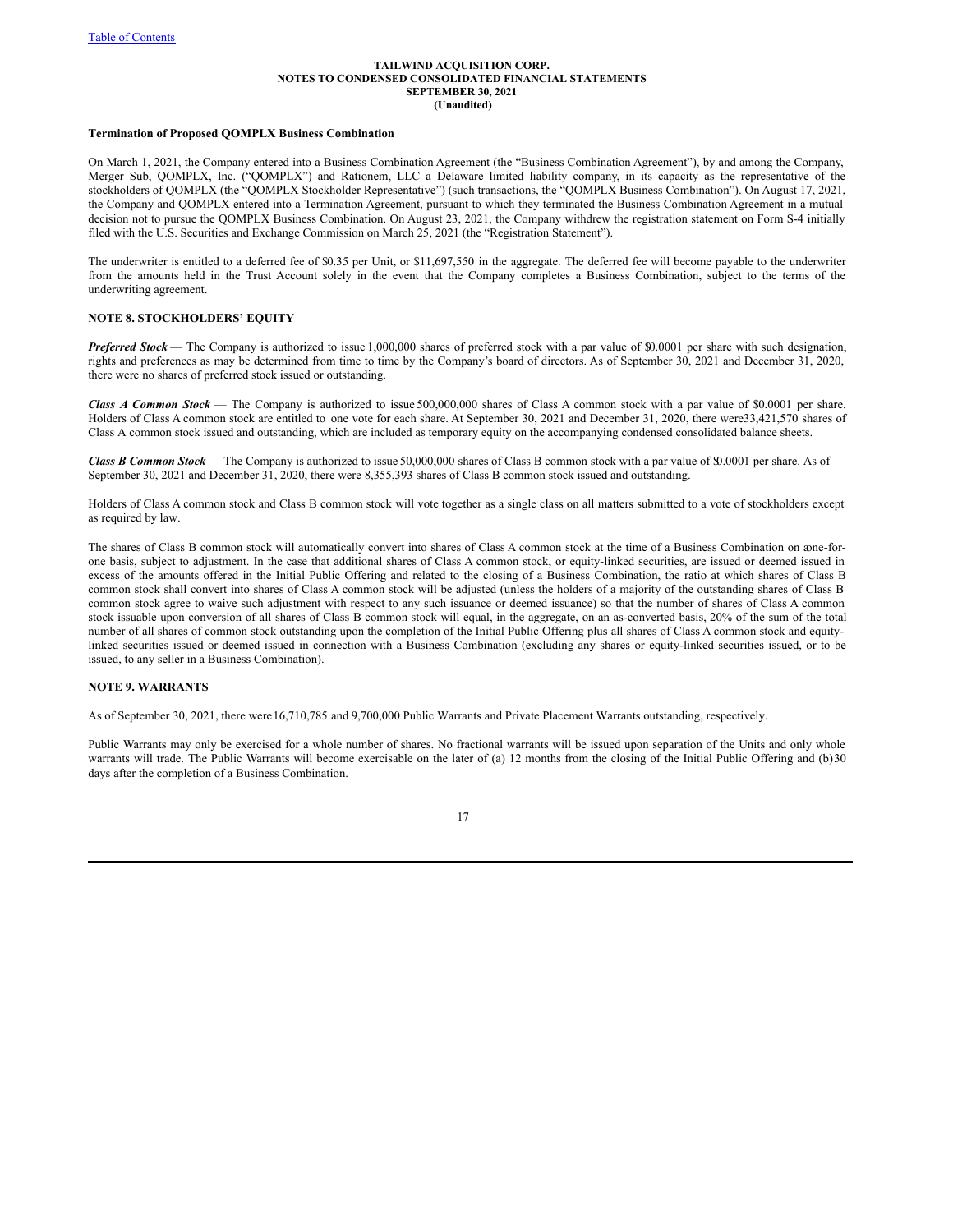The Company will not be obligated to deliver any shares of Class A common stock pursuant to the exercise of a warrant and will have no obligation to settle such warrant exercise unless a registration statement under the Securities Act with respect to the shares of Class A common stock underlying the warrants is then effective and a prospectus relating thereto is current, subject to the Company satisfying its obligations with respect to registration, or a valid exemption from registration is available. No warrant will be exercisable and the Company will not be obligated to issue any shares of Class A common stock upon exercise of a warrant unless the share of Class A common stock issuable upon such warrant exercise has been registered, qualified or deemed to be exempt under the securities laws of the state of residence of the registered holder of the warrants.

The Company has agreed that as soon as practicable, but in no event later than20 business days after the closing of a Business Combination, it will use its commercially reasonable efforts to file with the SEC a registration statement for the registration, under the Securities Act, of the shares of Class A common stock issuable upon exercise of the warrants, and the Company will use its commercially reasonable efforts to cause the same to become effective within 60 business days after the closing of a Business Combination, and to maintain the effectiveness of such registration statement and a current prospectus relating to those shares of Class A common stock until the warrants expire or are redeemed, as specified in the warrant agreement; provided that if the Class A common stock is at the time of any exercise of a warrant not listed on a national securities exchange such that they satisfy the definition of a "covered security" under Section 18(b)(1) of the Securities Act, the Company may, at its option, require holders of Public Warrants who exercise their warrants to do so on a "cashless basis" in accordance with Section 3(a)(9) of the Securities Act and, in the event the Company so elects, the Company will not be required to file or maintain in effect a registration statement, but it will use its commercially reasonably efforts to register or qualify the shares under applicable blue sky laws to the extent an exemption is not available. If a registration statement covering the shares of Class A common stock issuable upon exercise of the warrants is not effective by the 60th day after the closing of a Business Combination, warrant holders may, until such time as there is an effective registration statement and during any period when the Company will have failed to maintain an effective registration statement, exercise warrants on a "cashless basis" in accordance with Section 3(a)(9) of the Securities Act or another exemption, but the Company will use its commercially reasonably efforts to register or qualify the shares under applicable blue sky laws to the extent an exemption is not available.

Redemptions of warrants when the price of Class A common stock equals or exceeds \$18.00 - Once the Public Warrants become exercisable, the Company may redeem the Public Warrants:

- in whole and not in part;
- at a price of \$0.01 per warrant;
- upon not less than 30 days' prior written notice of redemption to each warrant holder; and
- if, and only if, the closing price of the Class A common stock equals or exceeds\$18.00 per share for any 20 trading days within a 30-trading day period ending three trading days before the Company sends the notice of redemption to the warrant holders.

If and when the Public Warrants become redeemable by the Company, it may exercise its redemption right even if the Company is unable to register or qualify the underlying securities for sale under all applicable state securities laws.

Redemption of warrants when the price per share of Class common stock equals or exceeds\$10.00 — Once the Public Warrants become exercisable, the Company may redeem the Public Warrants:

- in whole and not in part;
- at \$0.10 per warrant upon a minimum of 30 days' prior written notice of redemption provided that holders will be able to exercise their warrants on a cashless basis prior to redemption and receive that number of shares based on the redemption date and the fair market value of the Class A common stock;

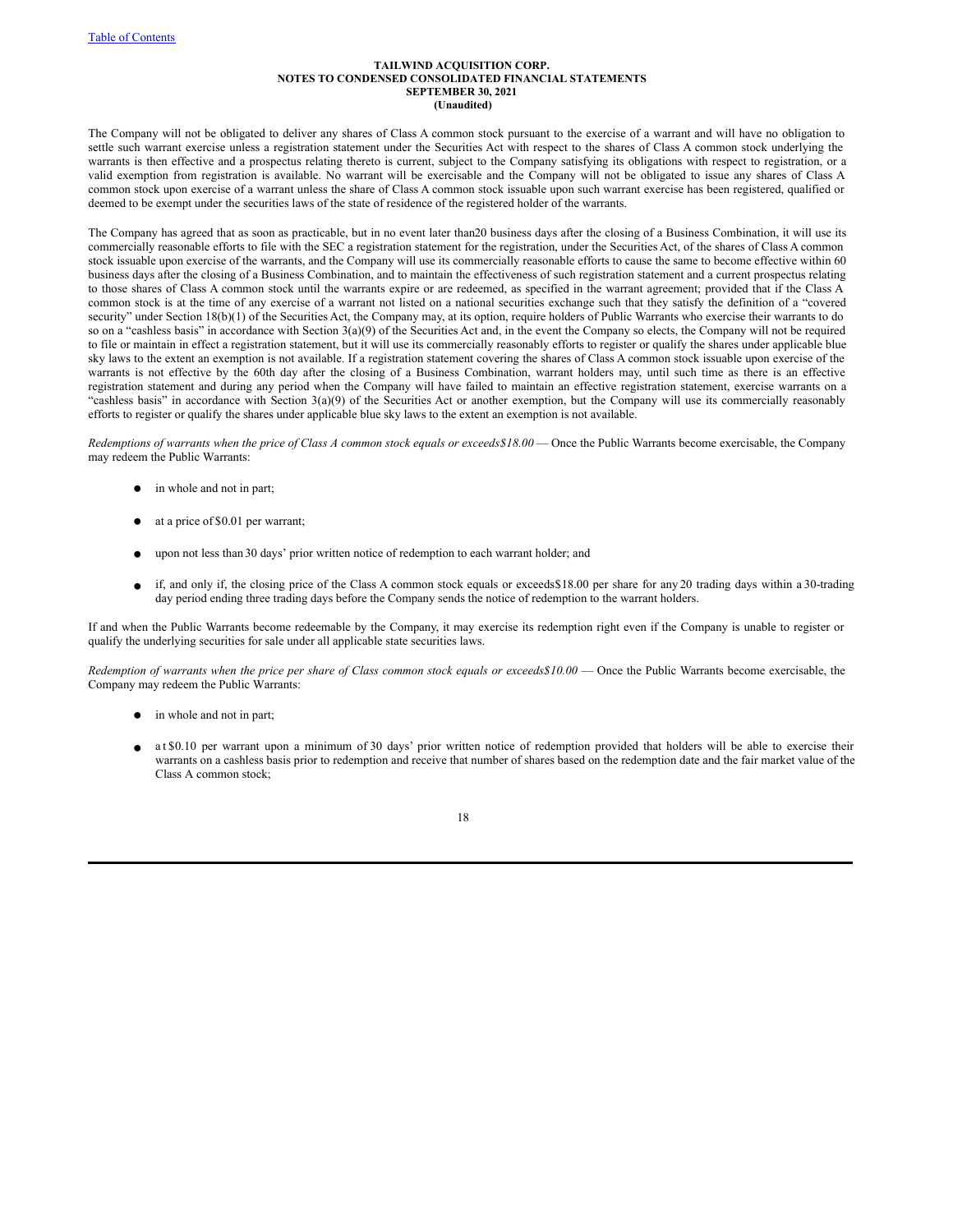- if, and only if, the last reported sale price of the Class A common stock equals or exceeds\$10.00 per share (as adjusted per stock splits, stock dividends, reorganizations, reclassifications, recapitalizations and the like) for any 20 trading days within the 30-trading day period ending three trading days before the Company send the notice of redemption to the warrant holders; and
- if the closing price of the Class A common stock for any 20 trading days within a 30-trading day period ending on the third trading day prior to the date on which the Company sends the notice of redemption to the warrant holders is less than \$18.00 per share, the Private Placement Warrants must also be concurrently called for redemption on the same terms as the outstanding Public Warrants, as described above.

In addition, if (x) the Company issues additional shares of Class A common stock or equity-linked securities for capital raising purposes in connection with the closing of a Business Combination at an issue price or effective issue price of less than \$9.20 per share of Class A common stock (with such issue price or effective issue price to be determined in good faith by the Company's board of directors and, in the case of any such issuance to the Sponsor or its affiliates, without taking into account any Founder Shares held by the Sponsor or such affiliates, as applicable, prior to such issuance) (the "Newly Issued Price"), (y) the aggregate gross proceeds from such issuances represent more than 60% of the total equity proceeds, and interest thereon, available for the funding of a Business Combination on the date of the consummation of a Business Combination (net of redemptions), and (z) the volume weighted average trading price of the shares of Class A common stock during the 20 trading day period starting on the trading day prior to the day on which the Company consummates a Business Combination (such price, the "Market Value") is below \$9.20 per share, then the exercise price of the warrants will be adjusted (to the nearest cent) to be equal to 115% of the higher of the Market Value and the Newly Issued Price, the \$18.00 per share redemption trigger price and the "Redemption of Warrants when the price per share of Class A common stock equals or exceeds \$ 10.00" described above will be adjusted (to the nearest cent) to be equal to 180% of the higher of the Market Value and the Newly Issued Price, and the \$10.00 per share redemption trigger price described above under "Redemption of Warrants when the price per share of Class A common stock equals or exceeds \$ 10.00" will be adjusted (to the nearest cent) to be equal to the higher of the Market Value and the Newly Issued Price. As of September 30, 2021, and December 31, 2020, the Company had 16,710,785 and 9,700,000 Public Warrants and Private Placement Warrants, respectively, outstanding.

The Private Placement Warrants are identical to the Public Warrants underlying the Units sold in the Initial Public Offering, except that the Private Placement Warrants and the shares of Class A common stock issuable upon the exercise of the Private Placement Warrants will not be transferable, assignable or saleable until 30 days after the completion of a Business Combination, subject to certain limited exceptions. Additionally, the Private Placement Warrants will be exercisable for cash or on a cashless basis, at the holder's option, and be non-redeemable so long as they are held by the initial purchasers or their permitted transferees (except for a number of shares of Class A common stock as described above under *Redemption of warrants for Class A common stock*). If the Private Placement Warrants are held by someone other than the initial purchasers or their permitted transferees, the Private Placement Warrants will be redeemable by the Company in all redemption scenarios and exercisable by such holders on the same basis as the Public **Warrants** 

## **NOTE 10. FAIR VALUE MEASUREMENTS**

The fair value of the Company's financial assets and liabilities reflects management's estimate of amounts that the Company would have received in connection with the sale of the assets or paid in connection with the transfer of the liabilities in an orderly transaction between market participants at the measurement date. In connection with measuring the fair value of its assets and liabilities, the Company seeks to maximize the use of observable inputs (market data obtained from independent sources) and to minimize the use of unobservable inputs (internal assumptions about how market participants would price assets and liabilities). The following fair value hierarchy is used to classify assets and liabilities based on the observable inputs and unobservable inputs used in order to value the assets and liabilities:

Level 1: Quoted prices in active markets for identical assets or liabilities. An active market for an asset or liability is a market in which transactions for the asset or liability occur with sufficient frequency and volume to provide pricing information on an ongoing basis.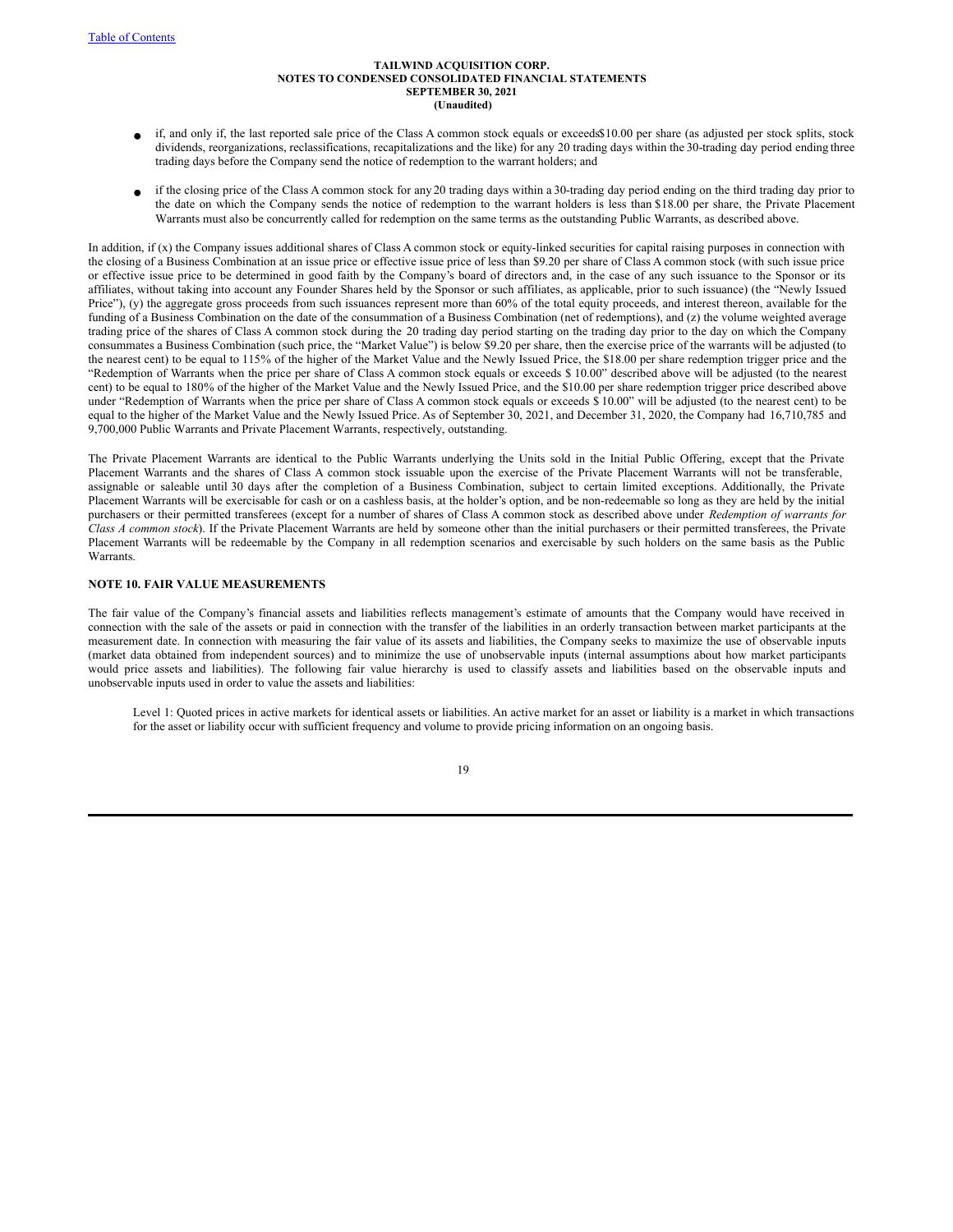Level 2: Observable inputs other than Level 1 inputs. Examples of Level 2 inputs include quoted prices in active markets for similar assets or liabilities and quoted prices for identical assets or liabilities in markets that are not active.

Level 3: Unobservable inputs based on our assessment of the assumptions that market participants would use in pricing the asset or liability.

At September 30, 2021, assets held in the Trust Account were comprised of \$1,001 in cash and \$334,402,202 in a Treasury Preferred Fund. At December 31, 2020, assets held in the Trust Account were comprised of \$1,138 in cash and \$334,319,993 in U.S. Treasury Bills. During the three and nine months ended September 30, 2021, the Company did not withdraw any interest income from the Trust Account.

The gross holding gains (losses) and fair value of held-to-maturity securities at September 30, 2021 and December 31, 2020 are as follows:

|                    |                                                                                    |               | Gross |             |                   |
|--------------------|------------------------------------------------------------------------------------|---------------|-------|-------------|-------------------|
|                    |                                                                                    | Amortized     |       | Holding     |                   |
|                    | <b>Held-To-Maturity</b>                                                            | Cost          |       | Gain (Loss) | <b>Fair Value</b> |
| September 30, 2021 | <b>Treasury Preferred Fund</b>                                                     | 334,402,202   |       | 6.421       | 334,408,623       |
|                    |                                                                                    |               |       |             |                   |
| December 31, 2020  | U.S. Treasury Securities (Matured on $05/04/2021$ <sup><math>\text{F}</math></sup> | 334, 319, 993 |       | 1.804)      | 334, 318, 189     |

(1) Upon maturity, the proceeds in the Trust Account were invested in a Treasury Preferred Fund.

The following table presents information about the Company's assets and liabilities that are measured at fair value on a recurring basis at September 30, 2021 and December 31, 2020 indicates the fair value hierarchy of the valuation inputs the Company utilized to determine such fair value.

|                                                      | Level | September 30,<br>2021 | December 31,<br>2020 |  |
|------------------------------------------------------|-------|-----------------------|----------------------|--|
| Assets:                                              |       |                       |                      |  |
| Cash and marketable securities held in Trust Account |       | 334.403.203           | 334, 318, 189        |  |
|                                                      |       |                       |                      |  |
| Liabilities:                                         |       |                       |                      |  |
| Warrant Liability – Public Warrants                  |       | 9.692.255             | 23,395,099           |  |
| Warrant Liability – Private Placement Warrants       |       | 5.626,000             | 13,580,000           |  |

The Warrants were accounted for as liabilities in accordance with ASC 815-40 and are presented within warrant liabilities in the accompanying condensed consolidated balance sheets. The warrant liabilities are measured at fair value at issuance and on a recurring basis, with changes in fair value presented within change in fair value of warrant liabilities in the condensed consolidated statements of operations.

The Warrants were initially valued using a binomial lattice model. The binomial lattice model's primary unobservable input utilized in determining the fair value of the Warrants is the expected volatility of the common stock. The expected volatility as of the Initial Public Offering date was derived from observable public warrant pricing on comparable 'blank-check' companies without an identified target. For periods subsequent to the detachment of the Public Warrants from the Units, the close price of the Public Warrant price was used as the fair value as of each relevant date.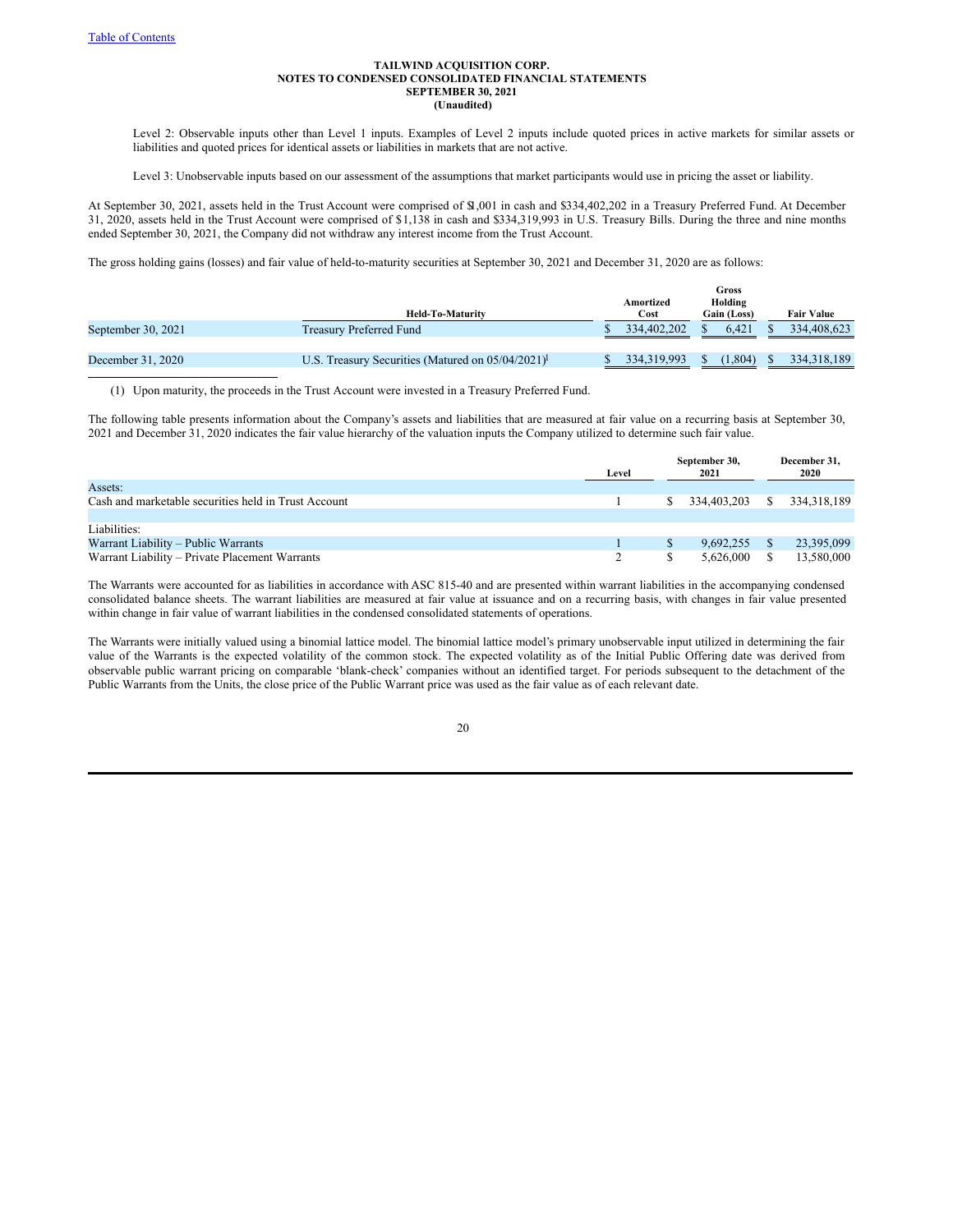The following table presents the changes in the fair value of Level 3 warrant liabilities:

|                                     | Private     |  |
|-------------------------------------|-------------|--|
|                                     | Placement   |  |
| Fair value as of January 1, 2021    | 13,580,000  |  |
| Change in fair value                | (3,686,000) |  |
| Fair value as of March 31, 2021     | 9.894,000   |  |
| Transfers out of Level 3 to Level 2 | (9.894.000) |  |
| Fair value as of September 30, 2021 |             |  |

There were transfers out of Level 3 into Level 2 in the fair value hierarchy of \$9,894,000 during the three and nine months ended September 30, 2021.

# **NOTE 11. SUBSEQUENT EVENTS**

The Company evaluated subsequent events and transactions that occurred after the balance sheet date up to the date that the unaudited condensed consolidated financial statements were issued. Based upon this review, the Company did not identify any subsequent events that would have required adjustment or disclosure in the condensed consolidated financial statements.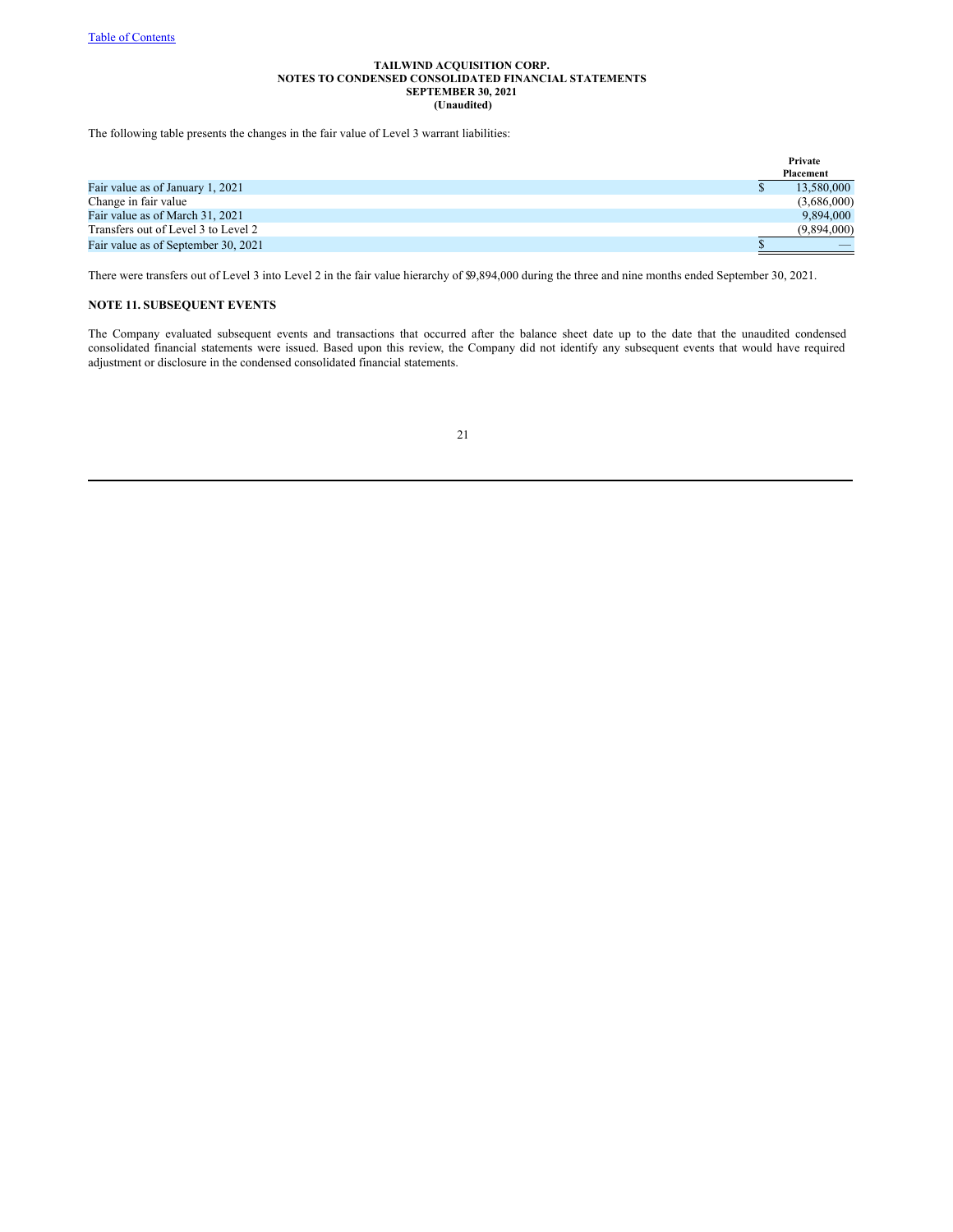## **ITEM 2. MANAGEMENT'S DISCUSSION AND ANALYSIS OF FINANCIAL CONDITION AND RESULTS OF OPERATIONS**

References in this report to "we," "us" or the "Company" refer to Tailwind Acquisition Corp. References to our "management" or our "management team" refer to our officers and directors, and references to the "Sponsor" refer to Tailwind Sponsor LLC. The following discussion and analysis of the Company's financial condition and results of operations should be read in conjunction with the financial statements and the notes thereto contained elsewhere in this Amended Form 10-Q/A. Certain information contained in the discussion and analysis set forth below includes forward-looking statements that involve risks and uncertainties.

## **Special Note Regarding Forward-Looking Statements**

This Amended Form 10-Q/A includes "forward-looking statements" within the meaning of Section 27A of the Securities Act of 1933, as amended (the "Securities Act") and Section 21E of the Exchange Act that are not historical facts, and involve risks and uncertainties that could cause actual results to differ materially from those expected and projected. All statements, other than statements of historical fact included in this Form 10-Q including, without limitation, statements in this "Management's Discussion and Analysis of Financial Condition and Results of Operations" regarding the Company's financial position, business strategy and the plans and objectives of management for future operations, are forward-looking statements. Words such as "expect," "believe," "anticipate," "intend," "estimate," "seek" and variations and similar words and expressions are intended to identify such forward-looking statements. Such forward-looking statements relate to future events or future performance, but reflect management's current beliefs, based on information currently available. A number of factors could cause actual events, performance or results to differ materially from the events, performance and results discussed in the forward-looking statements. For information identifying important factors that could cause actual results to differ materially from those anticipated in the forward-looking statements, please refer to the Risk Factors section of the Company's Annual Report on Form 10-K/A filed with the U.S. Securities and Exchange Commission (the "SEC"). The Company's securities filings can be accessed on the EDGAR section of the SEC's website at www.sec.gov. Except as expressly required by applicable securities law, the Company disclaims any intention or obligation to update or revise any forwardlooking statements whether as a result of new information, future events or otherwise.

This Management's Discussion and Analysis of Financial Condition and Results of Operations has been amended and restated to give effect to the restatement of our financial statements as of March 31, 2021 and June 30, 2021. Management identified misstatements made in its historical financial statements where, at the closing of our Initial Public Offering, we improperly valued our Class A common stock subject to possible redemption. We previously determined the Class A commons stock subject to possible redemption to be equal to the redemption value of \$10.00 per Class A common stock while also taking into consideration a redemption cannot result in net tangible assets being less than \$5,000,001. Management determined that the Class A common stock issued during the Initial Public Offering can be redeemed or become redeemable subject to the occurrence of future events considered outside of the Company's control. Therefore, management concluded that the redemption value should include all Class A common stock subject to possible redemption, resulting in the Class A common stock subject to possible redemption being equal to their redemption value, and that earnings per share should be calculated by allocating income and losses pro rata between the two classes of shares. As a result, management has noted a reclassification error related to temporary equity and permanent equity. This resulted in a restatement to the initial carrying value of the Class A common stock subject to possible redemption with the offset recorded to additional paid-in capital (to the extent available), accumulated deficit and Class A common stock.

#### **Overview**

We are a blank check company formed under the laws of the State of Delaware on May 29, 2020 for the purpose of effecting a merger, capital stock exchange, asset acquisition, stock purchase, reorganization or other similar Business Combination with one or more businesses. We intend to effectuate our Business Combination using cash from the proceeds of the Initial Public Offering and the sale of the Private Placement Warrants, our capital stock, debt or a combination of cash, stock and debt.

### **Recent Developments**

On March 1, 2021, we entered into the Business Combination Agreement with Merger Sub, QOMPLX and the QOMPLX Stockholder Representative. On August 17, 2021, the Company and QOMPLX terminated the Business Combination Agreement in a mutual decision not to pursue the QOMPLX Business Combination.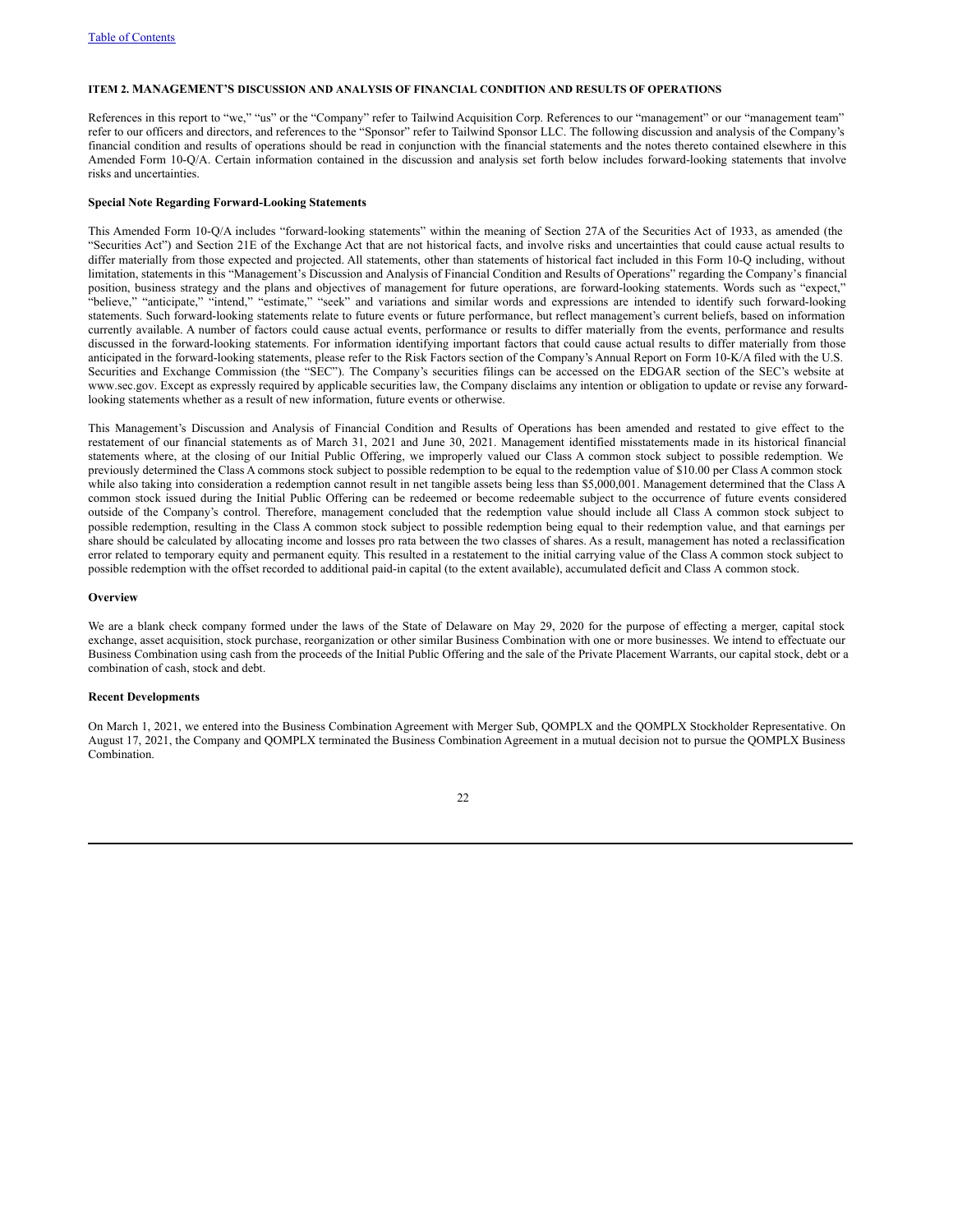## **Results of Operations**

We have neither engaged in any operations nor generated any revenues to date. Our only activities from May 29, 2020 (inception) through September 30, 2021 were organizational activities, those necessary to prepare for the Initial Public Offering, described below, and identifying a target company for a Business Combination. We do not expect to generate any operating revenues until after the completion of our Business Combination. We generate nonoperating income in the form of interest income on marketable securities held in the Trust Account. We incur expenses as a result of being a public company (for legal, financial reporting, accounting and auditing compliance), as well as for due diligence expenses.

For the three months ended September 30, 2021, we had a net income of \$19,967,579, which consists of the interest earned on marketable securities held in Trust Account of \$18,214 and the change in the fair value of warrant liability of \$20,336,305, offset by operational costs of \$386,940.

For the nine months ended September 30, 2021, we had a net income of \$17,044,620, which consists of the interest earned on marketable securities held in Trust Account of \$82,072 and the change in the fair value of warrant liability of \$21,656,844, offset by operational costs of \$4,694,296.

For the three months ended September 30, 2020, we had a net loss of \$817,071, which consists of formation and operational costs of \$121,555 and transaction costs associated with the Initial Public Offering of \$715,720, offset by interest earned on marketable securities held in Trust Account of \$20,204.

For the period from May 29, 2020 (inception) through September 30, 2020, we had a net loss of \$818,071, which consists of formation and operational costs of \$122,555 and transaction costs associated with the Initial Public Offering of \$715,720, offset by interest earned on marketable securities held in Trust Account of \$20,204.

### **Liquidity and Capital Resources**

On September 9, 2020, we consummated the Initial Public Offering of 33,421,570 Units at a price of \$10.00 per Unit, which includes the partial exercise by the underwriter of its over-allotment option in the amount of 3,421,570 Units, generating gross proceeds of \$334,215,700. Simultaneously with the closing of the Initial Public Offering, we consummated the sale of 9,700,000 Private Placement Warrants at a price of \$1.00 per Private Placement Warrant in a private placement to the Sponsor, generating gross proceeds of \$9,700,000.

Following the Initial Public Offering, the partial exercise of the over-allotment option by the underwriter's and the sale of the Private Placement Warrants, a total of \$334,215,700 was placed in the Trust Account. We incurred \$18,847,894 in transaction costs, including \$6,684,314 of underwriting fees, \$11,697,550 of deferred underwriting fees and \$466,030 of other offering costs.

For the nine months ended September 30, 2021, cash used in operating activities was \$1,535,361. Net income of \$17,044,620 was affected by change in fair value of warrant liabilities of \$21,656,844 and interest earned on marketable securities held in the Trust Account of \$82,072. Changes in operating assets and liabilities provided \$3,158,935 of cash for operating activities.

For the period from May 29, 2020 (inception) through September 30, 2020, cash used in operating activities was \$392,481. Net loss of \$818,071 was affected by the transaction costs associated with the Initial Public Offering of \$715,720 and interest earned on marketable securities held in Trust Account of \$20,204. Changes in operating assets and liabilities used \$269,926 of cash from operating activities.

As of September 30, 2021, we had marketable securities and cash held in the Trust Account of \$334,403,203. We intend to use substantially all of the funds held in the Trust Account, including any amounts representing interest earned on the Trust Account to complete our Business Combination. To the extent that our capital stock or debt is used, in whole or in part, as consideration to complete our Business Combination, the remaining proceeds held in the Trust Account will be used as working capital to finance the operations of the target business or businesses, make other acquisitions and pursue our growth strategies.

As of September 30, 2021, we had \$693,437 of cash held outside of the Trust Account. We intend to use the funds held outside the Trust Account primarily to identify and evaluate target businesses, perform business due diligence on prospective target businesses, travel to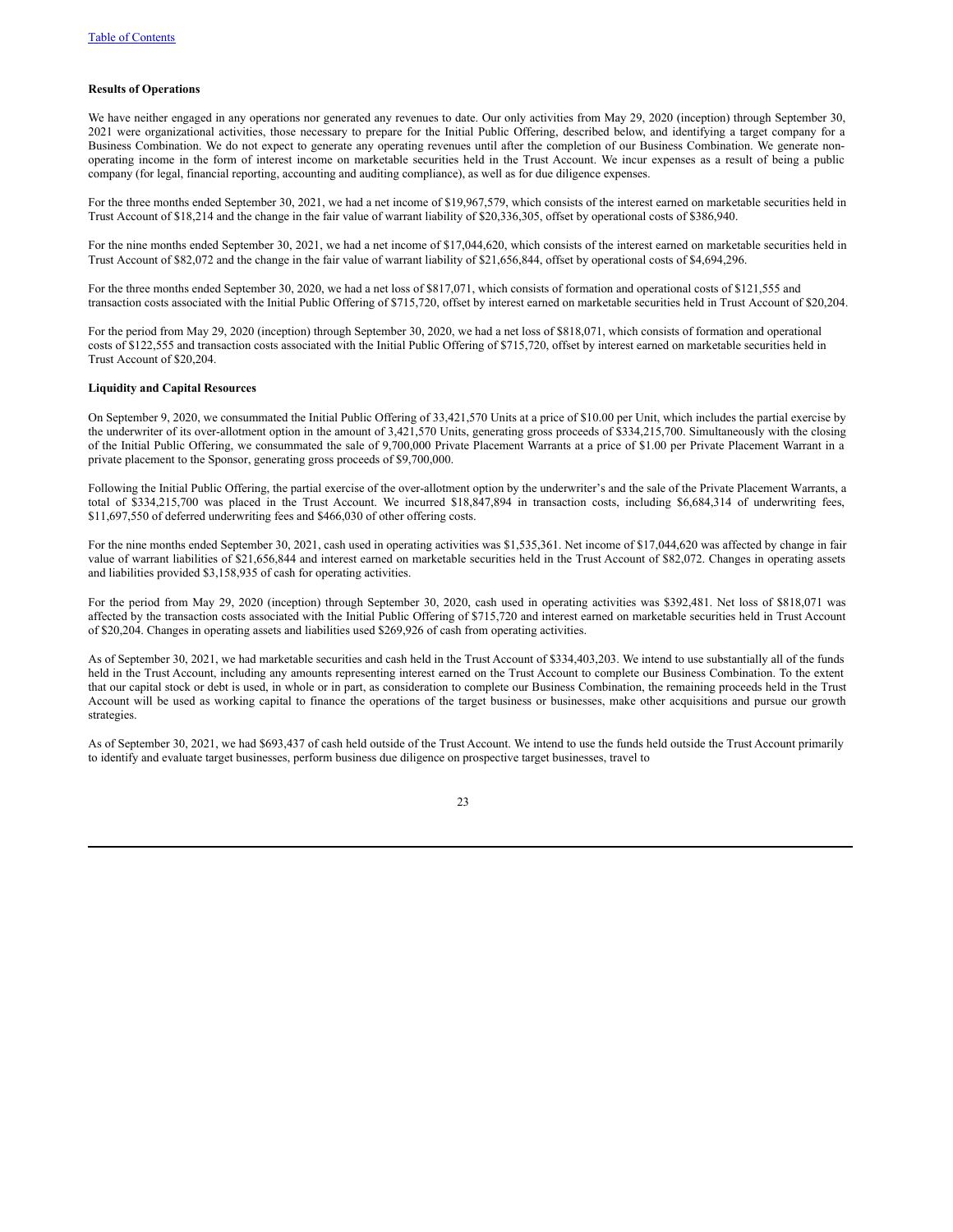and from the offices, plants or similar locations of prospective target businesses or their representatives or owners, review corporate documents and material agreements of prospective target businesses, and structure, negotiate and complete a Business Combination.

In order to fund working capital deficiencies or finance transaction costs in connection with a Business Combination, the Sponsor, or certain of the Company's officers and directors or their affiliates may, but are not obligated to, loan us funds as may be required. If we complete a Business Combination, we would repay the Working Capital Loans out of the proceeds of the Trust Account released to us. Otherwise, the Working Capital Loans would be repaid only out of funds held outside the Trust Account. In the event that a Business Combination does not close, we may use a portion of proceeds held outside the Trust Account to repay the Working Capital Loans but no proceeds held in the Trust Account would be used to repay the Working Capital Loans. The Working Capital Loans would either be repaid upon consummation of a Business Combination, without interest, or, at the lender's discretion, up to \$1,500,000 of such Working Capital Loans may be convertible into warrants, at a price of \$1.00 per warrant, of the post Business Combination entity. The warrants would be identical to the Private Placement Warrants. Except for the foregoing, the terms of such Working Capital Loans, if any, have not been determined and no written agreements exist with respect to such loans.

We do not believe we will need to raise additional funds in order to meet the expenditures required for operating our business. However, if our estimate of the costs of identifying a target business, undertaking in-depth due diligence and negotiating a Business Combination are less than the actual amount necessary to do so, we may have insufficient funds available to operate our business prior to our Business Combination. Moreover, we may need to obtain additional financing either to complete our Business Combination or because we become obligated to redeem a significant number of our Public Shares upon consummation of our Business Combination, in which case we may issue additional securities or incur debt in connection with such Business **Combination** 

#### **Going Concern**

We have until September 9, 2022 to consummate an initial business combination. It is uncertain that we will have sufficient liquidity to fund the working capital needs of the Company until the liquidation date. Additionally, it is uncertain that we will be able to consummate an initial business combination by this time. The Company may not have sufficient liquidity to fund the working capital needs of the Company until one year from the issuance of the financial statements included in this Amended Form 10-Q/A. If an initial business combination is not consummated by this date, there will be a mandatory liquidation and subsequent dissolution. Management has determined that the mandatory liquidation, should an initial business combination not occur, and potential subsequent dissolution raises substantial doubt about our ability to continue as a going concern. No adjustments have been made to the carrying amounts of assets or liabilities should we be required to liquidate after September 9, 2022.

### **Off-Balance Sheet Arrangements**

We did not have any off-balance sheet arrangements as of September 30, 2021.

## **Contractual Obligations**

We do not have any long-term debt, capital lease obligations, operating lease obligations or long-term liabilities, other than an agreement to pay an affiliate of the Sponsor a monthly fee of \$10,000 for office space, utilities and secretarial, and administrative support services to the Company. We began incurring these fees on September 9, 2020 and will continue to incur these fees monthly until the earlier of the completion of the Business Combination and the Company's liquidation.

The underwriter is entitled to a deferred fee of \$0.35 per Unit, or \$11,697,550 in the aggregate. The deferred fee will become payable to the underwriter from the amounts held in the Trust Account solely in the event that the Company completes a Business Combination, subject to the terms of the underwriting agreement.

## **Critical Accounting Policies**

The preparation of condensed consolidated financial statements and related disclosures in conformity with accounting principles generally accepted in the United States of America requires management to make estimates and assumptions that affect the reported amounts of assets and liabilities, disclosure of contingent assets and liabilities at the date of the financial statements, and income and expenses during the period reported. Actual results could materially differ from those estimates. We have identified the following critical accounting policies:

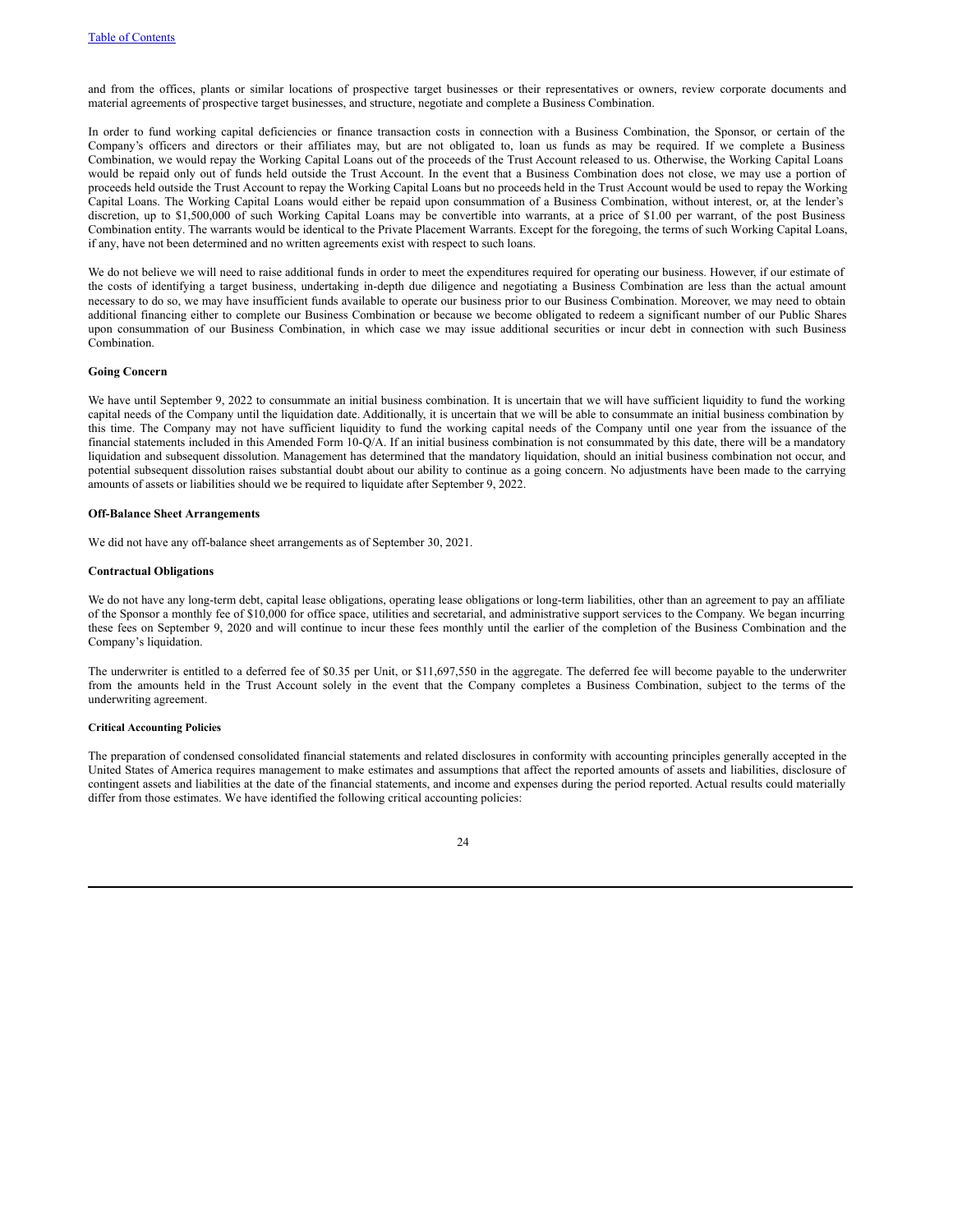### *Derivative Warrant Liability*

We account for the Warrants in accordance with the guidance contained in ASC 815-40 under which the Warrants do not meet the criteria for equity treatment and must be recorded as liabilities. Accordingly, we classify the Warrants as liabilities at their fair value and adjust the Warrants to fair value at each reporting period. This liability is subject to re-measurement at each balance sheet date until exercised, and any change in fair value is recognized in our condensed consolidated statements of operations.

#### *Class A Common Stock Subject to Possible Redemption*

We account for our common stock subject to possible redemption in accordance with the guidance in Accounting Standards Codification ("ASC") Topic 480 "Distinguishing Liabilities from Equity." Common stock subject to mandatory redemption is classified as a liability instrument and is measured at fair value. Conditionally redeemable common stock (including common stock that features redemption rights that are either within the control of the holder or subject to redemption upon the occurrence of uncertain events not solely within our control) is classified as temporary equity. At all other times, common stock is classified as stockholders' equity. Our common stock features certain redemption rights that are considered to be outside of our control and subject to occurrence of uncertain future events. Accordingly, the common stock subject to possible redemption is presented as temporary equity, outside of the stockholders' equity section of our condensed consolidated balance sheets.

#### *Net Income (Loss) Per Common Share*

Net income (loss) per common stock is computed by dividing net income (loss) by the weighted average number of common stock outstanding for the period. The Company applies the two-class method in calculating earnings per share. Accretion associated with the redeemable shares of Class A common stock is excluded from earnings per share as the redemption value approximates fair value.

## *Recent Accounting Standards*

In August 2020, the Financial Accounting Standards Board ("FASB") issued Accounting Standards Update ("ASU") 2020-06, Debt — Debt with Conversion and Other Options (Subtopic 470-20) and Derivatives and Hedging — Contracts in Entity's Own Equity (Subtopic 815-40) ("ASU 2020-06") to simplify accounting for certain financial instruments. ASU 2020-06 eliminates the current models that require separation of beneficial conversion and cash conversion features from convertible instruments and simplifies the derivative scope exception guidance pertaining to equity classification of contracts in an entity's own equity. The new standard also introduces additional disclosures for convertible debt and freestanding instruments that are indexed to and settled in an entity's own equity. ASU 2020-06 amends the diluted earnings per share guidance, including the requirement to use the if-converted method for all convertible instruments. ASU 2020-06 is effective January 1, 2022 and should be applied on a full or modified retrospective basis, with early adoption permitted beginning on January 1, 2021. We adopted ASU 2020-06 effective January 1, 2021. The adoption of ASU 2020-06 did not have an impact on our financial statements.

Management does not believe that any recently issued, but not yet effective, accounting standards, if currently adopted, would have a material effect on our condensed consolidated financial statements.

#### **Item 3. Quantitative and Qualitative Disclosures About Market Risk**

We are a smaller reporting company as defined by Rule 12b-2 of the Exchange Act and are not required to provide the information otherwise required under this item.

## **Item 4. Controls and Procedures**

#### *Evaluation of Disclosure Controls and Procedures*

Disclosure controls are procedures that are designed with the objective of ensuring that information required to be disclosed in our reports filed under the Exchange Act is recorded, processed, summarized, and reported within the time period specified in the SEC's rules and forms. Disclosure controls are also designed with the objective of ensuring that such information is accumulated and communicated to our management, including the chief executive officer and chief financial officer, as appropriate to allow timely decisions regarding required disclosure.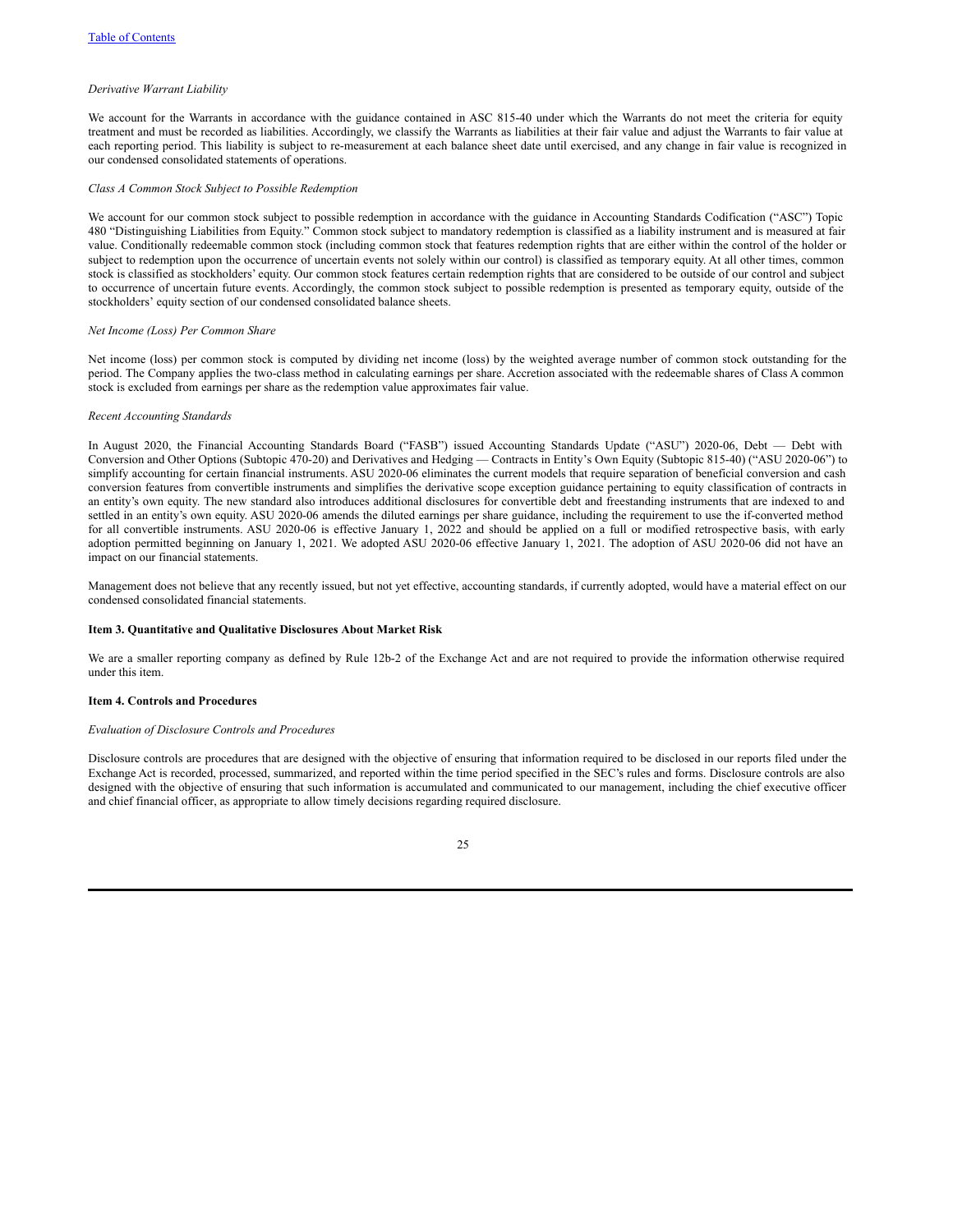As required by Rules 13a-15 and 15d-15 under the Exchange Act, our Chief Executive Officer and Chief Financial Officer carried out an evaluation of the effectiveness of the design and operation of our disclosure controls and procedures as of September 30, 2021. Based upon their evaluation, our Chief Executive Officer and Chief Financial Officer concluded that our disclosure controls and procedures (as defined in Rules 13a-15(e) and 15d-15(e) under the Exchange Act) were not effective, due to the material weakness in our internal control over financial reporting related to the Company's accounting for complex financial instruments. As a result, we performed additional analysis as deemed necessary to ensure that our financial statements were prepared in accordance with U.S. generally accepted accounting principles. Accordingly, management believes that the financial statements includedin this Amended Form 10-Q present fairly in all material respects our financial position, results of operations and cash flows for the period presented.

Management has implemented remediation steps to improve our internal control over financial reporting. Specifically, we expanded and improved our review process for complex financial instruments and related accounting standards. We plan to further improve this process by enhancing access to accounting literature, identification of third-party professionals with whom to consult regarding complex accounting applications and consideration of additional staff with the requisite experience and training to supplement existing accounting professionals.

## *Changes in Internal Control Over Financial Reporting*

There was no change in our internal control over financial reporting that occurred during the fiscal quarter ended September 30, 2021 covered by this Amended Form 10-Q/A that has materially affected, or is reasonably likely to materially affect, our internal control over financial reporting except for the below :

Our Chief Executive Officer and Chief Financial Officer performed additional accounting and financial analyses and other post-closing procedures including consulting with subject matter experts related to the accounting for certain complex equity and equity-linked instruments issued by the Company and the presentation of earnings per share. The Company's management has expended, and will continue to expend, a substantial amount of effort and resources for the remediation and improvement of our internal control over financial reporting. While we have processes to properly identify and evaluate the appropriate accounting technical pronouncements and other literature for all significant or unusual transactions, we have expanded and will continue to improve these processes to ensure that the nuances of such transactions are effectively evaluated in the context of the increasingly complex accounting standards.

The Company can offer no assurance that these changes will ultimately have the intended effects.

## **PART II - OTHER INFORMATION**

### **Item 1. Legal Proceedings.**

None.

# **Item 1A. Risk Factors.**

As of the date of this Amended Form 10-Q/A, there have been no material changes with respect to those risk factors previously disclosed in our Annual Report on Form 10-K/A for the year period ended December 31, 2020, filed with the SEC on January 28, 2022. Any of these factors could result in a significant or material adverse effect on our results of operations or financial condition. Additional risk factors not presently known to us or that we currently deem immaterial may also impair our business or results of operations. As of the date of the report, there have been no material changes to the risk factors disclosed in our final prospectus filed with the SEC.

#### **Item 2. Unregistered Sales of Equity Securities and Use of Proceeds.**

On September 9, 2020, we consummated the Initial Public Offering of 33,421,570 Units, which includes the partial exercise by the underwriter of its overallotment option in the amount of 3,421,570. The Units sold in the Initial Public Offering were sold at an offering price of \$10.00 per unit, generating total gross proceeds of \$334,215,700. Jefferies LLC acted as sole book-running manager. The securities in the offering were registered under the Securities Act on a registration statement on Form S-1 (No. 333-248113). The Securities and Exchange Commission declared the registration statement effective on September 3, 2020.

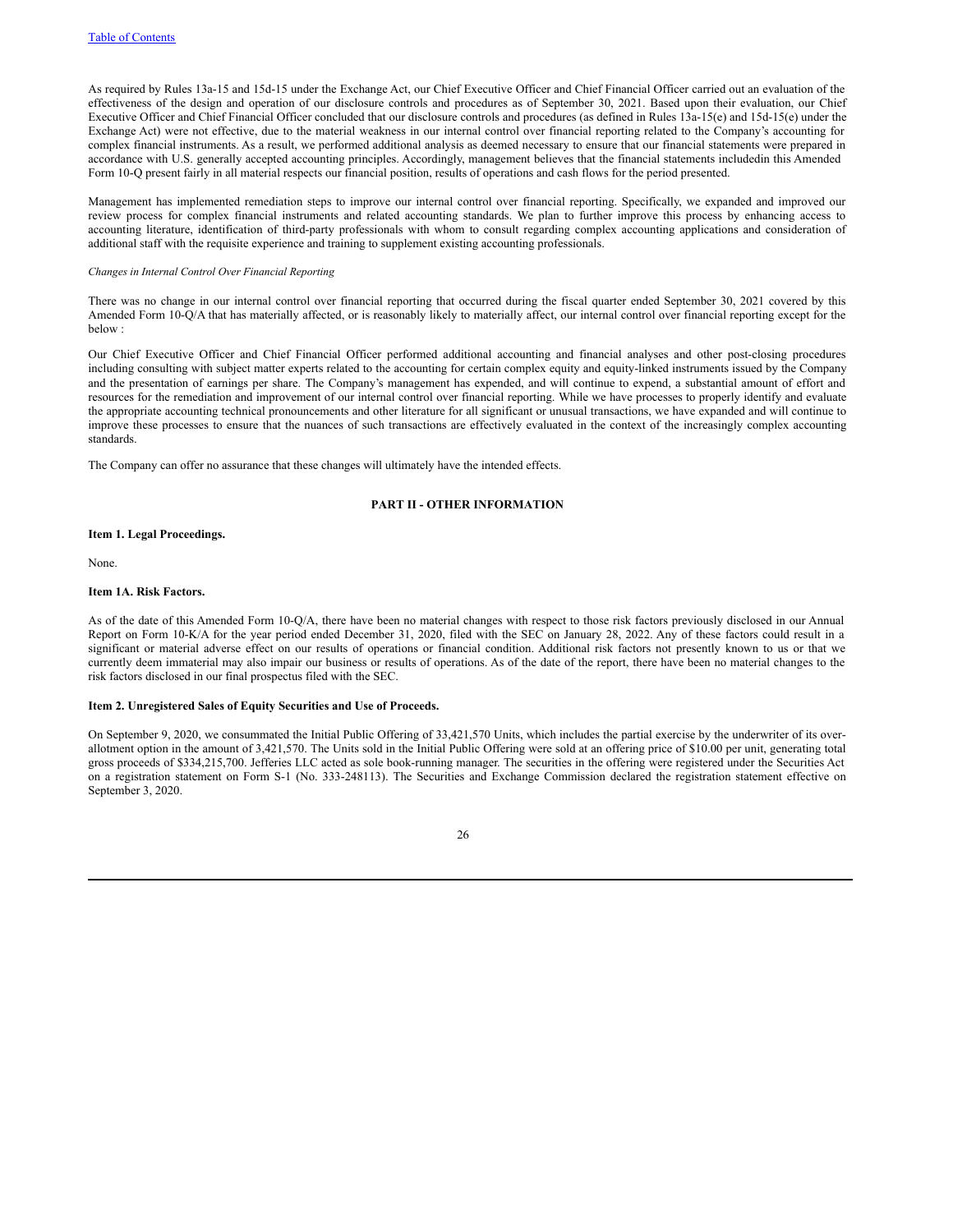Simultaneous with the consummation of the Initial Public Offering and the closing of the over-allotment option, we consummated the private placement of an aggregate of 9,700,000 warrants at a price of \$1.00 per Private Placement Warrant, generating total proceed of \$9,700,000. The issuance was made pursuant to the exemption from registration contained in Section 4(a)(2) of the Securities Act.

The Private Placement Warrants are identical to the warrants underlying the Units sold in the Initial Public Offering, except that the Private Placement Warrants are not transferable, assignable or salable until 30 days after the completion of a Business Combination, subject to certain limited exceptions.

Of the gross proceeds received from the Initial Public Offering, the closing of the over-allotment option and the Private Placement Warrants, \$334,215,700 was placed in the Trust Account.

We paid a total of \$6,684,314 in underwriting discounts and commissions and \$466,030 for other offering costs related to the Initial Public Offering. In addition, the underwriter agreed to defer \$11,697,550 in underwriting discounts and commissions.

**Item 3. Defaults Upon Senior Securities.**

None.

**Item 4. Mine Safety Disclosures.**

Not Applicable.

**Item 5. Other Information.**

None.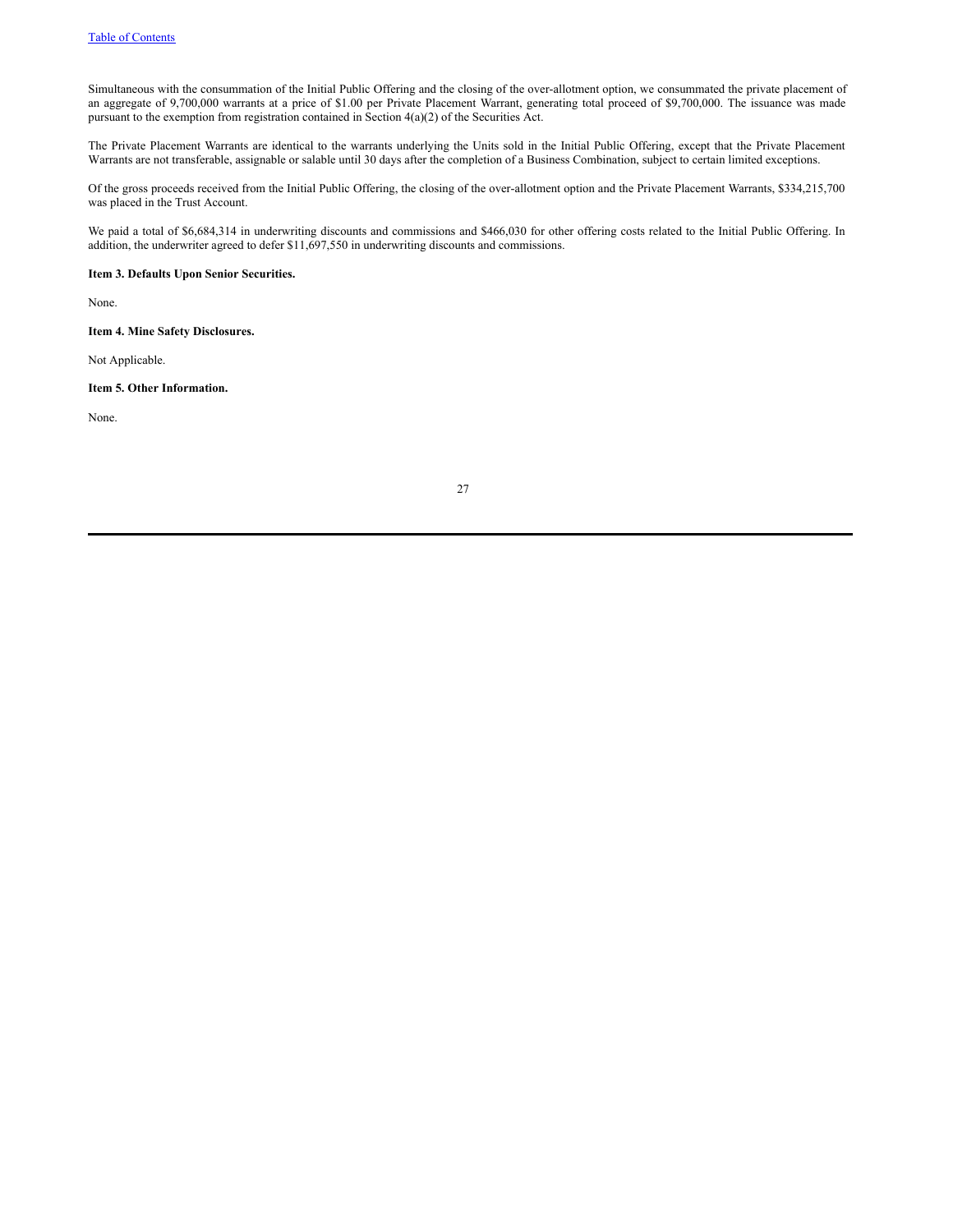# **Item 6. Exhibits**

The following exhibits are filed as part of, or incorporated by reference into, this Amended Form 10-Q/A on Form 10-Q.

| No.      | <b>Description of Exhibit</b>                                                                                                            |
|----------|------------------------------------------------------------------------------------------------------------------------------------------|
| 10.1     | Termination Agreement, Dated as of August 17, 2021, by and between the Company and QOMPLX (as previously filed as an exhibit to          |
|          | the Company's current report on Form 8-K filed on August 19, 2021 and incorporated herein by reference)                                  |
| $31.1*$  | Certification of Principal Executive Officer Pursuant to Securities Exchange Act Rules 13a-14(a) and 15(d)-14(a), as adopted Pursuant to |
|          | Section 302 of the Sarbanes-Oxley Act of 2002                                                                                            |
| $31.2*$  | Certification of Principal Financial Officer Pursuant to Securities Exchange Act Rules 13a-14(a) and 15(d)-14(a), as adopted Pursuant to |
|          | Section 302 of the Sarbanes-Oxley Act of 2002                                                                                            |
| $32.1**$ | Certification of Principal Executive Officer Pursuant to 18 U.S.C. Section 1350, as adopted Pursuant to Section 906 of the Sarbanes-     |
|          | Oxley Act of 2002                                                                                                                        |
| $32.2**$ | Certification of Principal Financial Officer Pursuant to 18 U.S.C. Section 1350, as adopted Pursuant to Section 906 of the Sarbanes-     |
|          | Oxley Act of 2002                                                                                                                        |
| 101.INS  | Inline XBRL Instance Document – The instance document does not appear in the interactive data file because its XBRL tags are             |
|          | embedded within the Inline XBRL document.                                                                                                |
| 101.SCH  | Inline XBRL Taxonomy Extension Schema Document                                                                                           |
| 101.CAL  | Inline XBRL Taxonomy Extension Calculation Linkbase Document                                                                             |
| 101.DEF  | Inline XBRL Taxonomy Extension Definition Linkbase Document                                                                              |
| 101.LAB  | Inline XBRL Taxonomy Extension Label Linkbase Document                                                                                   |
| 101.PRE  | Inline XBRL Taxonomy Extension Presentation Linkbase Document                                                                            |
| 104      | Cover Page Interactive Data File (formatted as inline XBRL and contained in Exhibit 101)                                                 |

\* Filed

herewith.

\*\* Furnished

herewith.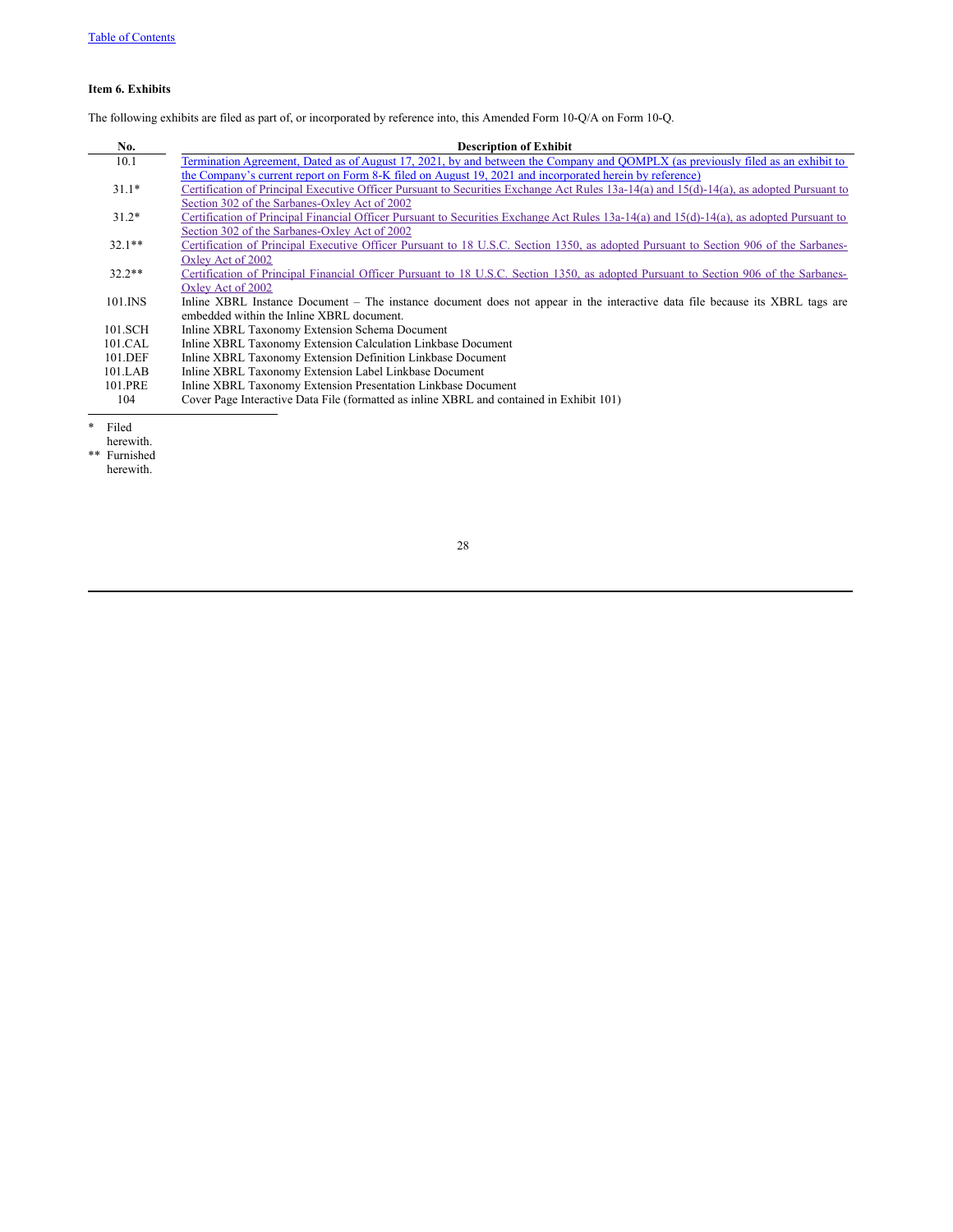# **SIGNATURES**

In accordance with the requirements of the Exchange Act, the registrant caused this report to be signed on its behalf by the undersigned, thereunto duly authorized.

# Date: January 28, 2022 **TAILWIND ACQUISITION CORP.**

| By:    | /s/ Chris Hollod                             |
|--------|----------------------------------------------|
| Name:  | Chris Hollod                                 |
| Title: | Chief Executive Officer                      |
|        | (Principal Executive Officer)                |
| By:    | /s/ Matt Eby                                 |
| Name:  | Matt Eby                                     |
| Title: | Chief Financial Officer                      |
|        | (Principal Financial and Accounting Officer) |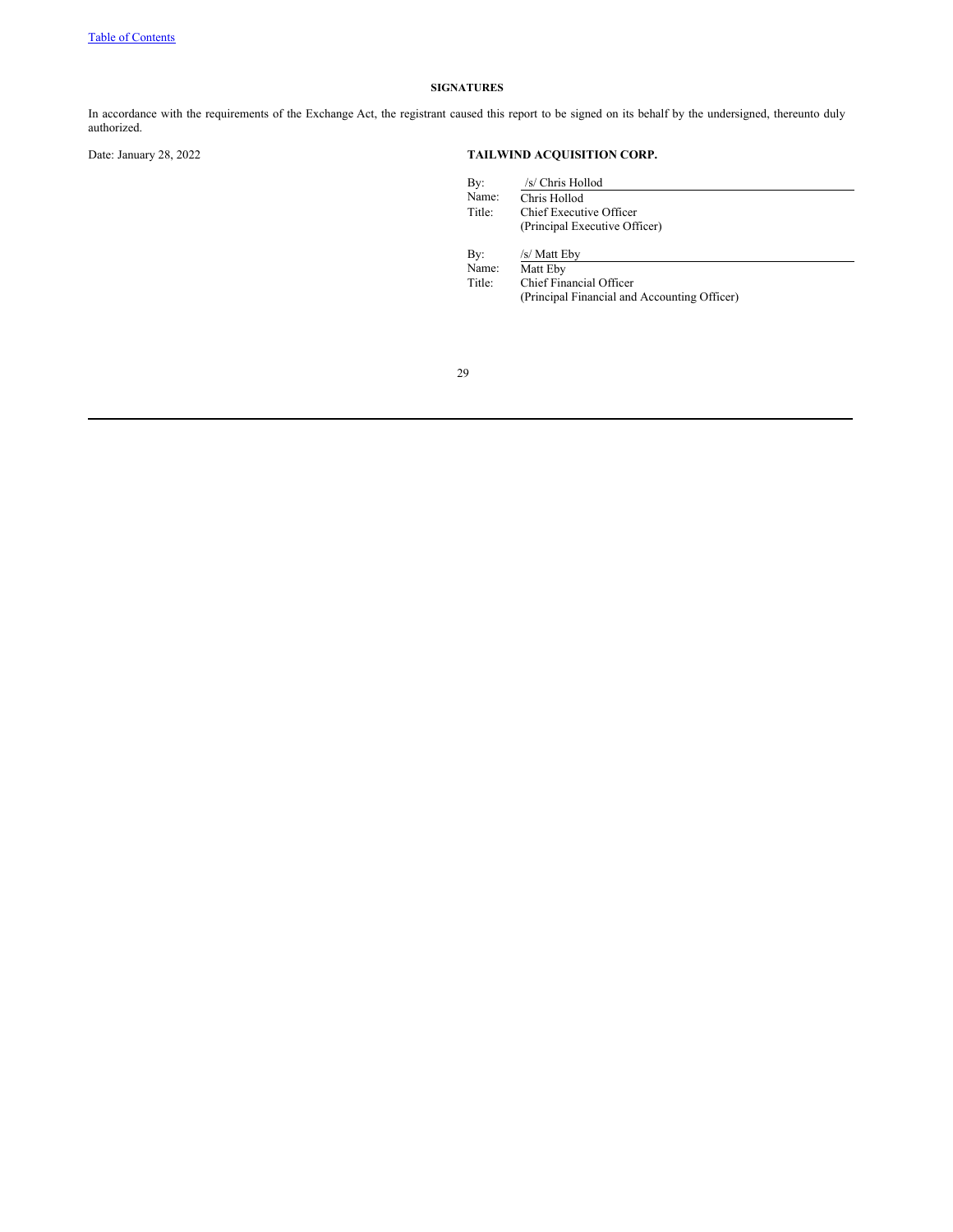## **CERTIFICATION OF CHIEF EXECUTIVE OFFICER PURSUANT TO RULE 13A-14(A) UNDER THE SECURITIES EXCHANGE ACT OF 1934, AS ADOPTED PURSUANT TO SECTION 302 OF THE SARBANES-OXLEY ACT OF 2002**

<span id="page-31-0"></span>I, Chris Hollod, certify that:

- 1. I have reviewed this Amended Form 10-Q/A of Tailwind Acquisition Corp.:
- 2. Based on my knowledge, this report does not contain any untrue statement of a material fact or omit to state a material fact necessary to make the statements made, in light of the circumstances under which such statements were made, not misleading with respect to the period covered by this report;
- 3. Based on my knowledge, the financial statements, and other financial information included in this report, fairly present in all material respects the financial condition, results of operations and cash flows of the registrant as of, and for, the periods presented in this report;
- 4. The registrant's other certifying officer(s) and I are responsible for establishing and maintaining disclosure controls and procedures (as defined in Exchange Act Rules 13a-15(e) and 15d-15(e)) for the registrant and internal control over financial reporting (as defined in Exchange Act Rules 13a-15(f) and 15d-15(f)) for the registrant and have:
	- a) Designed such disclosure controls and procedures, or caused such disclosure controls and procedures to be designed under my supervision, to ensure that material information relating to the registrant, is made known to us by others within those entities, particularly during the period in which this report is being prepared; and
	- b) [Paragraph omitted pursuant to SEC Release Nos. 33-8238/34-47986 and 33-8392/34- 49313];
	- c) Evaluated the effectiveness of the registrant's disclosure controls and procedures and presented in this report my conclusions about the effectiveness of the disclosure controls and procedures, as of the end of the period covered by this report based on such evaluation; and
	- d) Disclosed in this report any change in the registrant's internal control over financial reporting that occurred during the registrant's most recent fiscal quarter (the registrant's fourth fiscal quarter in the case of an annual report) that has materially affected, or is reasonably likely to materially affect, the registrant's internal control over financial reporting; and
- 5. The registrant's other certifying officer(s) and I have disclosed, based on our most recent evaluation of internal control over financial reporting, to the registrant's auditors and the audit committee of the registrant's board of directors (or persons performing the equivalent functions):
	- a) All significant deficiencies and material weaknesses in the design or operation of internal control over financial reporting which are reasonably likely to adversely affect the registrant's ability to record, process, summarize and report financial information; and
	- b) Any fraud, whether or not material, that involves management or other employees who have a significant role in the registrant's internal control over financial reporting.

Date: January 28, 2022

/s/ Chris Hollod Chris Hollod Chief Executive Officer (Principal Executive Officer)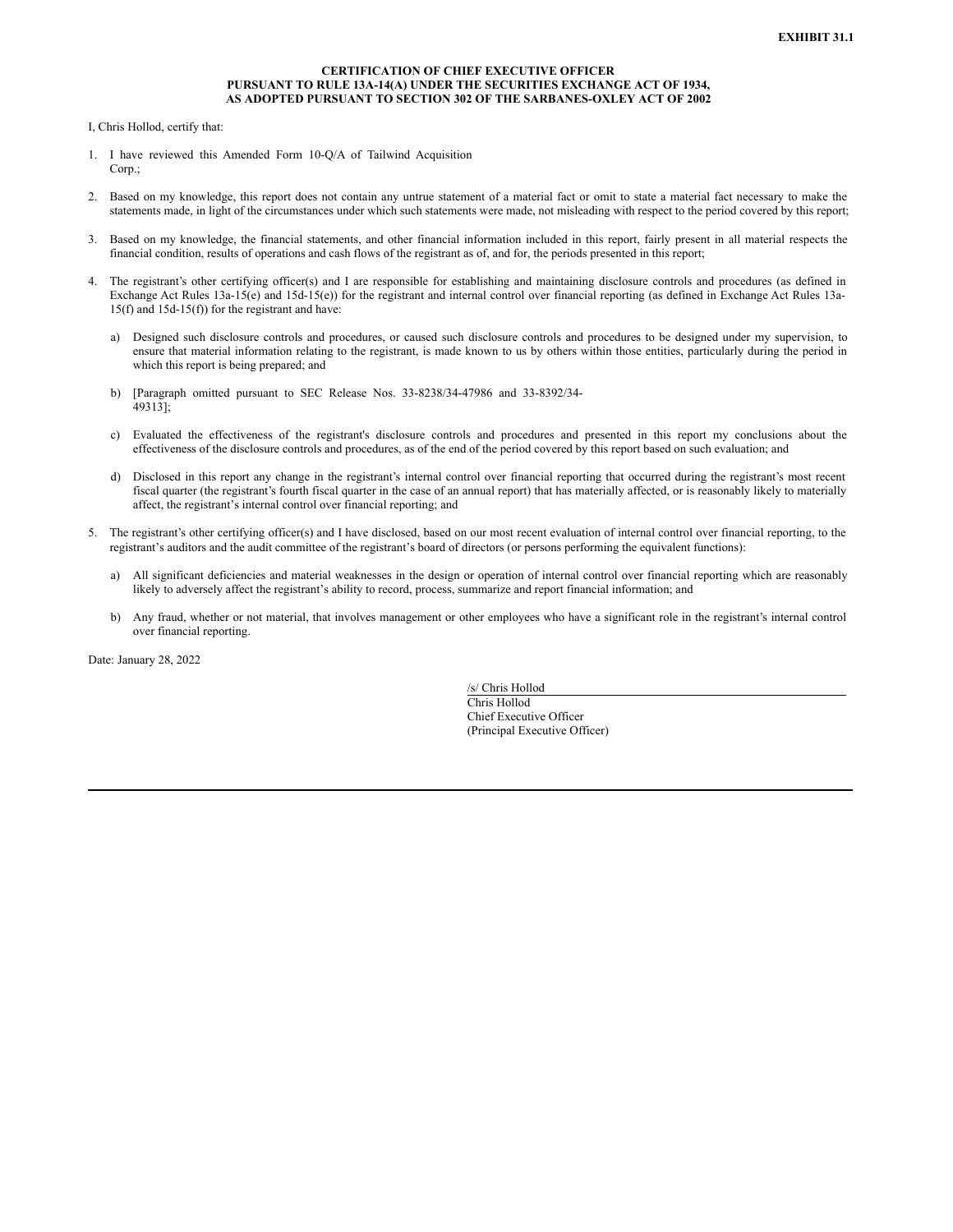## **CERTIFICATION OF CHIEF EXECUTIVE OFFICER PURSUANT TO RULE 13A-14(A) UNDER THE SECURITIES EXCHANGE ACT OF 1934, AS ADOPTED PURSUANT TO SECTION 302 OF THE SARBANES-OXLEY ACT OF 2002**

<span id="page-32-0"></span>I, Matt Eby, certify that:

- 1. I have reviewed this Amended Form 10-Q/A of Tailwind Acquisition Corp.:
- 2. Based on my knowledge, this report does not contain any untrue statement of a material fact or omit to state a material fact necessary to make the statements made, in light of the circumstances under which such statements were made, not misleading with respect to the period covered by this report;
- 3. Based on my knowledge, the financial statements, and other financial information included in this report, fairly present in all material respects the financial condition, results of operations and cash flows of the registrant as of, and for, the periods presented in this report;
- The registrant's other certifying officer(s) and I are responsible for establishing and maintaining disclosure controls and procedures (as defined in Exchange Act Rules 13a-15(e) and 15d-15(e)) for the registrant and internal control over financial reporting (as defined in Exchange Act Rules 13a-15(f) and 15d-15(f)) for the registrant and have:
	- a) Designed such disclosure controls and procedures, or caused such disclosure controls and procedures to be designed under my supervision, to ensure that material information relating to the registrant, is made known to us by others within those entities, particularly during the period in which this report is being prepared; and
	- b) [Paragraph omitted pursuant to SEC Release Nos. 33-8238/34-47986 and 33-8392/34- 49313];
	- c) Evaluated the effectiveness of the registrant's disclosure controls and procedures and presented in this report my conclusions about the effectiveness of the disclosure controls and procedures, as of the end of the period covered by this report based on such evaluation; and
	- d) Disclosed in this report any change in the registrant's internal control over financial reporting that occurred during the registrant's most recent fiscal quarter (the registrant's fourth fiscal quarter in the case of an annual report) that has materially affected, or is reasonably likely to materially affect, the registrant's internal control over financial reporting; and
- 5. The registrant's other certifying officer(s) and I have disclosed, based on our most recent evaluation of internal control over financial reporting, to the registrant's auditors and the audit committee of the registrant's board of directors (or persons performing the equivalent functions):
	- a) All significant deficiencies and material weaknesses in the design or operation of internal control over financial reporting which are reasonably likely to adversely affect the registrant's ability to record, process, summarize and report financial information; and
	- b) Any fraud, whether or not material, that involves management or other employees who have a significant role in the registrant's internal control over financial reporting.

Date: January 28, 2022

/s/ Matt Eby Matt Eby Chief Financial Officer (Principal Financial and Accounting Officer)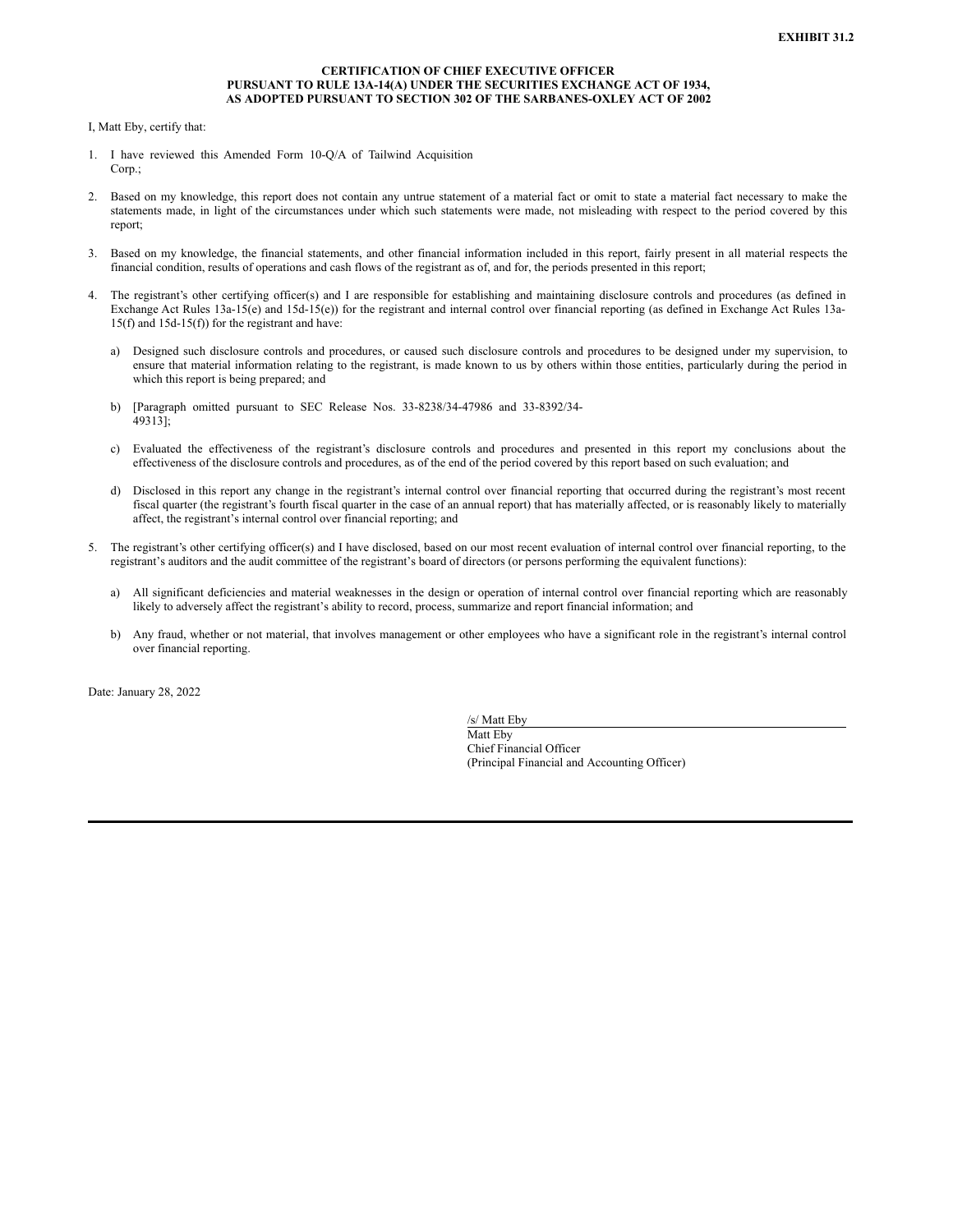## **CERTIFICATION PURSUANT TO 18 U.S.C. SECTION 1350 AS ADOPTED PURSUANT TO SECTION 906 OF THE SARBANES-OXLEY ACT OF 2002**

<span id="page-33-0"></span>In connection with the Amended Form 10-Q/A of Tailwind Acquisition Corp. (the "Company") on Form 10-Q for the quarterly period ended September 30, 2021, as filed with the Securities and Exchange Commission (the "Report"), I, Chris Hollod, Chief Executive Officer of the Company, certify, pursuant to 18 U.S.C. §1350, as added by §906 of the Sarbanes-Oxley Act of 2002, that:

- 1. The Report fully complies with the requirements of Section 13(a) or 15(d) of the Securities Exchange Act of 1934; and
- 2. To my knowledge, the information contained in the Report fairly presents, in all material respects, the financial condition and results of operations of the Company as of and for the period covered by the Report.

Date: January 28, 2022

/s/ Chris Hollod Chris Hollod Chief Executive Officer (Principal Executive Officer)